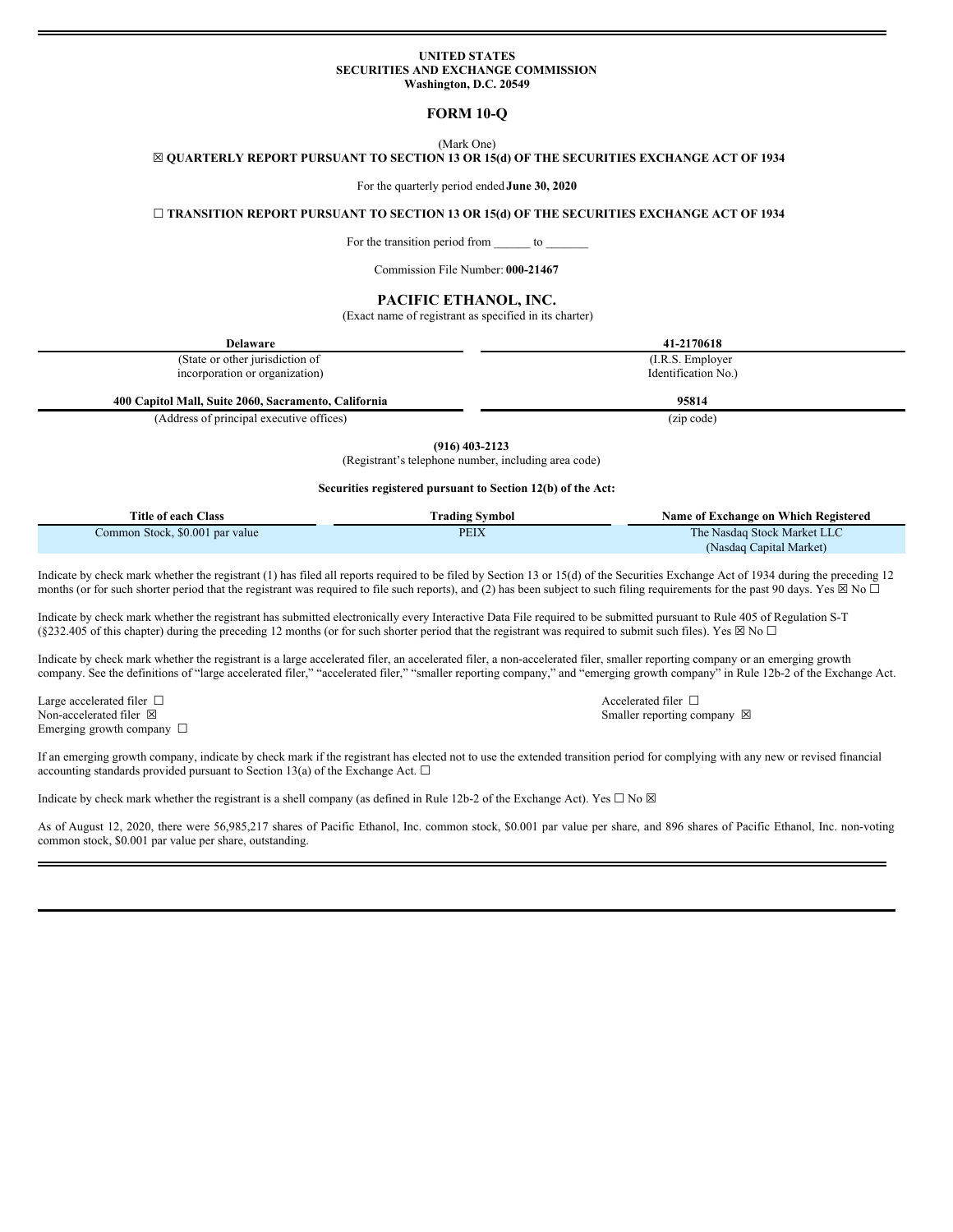|                   | <b>PART I</b><br><b>FINANCIAL INFORMATION</b>                                                                         |                |  |  |
|-------------------|-----------------------------------------------------------------------------------------------------------------------|----------------|--|--|
| ITEM 1.           | FINANCIAL STATEMENTS.                                                                                                 |                |  |  |
|                   | Consolidated Balance Sheets as of June 30, 2020 (unaudited) and December 31, 2019                                     | -1             |  |  |
|                   | Consolidated Statements of Operations for the Three and Six Months Ended June 30, 2020 and 2019 (unaudited)           | 3              |  |  |
|                   | Consolidated Statements of Cash Flows for the Six Months Ended June 30, 2020 and 2019 (unaudited)                     | $\overline{4}$ |  |  |
|                   | Consolidated Statements of Stockholders' Equity for the Three and Six Months Ended June 30, 2020 and 2019 (unaudited) | 5              |  |  |
|                   | Notes to Consolidated Financial Statements (unaudited)                                                                | 6              |  |  |
| ITEM 2.           | MANAGEMENT'S DISCUSSION AND ANALYSIS OF FINANCIAL CONDITION AND RESULTS OF OPERATIONS.                                | 19             |  |  |
| ITEM 3.           | <b>OUANTITATIVE AND OUALITATIVE DISCLOSURES ABOUT MARKET RISK.</b>                                                    | 35             |  |  |
| ITEM 4.           | <b>CONTROLS AND PROCEDURES.</b>                                                                                       | 35             |  |  |
|                   | <b>PART II</b><br><b>OTHER INFORMATION</b>                                                                            |                |  |  |
| ITEM 1.           | <b>LEGAL PROCEEDINGS.</b>                                                                                             | 37             |  |  |
| <b>ITEM 1A.</b>   | <b>RISK FACTORS.</b>                                                                                                  | 37             |  |  |
| ITEM 2.           | UNREGISTERED SALES OF EQUITY SECURITIES AND USE OF PROCEEDS.                                                          | 47             |  |  |
| ITEM 3.           | DEFAULTS UPON SENIOR SECURITIES.                                                                                      | 48             |  |  |
| ITEM 4.           | MINE SAFETY DISCLOSURES.                                                                                              | 48             |  |  |
| ITEM 5.           | <b>OTHER INFORMATION.</b>                                                                                             | 48             |  |  |
| ITEM 6.           | <b>EXHIBITS.</b>                                                                                                      | 49             |  |  |
| <b>SIGNATURES</b> |                                                                                                                       | 50             |  |  |

i

**Page**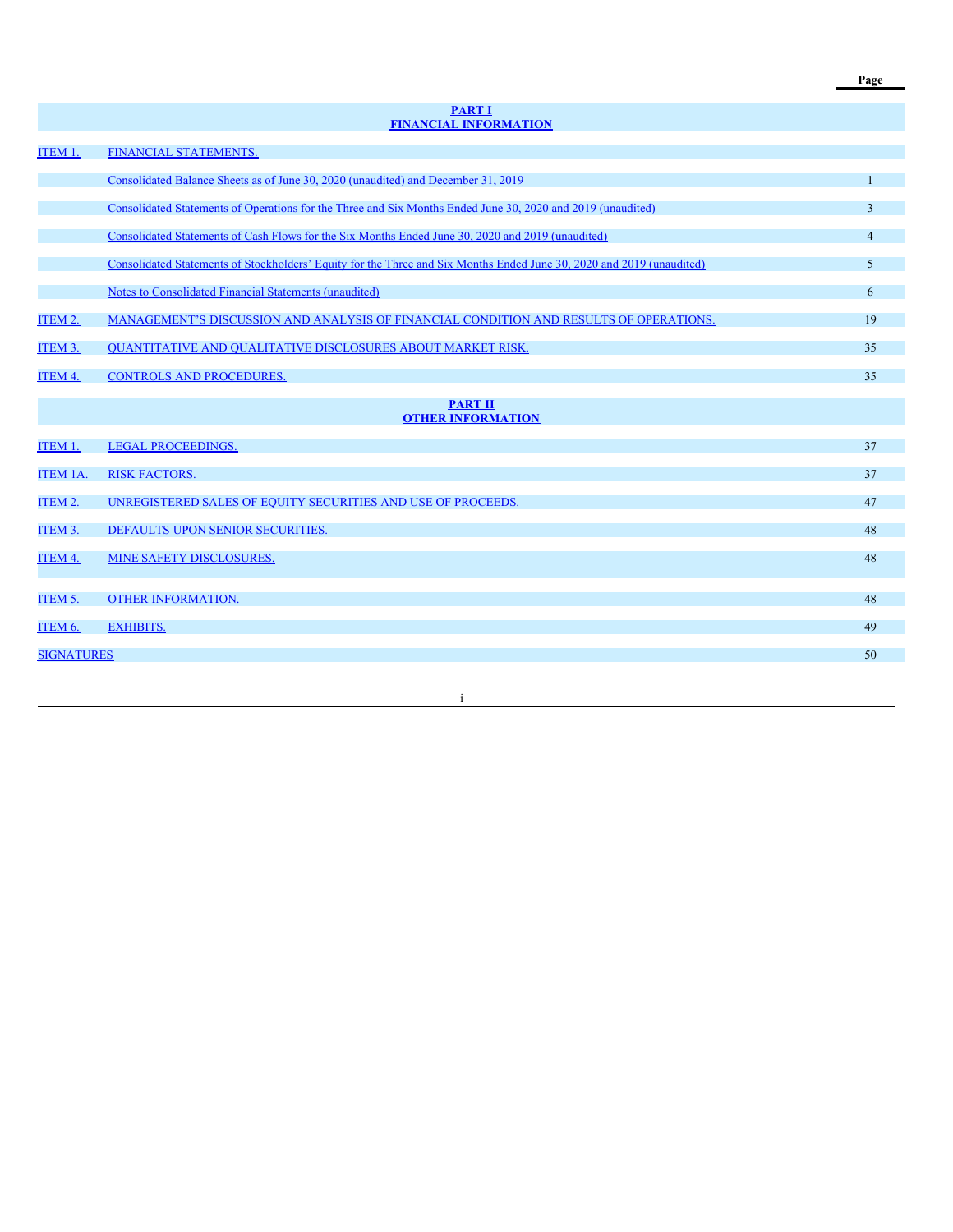# <span id="page-2-0"></span>**PART I - FINANCIAL INFORMATION**

## <span id="page-2-1"></span>**ITEM 1. FINANCIAL STATEMENTS.**

#### <span id="page-2-2"></span>**PACIFIC ETHANOL, INC. CONSOLIDATED BALANCE SHEETS (in thousands)**

|                                                                                                  |             | June 30,<br>2020 |             | December 31,<br>2019 |
|--------------------------------------------------------------------------------------------------|-------------|------------------|-------------|----------------------|
|                                                                                                  | (unaudited) |                  |             | $\ast$               |
| <b>ASSETS</b>                                                                                    |             |                  |             |                      |
| <b>Current Assets:</b>                                                                           |             |                  |             |                      |
| Cash and cash equivalents                                                                        | \$          | 29,783           | $\mathbf S$ | 18,997               |
| Accounts receivable, net (net of allowance for doubtful accounts of \$16 and \$39, respectively) |             | 48,871           |             | 74,307               |
| Inventories                                                                                      |             | 46,326           |             | 60,600               |
| Prepaid inventory                                                                                |             | 3,180            |             | 1,528                |
| Assets held-for-sale                                                                             |             |                  |             | 69,764               |
| Derivative instruments                                                                           |             |                  |             | 2,438                |
| Other current assets                                                                             |             | 3,630            |             | 4,430                |
| Total current assets                                                                             |             | 131,790          |             | 232,064              |
| Property and equipment, net                                                                      |             | 317,950          |             | 332,526              |
| <b>Other Assets:</b>                                                                             |             |                  |             |                      |
| Right of use operating lease assets, net                                                         |             | 22,625           |             | 24,346               |
| Notes receivable                                                                                 |             | 16,500           |             |                      |
| Assets held-for-sale                                                                             |             |                  |             | 16,500               |
| Intangible assets                                                                                |             | 2,678            |             | 2,678                |
| Other assets                                                                                     |             | 5,586            |             | 4,381                |
| Total other assets                                                                               |             | 47,389           |             | 47,905               |
| <b>Total Assets</b>                                                                              |             | 497,129          |             | 612,495              |

**\*** Amounts derived from the audited consolidated financial statements for the year ended December 31, 2019.

See accompanying notes to consolidated financial statements.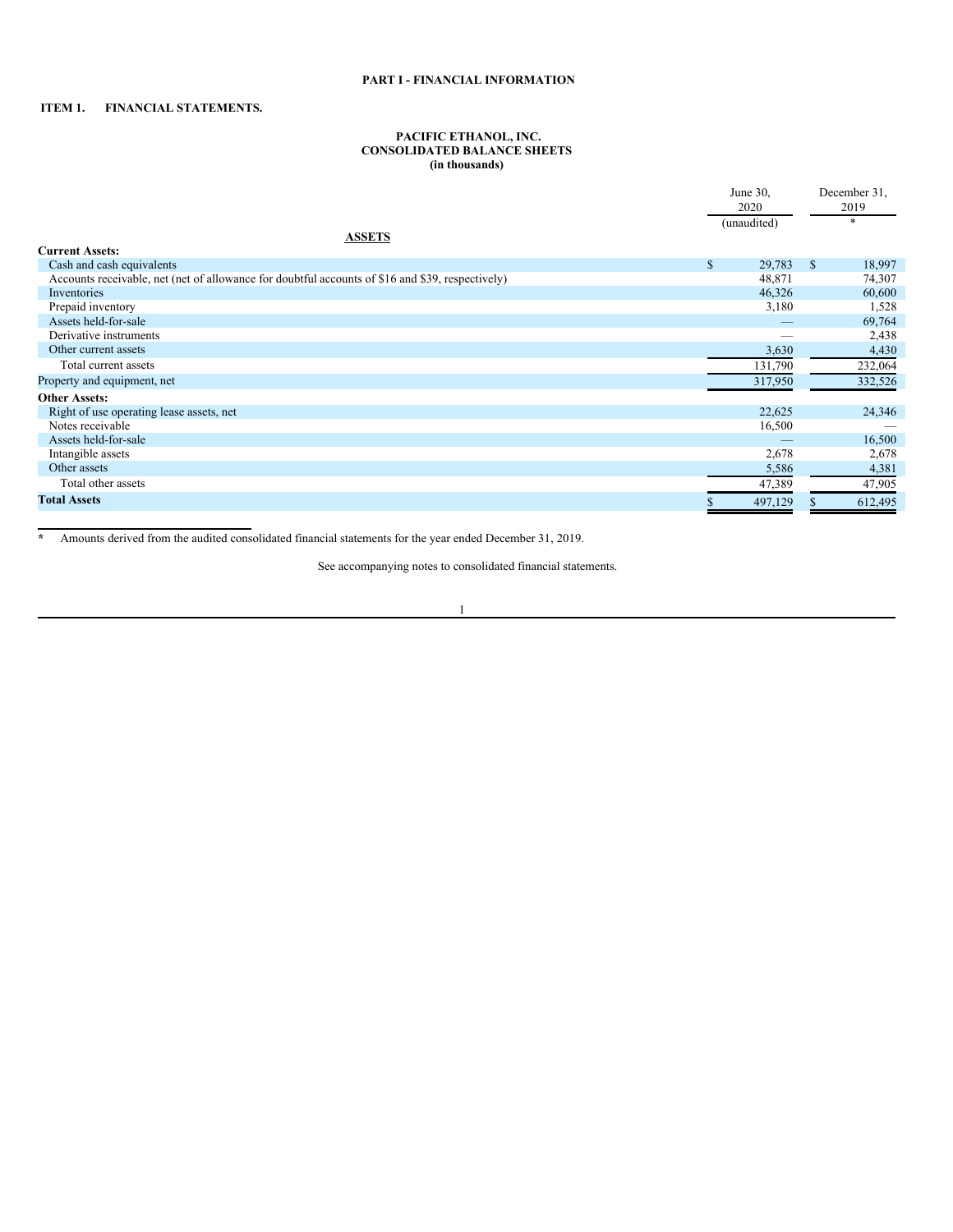## **PACIFIC ETHANOL, INC. CONSOLIDATED BALANCE SHEETS (CONTINUED) (in thousands, except par value)**

|                                                                                                                                                                        | June 30,<br>2020<br>(unaudited) | December 31,<br>2019<br>$\ast$ |
|------------------------------------------------------------------------------------------------------------------------------------------------------------------------|---------------------------------|--------------------------------|
| <b>LIABILITIES AND STOCKHOLDERS' EQUITY</b><br><b>Current Liabilities:</b>                                                                                             |                                 |                                |
| Accounts payable – trade                                                                                                                                               | $\mathbb{S}$<br>27.721          | <sup>S</sup><br>29,277         |
| <b>Accrued liabilities</b>                                                                                                                                             | 13.628                          | 22,331                         |
| Current portion – operating leases                                                                                                                                     | 2,898                           | 3,457                          |
| Current portion – long-term debt                                                                                                                                       | 96,000                          | 63,000                         |
| Liabilities held-for-sale                                                                                                                                              |                                 | 34,413                         |
| Derivative instruments                                                                                                                                                 |                                 | 1,860                          |
| Other current liabilities                                                                                                                                              | 6,707                           | 6,060                          |
| Total current liabilities                                                                                                                                              | 146,954                         | 160,398                        |
|                                                                                                                                                                        |                                 |                                |
| Long-term debt, net of current portion                                                                                                                                 | 95,888                          | 180,795                        |
| Operating leases, net of current portion                                                                                                                               | 20,164                          | 21,171                         |
| Other liabilities                                                                                                                                                      | 23,382                          | 23,086                         |
| <b>Total Liabilities</b>                                                                                                                                               | 286,388                         | 385,450                        |
| Commitments and Contingencies (Note 6)                                                                                                                                 |                                 |                                |
| <b>Stockholders' Equity:</b>                                                                                                                                           |                                 |                                |
| Pacific Ethanol, Inc. Stockholders' Equity:                                                                                                                            |                                 |                                |
| Preferred stock, \$0.001 par value; 10,000 shares authorized;                                                                                                          |                                 |                                |
| Series A: 1,684 shares authorized; no shares issued and outstanding as of June 30, 2020 and December 31, 2019;                                                         |                                 |                                |
| Series B: 1,581 shares authorized; 927 shares issued and outstanding as of June 30, 2020 and December 31, 2019; liquidation                                            |                                 |                                |
| preference of \$19,025 as of June 30, 2020                                                                                                                             |                                 |                                |
| Common stock, \$0.001 par value; 300,000 shares authorized; 55,482 and 55,508 shares issued and outstanding as of June 30, 2020<br>and December 31, 2019, respectively | 55                              | 56                             |
| Non-voting common stock, \$0.001 par value; 3,553 shares authorized; 1 share issued and outstanding as of June 30, 2020 and<br>December 31, 2019, respectively         |                                 |                                |
| Additional paid-in capital                                                                                                                                             | 944,035                         | 942,307                        |
| Accumulated other comprehensive loss                                                                                                                                   | (2,370)                         | (2,370)                        |
| Accumulated deficit                                                                                                                                                    | (730,980)                       | (720, 214)                     |
| Total Pacific Ethanol, Inc. Stockholders' Equity                                                                                                                       | 210,741                         | 219,780                        |
| Noncontrolling interests                                                                                                                                               |                                 | 7,265                          |
| <b>Total Stockholders' Equity</b>                                                                                                                                      | 210,741                         | 227,045                        |
| <b>Total Liabilities and Stockholders' Equity</b>                                                                                                                      | S<br>497,129                    | \$<br>612,495                  |

**\*** Amounts derived from the audited consolidated financial statements for the year ended December 31, 2019.

See accompanying notes to consolidated financial statements.

| ł       |  |
|---------|--|
| ×,<br>I |  |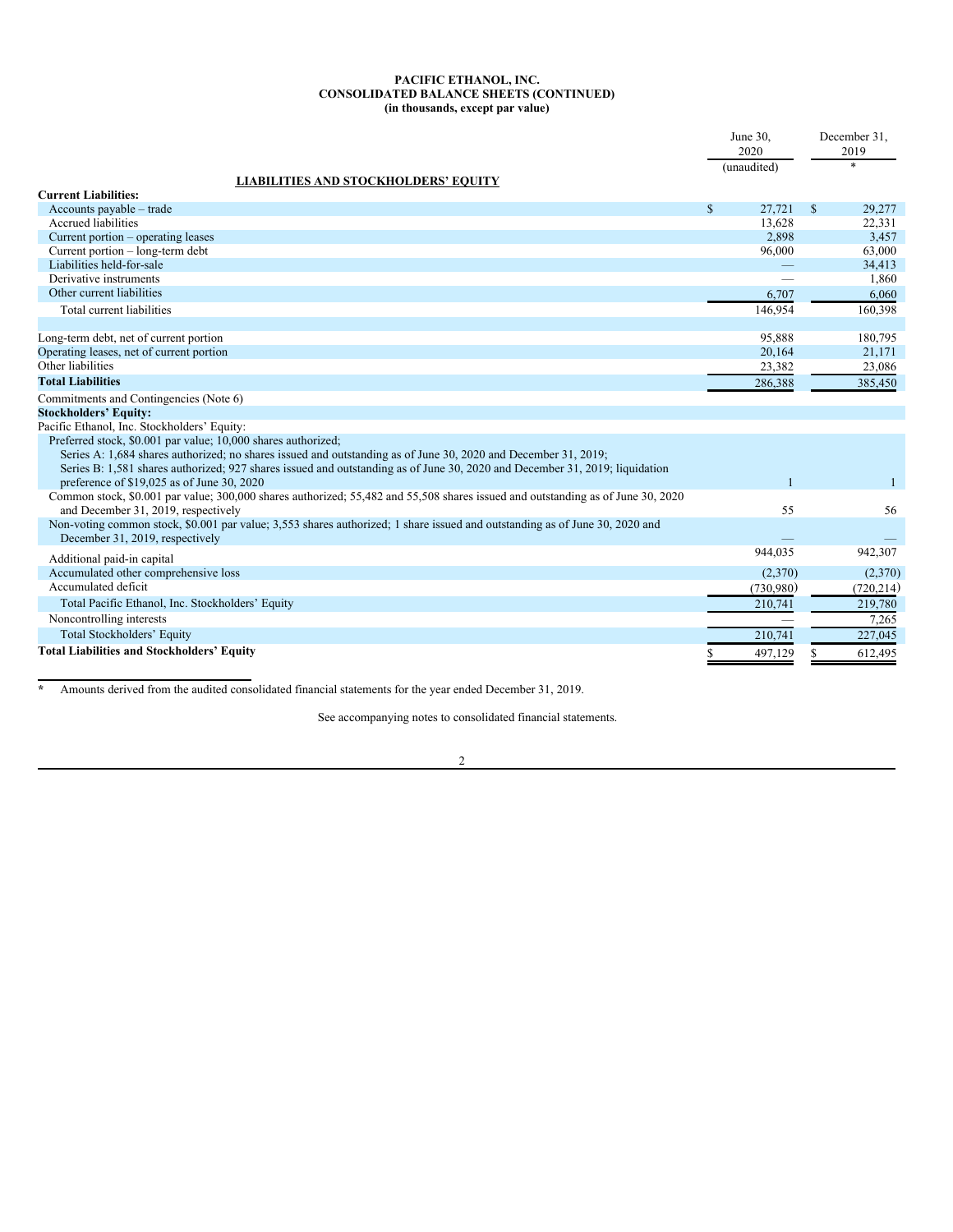### <span id="page-4-0"></span>**PACIFIC ETHANOL, INC. CONSOLIDATED STATEMENTS OF OPERATIONS (unaudited, in thousands, except per share data)**

|                                                        |    | Three Months Ended<br>June $30$ . |               |          |     | <b>Six Months Ended</b><br>June 30, |               |           |  |
|--------------------------------------------------------|----|-----------------------------------|---------------|----------|-----|-------------------------------------|---------------|-----------|--|
|                                                        |    | 2020                              |               | 2019     |     | 2020                                |               | 2019      |  |
| Net sales                                              | S. | 212,074                           | <sup>\$</sup> | 346,301  | \$. | 523,478                             | <sup>\$</sup> | 702,104   |  |
| Cost of goods sold                                     |    | 180,892                           |               | 342,330  |     | 505,186                             |               | 700,422   |  |
| Gross profit                                           |    | 31,182                            |               | 3,971    |     | 18,292                              |               | 1,682     |  |
| Selling, general and administrative expenses           |    | 8,629                             |               | 6,708    |     | 18,841                              |               | 14,943    |  |
| Income (loss) from operations                          |    | 22,553                            |               | (2,737)  |     | (549)                               |               | (13,261)  |  |
| Interest expense, net                                  |    | (4,647)                           |               | (5,115)  |     | (9,954)                             |               | (9,851)   |  |
| Fair value adjustments                                 |    | (1,314)                           |               |          |     | (641)                               |               |           |  |
| Other income (expense), net                            |    | (1,738)                           |               | (438)    |     | (1, 158)                            |               | 661       |  |
| Income (loss) before benefit for income taxes          |    | 14,854                            |               | (8,290)  |     | (12, 302)                           |               | (22, 451) |  |
| Benefit for income taxes                               |    |                                   |               |          |     |                                     |               |           |  |
| Consolidated net income (loss)                         |    | 14,854                            |               | (8,290)  |     | (12, 302)                           |               | (22, 451) |  |
| Net loss attributed to noncontrolling interests        |    | 110                               |               | 644      |     | 2,166                               |               | 1,915     |  |
| Net income (loss) attributed to Pacific Ethanol, Inc.  |    | 14,964                            |               | (7,646)  |     | (10, 136)                           |               | (20, 536) |  |
| Preferred stock dividends                              |    | (315)                             |               | (315)    |     | (630)                               |               | (627)     |  |
| Net income (loss) available to common stockholders     |    | 14,649                            |               | (7, 961) |     | (10,766)                            |               | (21, 163) |  |
| Net income (loss) per share, basic and diluted         |    | 0.27                              |               | (0.17)   |     | (0.20)                              |               | (0.45)    |  |
| Weighted-average shares outstanding, basic and diluted |    | 54,498                            |               | 47,771   |     | 54,163                              |               | 46,651    |  |

See accompanying notes to consolidated financial statements.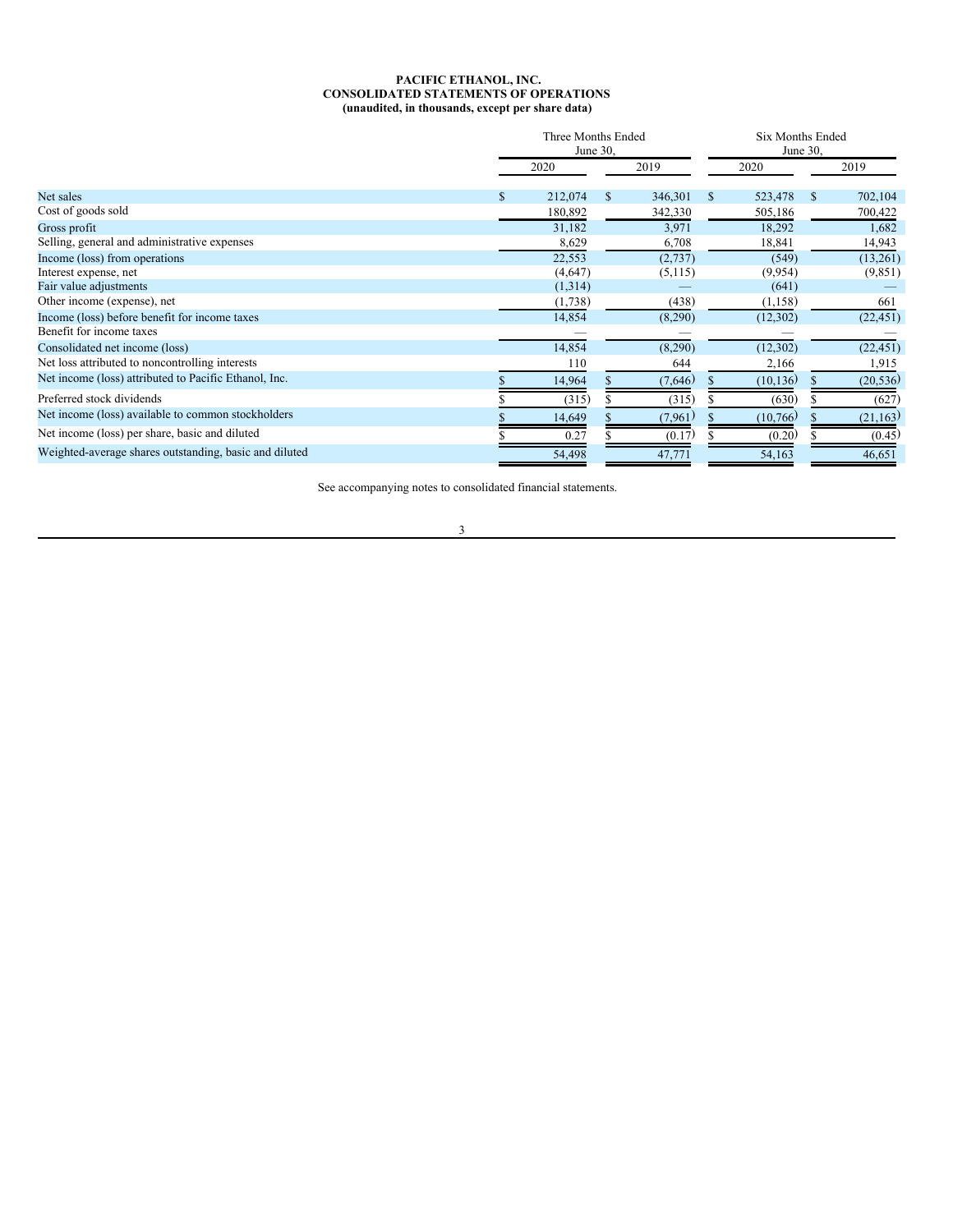### <span id="page-5-0"></span>**PACIFIC ETHANOL, INC. CONSOLIDATED STATEMENTS OF CASH FLOWS (unaudited, in thousands)**

|                                                                                                        | <b>Six Months Ended</b><br>June 30, |                          |               |                   |
|--------------------------------------------------------------------------------------------------------|-------------------------------------|--------------------------|---------------|-------------------|
|                                                                                                        |                                     | 2020                     |               | 2019              |
| <b>Operating Activities:</b>                                                                           |                                     |                          |               |                   |
| Consolidated net loss                                                                                  | \$                                  | (12,302)                 | $\mathcal{S}$ | (22, 451)         |
| Adjustments to reconcile consolidated net loss to net cash provided by (used in) operating activities: |                                     |                          |               |                   |
| Depreciation and amortization of intangibles                                                           |                                     | 18,806                   |               | 23,915            |
| Amortization of deferred financing fees                                                                |                                     | 497                      |               | 629               |
| Fair value adjustments                                                                                 |                                     | 641                      |               | $\qquad \qquad -$ |
| Interest added to debt                                                                                 |                                     | 133                      |               |                   |
| Non-cash compensation                                                                                  |                                     | 1,441                    |               | 1,518             |
| (Gain) loss on derivative instruments                                                                  |                                     |                          |               | (4,885)           |
| Bad debt expense                                                                                       |                                     | $\mathbf{1}$             |               | 27                |
| Changes in operating assets and liabilities:                                                           |                                     |                          |               |                   |
| Accounts receivable                                                                                    |                                     | 25,435                   |               | 913               |
| Inventories                                                                                            |                                     | 14,274                   |               | (19,670)          |
| Prepaid expenses and other assets                                                                      |                                     | (403)                    |               | 7,994             |
| Prepaid inventory<br>Operating leases                                                                  |                                     | (1,652)<br>(2,348)       |               | (172)             |
| Assets held-for-sale                                                                                   |                                     | 1,012                    |               | (5,169)           |
| Liabilities held-for-sale                                                                              |                                     | 9.345                    |               |                   |
| Accounts payable and accrued expenses                                                                  |                                     | (9,225)                  |               | (8, 403)          |
| Net cash provided by (used in) operating activities                                                    |                                     |                          |               |                   |
|                                                                                                        |                                     | 45,655                   |               | (25, 754)         |
| <b>Investing Activities:</b>                                                                           |                                     |                          |               |                   |
| Proceeds from PAL Sale                                                                                 |                                     | 19,896                   |               |                   |
| Additions to property and equipment                                                                    |                                     | (2,510)                  |               | (1, 536)          |
| Net cash provided by (used in) investing activities                                                    |                                     | 17,386                   |               | (1, 536)          |
| <b>Financing Activities:</b>                                                                           |                                     |                          |               |                   |
| Net (payments on) proceeds from Kinergy's line of credit                                               |                                     | (36, 897)                |               | 20.881            |
| Proceeds from issuance of common stock                                                                 |                                     | 282                      |               | 3,670             |
| Proceeds from borrowings                                                                               |                                     | 9,860                    |               |                   |
| Principal payments on borrowings                                                                       |                                     | (25,500)                 |               | (6,748)           |
| Preferred stock dividends paid                                                                         |                                     |                          |               | (627)             |
| Net cash (used in) provided by financing activities                                                    |                                     | (52.255)                 |               | 17.176            |
| Net change in cash and cash equivalents                                                                |                                     | 10,786                   |               | (10, 114)         |
| Cash and cash equivalents at beginning of period                                                       |                                     | 18,997                   |               | 26,627            |
| Cash and cash equivalents at end of period                                                             |                                     | 29,783                   | \$            | 16,513            |
|                                                                                                        |                                     |                          |               |                   |
| <b>Supplemental Information:</b>                                                                       |                                     |                          |               |                   |
| Interest paid                                                                                          | S                                   | 9,733                    | \$            | 9,088             |
| Accrued preferred stock dividends                                                                      |                                     | 630                      |               |                   |
| Initial right of use assets and liabilities recorded under ASC 842                                     |                                     | $\overline{\phantom{a}}$ |               | 43,753            |

See accompanying notes to consolidated financial statements.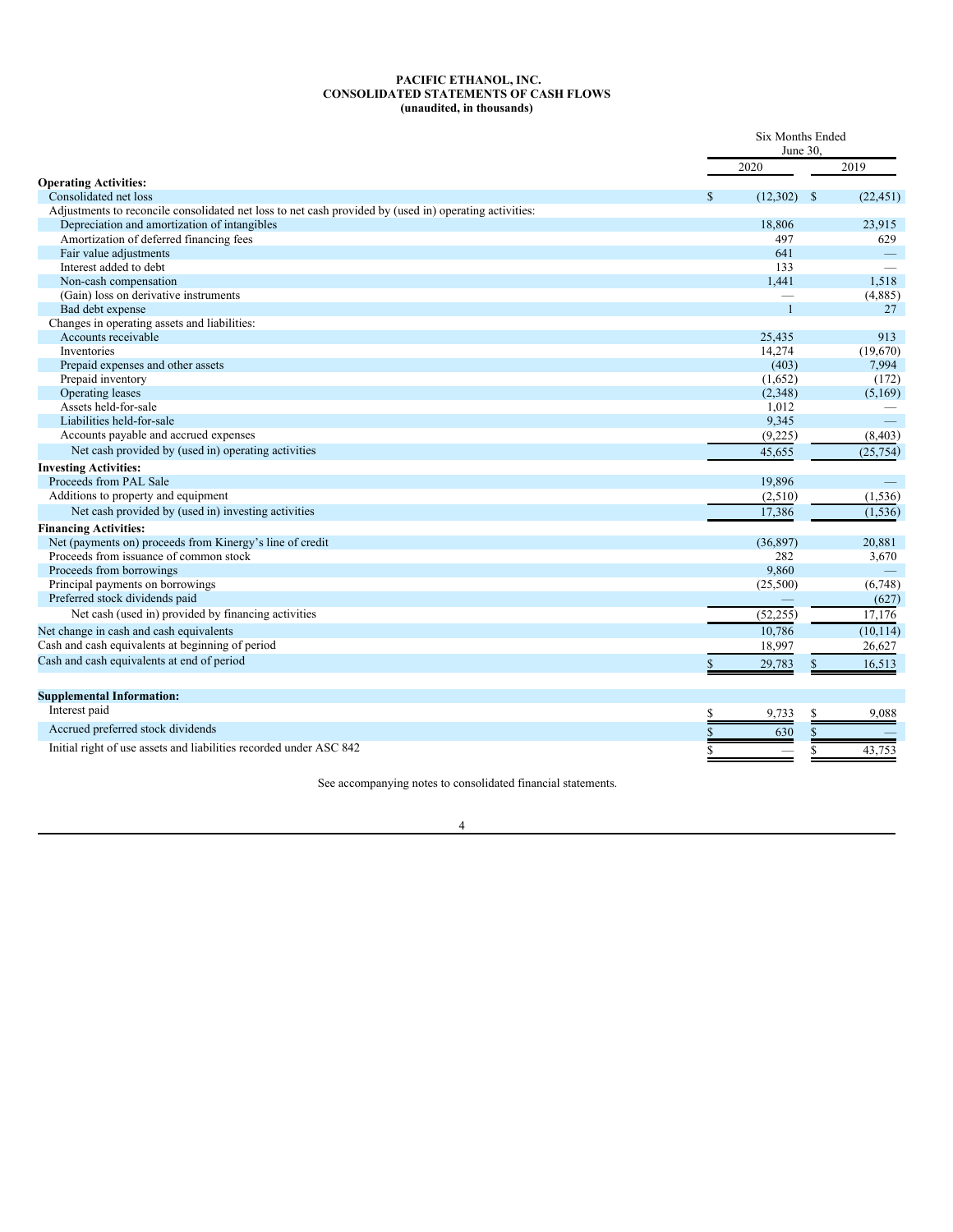## <span id="page-6-0"></span>**PACIFIC ETHANOL, INC. CONSOLIDATED STATEMENTS OF STOCKHOLDERS' EQUITY (unaudited, in thousands)**

|                                                                                                                           | <b>Preferred Stock</b> |                 |        | Common Stock   |                          | Accumulated     | Accum. Other<br>Comprehensive | Non-<br>Controlling |           |
|---------------------------------------------------------------------------------------------------------------------------|------------------------|-----------------|--------|----------------|--------------------------|-----------------|-------------------------------|---------------------|-----------|
|                                                                                                                           | <b>Shares</b>          | Amount          | Shares | Amount         | Capital                  | Deficit         | Income (Loss)                 | Interests           | Total     |
| Balances, January 1, 2020                                                                                                 | 927                    |                 | 55,508 | 56             | 942,307                  | (720, 214)      | (2,370)                       | 7,265               | 227,045   |
| Stock-based compensation expense - restricted stock<br>issued to employees and directors, net of<br>cancellations and tax |                        |                 | (38)   | (4)            | 868                      |                 |                               |                     | 864       |
| Issuances of common stock                                                                                                 |                        |                 | 421    | $\overline{4}$ | 278                      |                 |                               |                     | 282       |
| Preferred stock dividends                                                                                                 |                        |                 |        |                |                          | (315)           |                               |                     | (315)     |
| Net loss                                                                                                                  |                        |                 |        |                | -                        |                 |                               |                     |           |
|                                                                                                                           |                        |                 |        |                |                          | (25,100)        |                               | (2,056)             | (27, 156) |
| Balances, March 31, 2020                                                                                                  | 927                    |                 | 55,891 | 56             | 943,453                  | (745, 629)      | (2,370)                       | 5,209               | 200,720   |
| Stock-based compensation expense – restricted stock<br>issued to employees and directors, net of                          |                        |                 |        |                |                          |                 |                               |                     |           |
| cancellations and tax                                                                                                     |                        |                 | (409)  | (1)            | 582                      |                 |                               |                     | 581       |
| Preferred stock dividends                                                                                                 |                        |                 |        |                |                          | (315)           |                               |                     | (315)     |
| Sale of interests in PAL                                                                                                  |                        |                 |        |                |                          | $\qquad \qquad$ | $\qquad \qquad -$             | (5,099)             | (5,099)   |
| Net income (loss)                                                                                                         |                        |                 |        |                |                          | 14,964          |                               | (110)               | 14,854    |
| Balances, June 30, 2020                                                                                                   | 927                    |                 | 55,482 | 55             | 944.035<br>£.            | (730,980)       | (2,370)<br>S                  |                     | 210,741   |
|                                                                                                                           |                        |                 |        |                | Additional               |                 | Accum. Other                  | Non-                |           |
|                                                                                                                           |                        | Preferred Stock |        | Common Stock   | Paid-In                  | Accumulated     | Comprehensive                 | Controlling         |           |
|                                                                                                                           | Shares                 |                 | Shares |                | Capital                  | Deficit         | Income (Loss)                 |                     | Total     |
|                                                                                                                           |                        | Amount          |        | Amount         |                          |                 |                               | Interests           |           |
| Balances, January 1, 2019                                                                                                 | 927                    |                 | 45,771 | 46             | 932,179                  | (630,000)       | (2, 459)                      | 19,598              | 319,365   |
| Stock-based compensation expense - restricted stock<br>issued to employees and directors, net of                          |                        |                 |        |                |                          |                 |                               |                     |           |
| cancellations and tax                                                                                                     |                        |                 | (24)   |                | 797                      |                 |                               |                     | 797       |
| Issuances of common stock                                                                                                 |                        |                 | 3,137  | 3              | 3,667                    |                 |                               |                     | 3,670     |
| Preferred stock dividends                                                                                                 |                        |                 |        |                |                          | (312)           |                               |                     | (312)     |
| Net loss                                                                                                                  |                        |                 |        |                |                          | (12,890)        |                               | (1,271)             | (14, 161) |
| Balances, March 31, 2019                                                                                                  | 927                    |                 | 48,884 | 49             | 936,643                  | (643,202)       | (2, 459)                      | 18,327              | 309,359   |
| Stock-based compensation expense – restricted stock<br>issued to employees and directors, net of                          |                        |                 |        |                |                          |                 |                               |                     |           |
| cancellations and tax                                                                                                     |                        |                 | 954    |                | 565                      |                 |                               |                     | 566       |
| Preferred stock dividends                                                                                                 |                        |                 | $\sim$ |                | $\overline{\phantom{a}}$ | (315)           |                               |                     | (315)     |

See accompanying notes to consolidated financial statements.

**Balances, June 30, 2019** 927 \$ 1 49,838 \$ 50 \$ 937,208 \$ (651,163)

Net loss  $(7,646)$   $(644)$   $(8,290)$ 

 $\sqrt{(2,459)}$ 

 $\overline{\text{S}}$  17,683  $\overline{\text{S}}$  301,320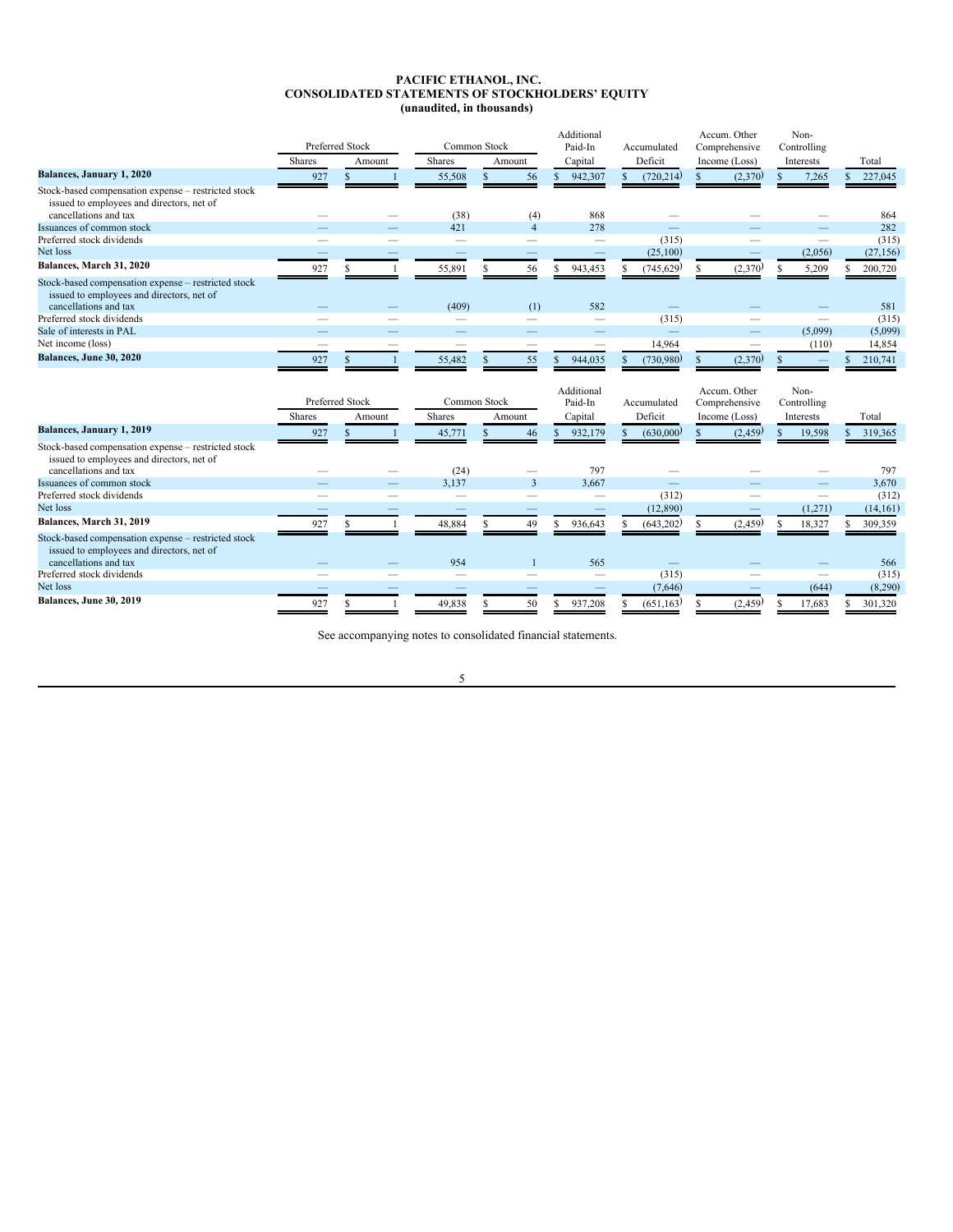### <span id="page-7-0"></span>**PACIFIC ETHANOL, INC. NOTES TO CONSOLIDATED FINANCIAL STATEMENTS (UNAUDITED)**

## 1. ORGANIZATION AND BASIS OF PRESENTATION.

*Organization and Business* – The consolidated financial statements include, for all periods presented, the accounts of Pacific Ethanol, Inc., a Delaware corporation ("Pacific Ethanol"), and its direct and indirect subsidiaries (collectively, the "Company"), including its subsidiaries, Kinergy Marketing LLC, an Oregon limited liability company ("Kinergy"), Pacific Ag. Products, LLC, a California limited liability company ("PAP"), PE Op Co., a Delaware corporation ("PE Op Co.") and all nine of the Company's ethanol production facilities through April 15, 2020. As discussed in Note 2, on April 15, 2020, the Company completed the sale of its ownership interests in Pacific Aurora, LLC ("Pacific Aurora"), thereby divesting the Company's two ethanol production facilities located in Nebraska.

The Company is a leading producer and marketer of high quality alcohol products and low-carbon renewable fuels in the United States. The Company's plants in Illinois and Nebraska (together with their respective holding companies, the "Pacific Ethanol Central Plants") are located in the heart of the Corn Belt, benefit from low-cost and abundant feedstock production and allow for access to many additional domestic markets. In addition, the Company's ability to load unit trains from these facilities in the Midwest allows for greater access to international markets. The Company's four ethanol plants in California, Oregon and Idaho (together with their respective holding companies, the "Pacific Ethanol West Plants") are located in close proximity to both feed and ethanol customers and thus enjoy unique advantages in efficiency, logistics and product pricing.

Following the Company's sale of its interest in Pacific Aurora, the Company has a combined production capacity of 450 million gallons per year, markets, on an annualized basis, nearly 1.0 billion gallons combined of high quality alcohol and ethanol, based on historical volumes, and produces, on an annualized basis, nearly 3.0 million tons of coproducts on a dry matter basis, such as wet and dry distillers grains, wet and dry corn gluten feed, condensed distillers solubles, corn gluten meal, corn germ, dried yeast and CO2 , based on historical volumes.

As of June 30, 2020, the Company was operating at approximately 50% of its 450 million gallon annual production capacity. As market conditions change, the Company may increase, decrease or idle production at one or more operating facilities or resume operations at any idled facility.

*Basis of Presentation*–*Interim Financial Statements* – The accompanying unaudited consolidated financial statements and related notes have been prepared in accordance with accounting principles generally accepted in the United States for interim financial information and the instructions to Form 10-Q and Rule 10-01 of Regulation S-X. Results for interim periods should not be considered indicative of results for a full year. These interim consolidated financial statements should be read in conjunction with the consolidated financial statements and related notes contained in the Company's Annual Report on Form 10-K for the year ended December 31, 2019. The accounting policies used in preparing these consolidated financial statements are the same as those described in Note 1 to the consolidated financial statements in the Company's Annual Report on Form 10-K for the year ended December 31, 2019. In the opinion of management, all adjustments (consisting of normal recurring adjustments) considered necessary for a fair statement of the results for interim periods have been included. All significant intercompany accounts and transactions have been eliminated in consolidation.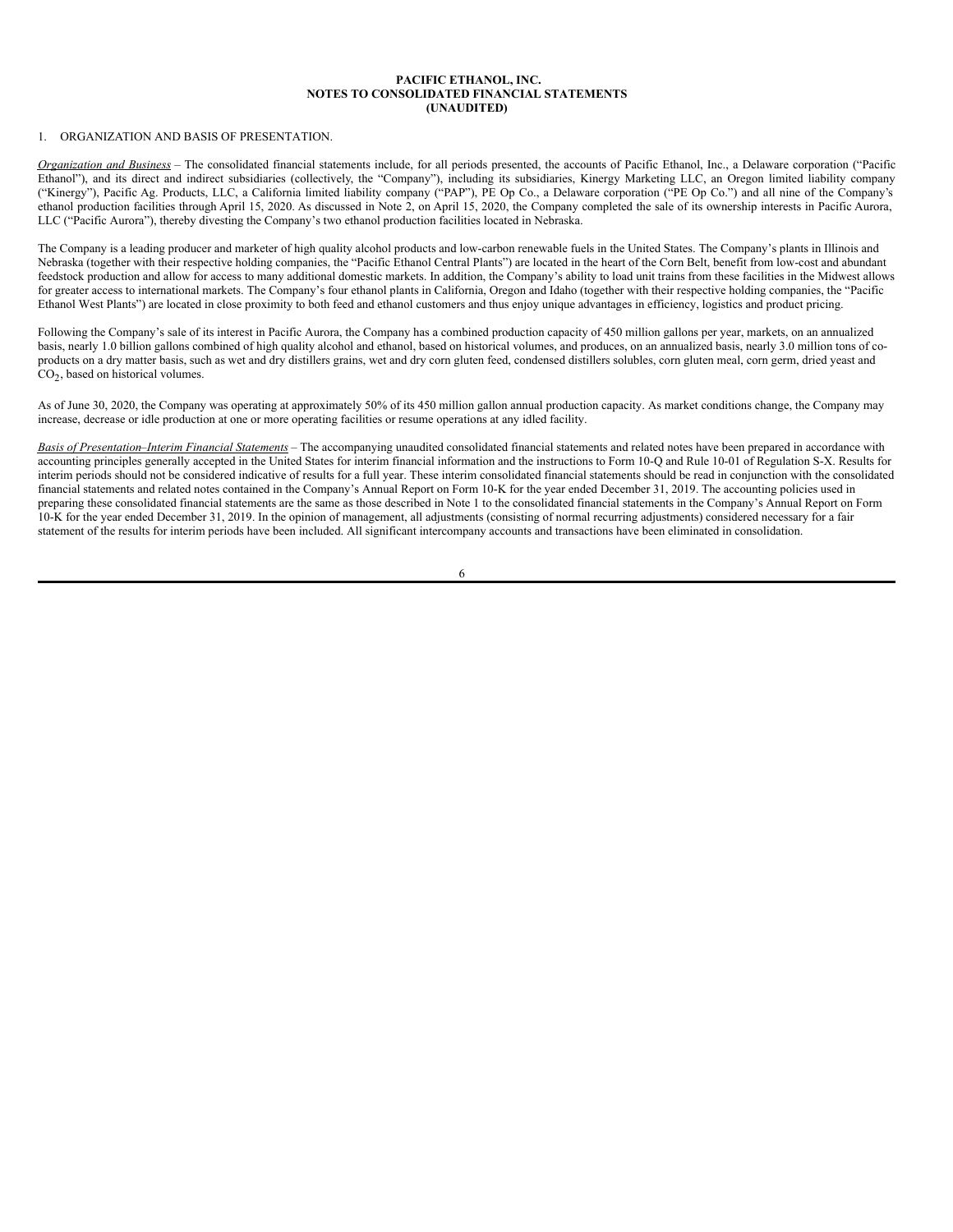*Liquidity* – The accompanying consolidated financial statements have been prepared assuming that the Company will continue as a going concern, which contemplates the realization of assets and the satisfaction of liabilities in the normal course of business. During the three months ended June 30, 2020, the Company continued to experience significant adverse conditions in the ethanol fuel market as demand and pricing were at record lows due to reduced domestic transportation and resulting lower gasoline demand. In response, the Company reduced production at its facilities by more than 50% in an effort to conserve capital as a result of the substantial reduction in fuel ethanol demand due to stay-at-home orders issued in response to the coronavirus pandemic. The Company, however, has not only continued producing and selling its high quality alcohol, but also converted a portion of its fuel-grade ethanol production to higher quality alcohol to respond to increased demand from the sanitizer and disinfectant markets. These sales of high quality alcohol were at a mix of fixed and spot pricing, both of which resulted in positive net income and cash flows from operations during the quarter. The Company expects robust demand for its high quality alcohol to continue for at least the next twelve months as the Company continues to enter fixed-price contracts and hedge corn input costs, locking in profit margins on sales of high quality alcohol.

At June 30, 2020, the Company had \$29.8 million in cash and \$10.0 million available under Kinergy's operating line of credit. During the first half of 2020, the Company generated \$45.7 million in cash from its operations and realized \$19.9 million in net cash proceeds from the sale of its interest in Pacific Aurora. These positive cash flows have allowed the Company to make net payments totaling \$52.3 million on its debt. Further, subsequent to June 30, 2020, the Company made an additional \$9.2 million in payments on its term debt.

The Company, as previously agreed with its lenders, has presented and continues to negotiate a comprehensive plan to restructure its assets and liabilities. The Company has appointed a chief restructuring officer to facilitate the development of such a plan and to assist in the Company's current strategic initiatives. The Company expects the negotiated plan may include additional assets sales, soliciting new investments in its assets, further debt payments and further reductions to overhead expenses.

The Company believes that as of the date of this report, it is in compliance with all debt covenants contained in its credit facilities, except the Company's obligation to obtain lender approval of a comprehensive plan to restructure its assets and liabilities with respect to its Pekin and ICP lenders. The Company has appointed a chief restructuring officer to facilitate the development of such a plan and has presented and continues to negotiate the plan with its lenders. As a result, the Company is not in compliance with its obligations to its lenders, which could result in their acceleration of the Company's debt. Although the Company does not expect such an outcome, especially in light of its financial performance and debt prepayments during the second quarter and thereafter, the Company does not have sufficient liquidity or capital resources to immediately repay its debt if accelerated. Even though the Company doesn't believe acceleration is probable, it has classified its related debt as current on the Company's consolidated balance sheets. Given the above noted projected cash flows from operations and debt repayments, the Company believes it has alleviated substantial doubt about its ability to continue as a going concern. Therefore, the Company believes it has sufficient liquidity to meet its anticipated working capital, debt service and other liquidity needs for the next twelve months.

*Accounts Receivable and Allowance for Doubtful Accounts* – Trade accounts receivable are presented at face value, net of the allowance for doubtful accounts. The Company sells ethanol to gasoline refining and distribution companies, sells distillers grains and other feed co-products to dairy operators and animal feedlots and sells corn oil to poultry and biodiesel customers generally without requiring collateral.

The Company maintains an allowance for doubtful accounts for balances that appear to have specific collection issues. The collection process is based on the age of the invoice and requires attempted contacts with the customer at specified intervals. If, after a specified number of days, the Company has been unsuccessful in its collection efforts, a bad debt allowance is recorded for the balance in question. Delinquent accounts receivable are charged against the allowance for doubtful accounts once uncollectibility has been determined. The factors considered in reaching this determination are the apparent financial condition of the customer and the Company's success in contacting and negotiating with the customer. If the financial condition of the Company's customers were to deteriorate, resulting in an impairment of ability to make payments, additional allowances may be required.

Of the accounts receivable balance, approximately \$40,772,000 and \$63,736,000 at June 30, 2020 and December 31, 2019, respectively, were used as collateral under Kinergy's operating line of credit. The allowance for doubtful accounts was \$16,000 and \$39,000 as of June 30, 2020 and December 31, 2019, respectively. The Company recorded a bad debt recovery of \$18,000 and a bad debt expense of \$1,000 for the three months ended June 30, 2020 and 2019, respectively. The Company recorded a bad debt expense of \$1,000 and \$27,000 for the six months ended June 30, 2020 and 2019, respectively.

*Financial Instruments* – The carrying values of cash and cash equivalents, accounts receivable, derivative assets, accounts payable, accrued liabilities and derivative liabilities are reasonable estimates of their fair values because of the short maturity of these items. The carrying value of the Company's senior secured notes were recorded at fair value at December 31, 2019 and are considered Level 2 fair value measurements. The Company believes their carrying value approximates fair value at June 30, 2020. The Company believes the carrying value of its notes receivable are not considered materially different than fair value due to their recent issuances, and other long-term debt instruments are not considered materially different than fair value because the interest rates on these instruments are variable, and are considered Level 2 fair value measurements.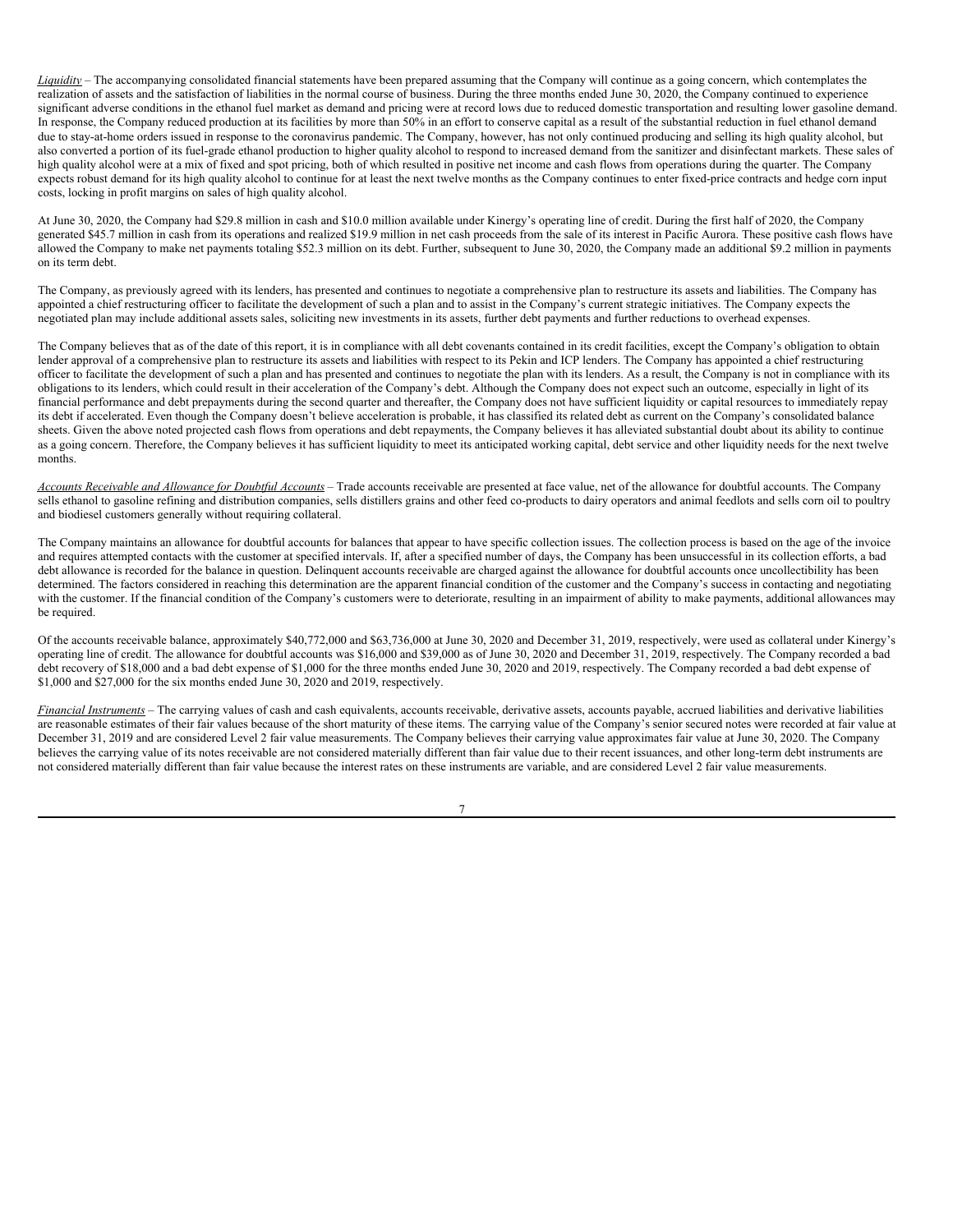*Estimates and Assumptions* – The preparation of the consolidated financial statements in conformity with GAAP requires management to make estimates and assumptions that affect the reported amounts of assets and liabilities and disclosure of contingent assets and liabilities at the date of the financial statements and the reported amounts of revenues and expenses during the reporting period. Significant estimates are required as part of determining the allowance for doubtful accounts, net realizable value of inventory, estimated lives of property and equipment, long-lived asset impairments, valuation allowances on deferred income taxes and the potential outcome of future tax consequences of events recognized in the Company's financial statements or tax returns, and the valuation of assets acquired and liabilities assumed as a result of business combinations. Actual results and outcomes may materially differ from management's estimates and assumptions.

## 2. PACIFIC AURORA.

On December 19, 2019, Pacific Ethanol Central, LLC ("PE Central") entered into a term sheet covering the proposed sale of its 73.93% ownership interest in Pacific Aurora to Aurora Cooperative Elevator Company ("ACEC") for \$52.8 million, and as a result, the Company determined that as of December 31, 2019, the long-lived assets of Pacific Aurora should be classified as held-for-sale.

On April 15, 2020, the Company closed the sale of its ownership interest in Pacific Aurora and preliminarily received total consideration of \$52.8 million, subject to working capital adjustments of approximately \$35.3 million, resulting in cash proceeds of \$19.9 million and the balance of \$16.5 million in long-term ACEC promissory notes, resulting in a net loss on sale of approximately \$1.4 million, recorded as other income (expense) in the Company's consolidated statements of operations. Approximately \$14.5 million of the cash proceeds were used to repay a portion of the Company's term debt.

The Company received two promissory notes in the amounts of \$8.6 million and \$7.9 million as part consideration for the sale, both maturing on April 15, 2025. The \$8.6 million note accrues interest at an annual rate of 5.00%. Interest payments are due quarterly beginning July 1, 2020 and principal payments of \$0.4 million are due quarterly beginning July 1, 2021. The \$7.9 million note accrues interest at an annual rate of 4.50%. Interest payments are due quarterly beginning July 1, 2020 and principal payments of \$0.4 million are due quarterly beginning January 3, 2022.

In addition, upon the sale, the Company no longer has noncontrolling interests on its balance sheet and no longer records income (loss) of noncontrolling interests for future periods.

For the three months ended June 30, 2020 and 2019, Pacific Aurora contributed less than \$0.1 million and \$45.4 million in net sales, \$0.5 million and \$2.5 million in pre-tax loss, and \$0.1 million and \$0.6 million in net loss attributed to noncontrolling interests, respectively. For the six months ended June 30, 2020 and 2019, Pacific Aurora contributed \$39.6 million and \$81.9 million in net sales, \$8.4 million and \$7.4 million in pre-tax loss, and \$2.2 million and \$1.9 million in net loss attributed to noncontrolling interests, respectively.

![](_page_9_Picture_7.jpeg)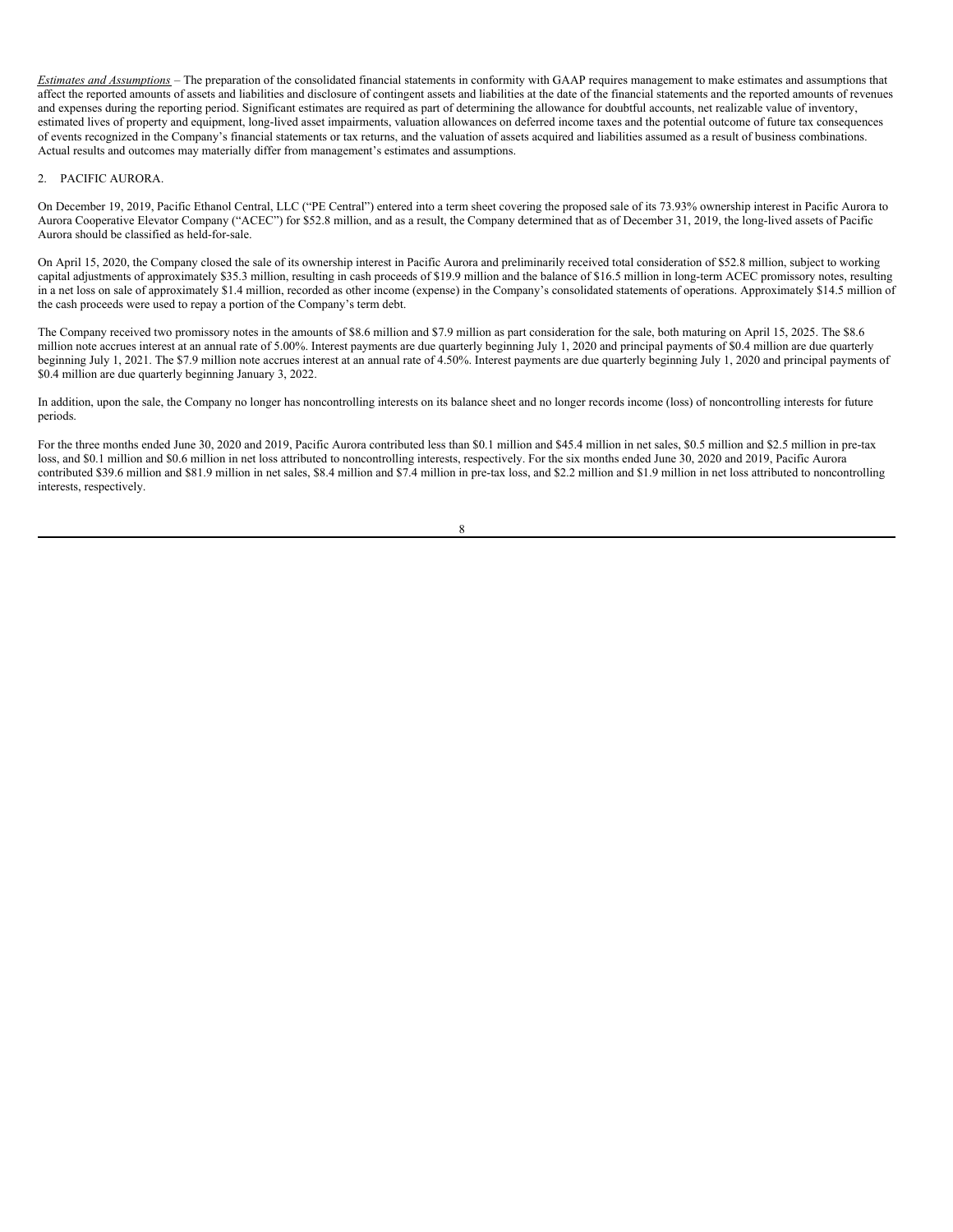## 3. SEGMENTS.

The Company reports its financial and operating performance in two segments: (1) ethanol production, which includes the production and sale of high quality alcohol, ethanol and co-products, with all of the Company's production facilities aggregated, and (2) marketing and distribution, which includes marketing and merchant trading for Companyproduced high quality alcohol, ethanol and co-products and third-party ethanol.

The following tables set forth certain financial data for the Company's operating segments (in thousands):

|                                                              | Three Months Ended<br>June 30. |                 |               |                   |               | <b>Six Months Ended</b><br>June 30, |               |                    |  |
|--------------------------------------------------------------|--------------------------------|-----------------|---------------|-------------------|---------------|-------------------------------------|---------------|--------------------|--|
|                                                              |                                | 2020            |               | 2019              |               | 2020                                |               | 2019               |  |
| <b>Net Sales</b>                                             |                                |                 |               |                   |               |                                     |               |                    |  |
| Production, recorded as gross:                               |                                |                 |               |                   |               |                                     |               |                    |  |
| Ethanol/alcohol sales                                        | $\mathbb{S}$                   | 105,321         | \$            | 194,394           | $\mathsf{\$}$ | 289.989                             | \$            | 373,783            |  |
| Co-product sales                                             |                                | 35,328          |               | 64,679            |               | 104,129                             |               | 133,485            |  |
| Intersegment sales                                           |                                | 503             |               | 421               |               | 1,097                               |               | 784                |  |
| Total production sales                                       |                                | 141,152         |               | 259,494           |               | 395,215                             |               | 508,052            |  |
| Marketing and distribution:                                  |                                |                 |               |                   |               |                                     |               |                    |  |
| Ethanol/alcohol sales, gross                                 | $\mathbb{S}$                   | 71,118          | $\mathsf{\$}$ | 86,754            | $\mathsf{\$}$ | 128,624                             | \$            | 193,908            |  |
| Ethanol/alcohol sales, net                                   |                                | 307             |               | 474               |               | 736                                 |               | 928                |  |
| Intersegment sales                                           |                                | 893             |               | 1,942             |               | 2,785                               |               | 3,760              |  |
| Total marketing and distribution sales                       |                                | 72,318          |               | 89,170            |               | 132,145                             |               | 198,596            |  |
| Intersegment eliminations                                    |                                | (1, 396)        |               | (2,363)           |               | (3,882)                             |               | (4, 544)           |  |
| Net sales as reported                                        | \$                             | 212,074         | \$            | 346,301           | \$            | 523,478                             | \$            | 702,104            |  |
| Cost of goods sold:                                          |                                |                 |               |                   |               |                                     |               |                    |  |
| Production                                                   | $\mathbb{S}$                   | 113,196         | \$            | 257,187           | \$            | 382,857                             | \$            | 515,782            |  |
| Marketing and distribution                                   |                                | 69,092          |               | 87,741            |               | 126,211                             |               | 189,569            |  |
| Intersegment eliminations                                    |                                | (1,396)         |               | (2,598)           |               | (3,882)                             |               | (4,929)            |  |
| Cost of goods sold as reported                               | \$                             | 180,892         | \$            | 342,330           | <sup>\$</sup> | 505,186                             | \$            | 700,422            |  |
|                                                              |                                |                 |               |                   |               |                                     |               |                    |  |
| Income (loss) before benefit for income taxes:<br>Production |                                |                 |               |                   |               |                                     |               |                    |  |
| Marketing and distribution                                   | $\mathbb S$                    | 17,811<br>1,664 | \$            | (7, 117)<br>(129) | \$            | (7,219)<br>2,605                    | $\mathbb{S}$  | (24, 683)<br>5,989 |  |
| Corporate activities                                         |                                | (4,621)         |               | (1,044)           |               | (7,688)                             |               | (3,757)            |  |
|                                                              |                                |                 |               |                   |               |                                     |               |                    |  |
| Depreciation and amortization:                               | \$                             | 14,854          | \$            | (8,290)           | $\mathsf{\$}$ | (12,302)                            | \$            | (22, 451)          |  |
| Production                                                   | $\mathbf S$                    | 9,034           | \$            | 10,199            | $\mathsf{\$}$ | 18,540                              | \$            | 23,557             |  |
| Corporate activities                                         |                                | 79              |               | 113               |               | 266                                 |               | 358                |  |
|                                                              | \$                             | 9,113           | $\mathbb S$   | 10,312            | $\$$          | 18,806                              | $\frac{1}{2}$ | 23,915             |  |
|                                                              |                                |                 |               |                   |               |                                     |               |                    |  |
| Interest expense:                                            |                                |                 |               |                   |               |                                     |               |                    |  |
| Production                                                   | \$                             | 1,623           | \$            | 2,048             | \$            | 3,739                               | \$            | 3,755              |  |
| Marketing and distribution                                   |                                | 313             |               | 774               |               | 940                                 |               | 1,362              |  |
| Corporate activities                                         |                                | 2,711           |               | 2,293             |               | 5,275                               |               | 4,734              |  |
|                                                              | \$                             | 4,647           | \$            | 5,115             | $\mathbb{S}$  | 9,954                               | \$            | 9,851              |  |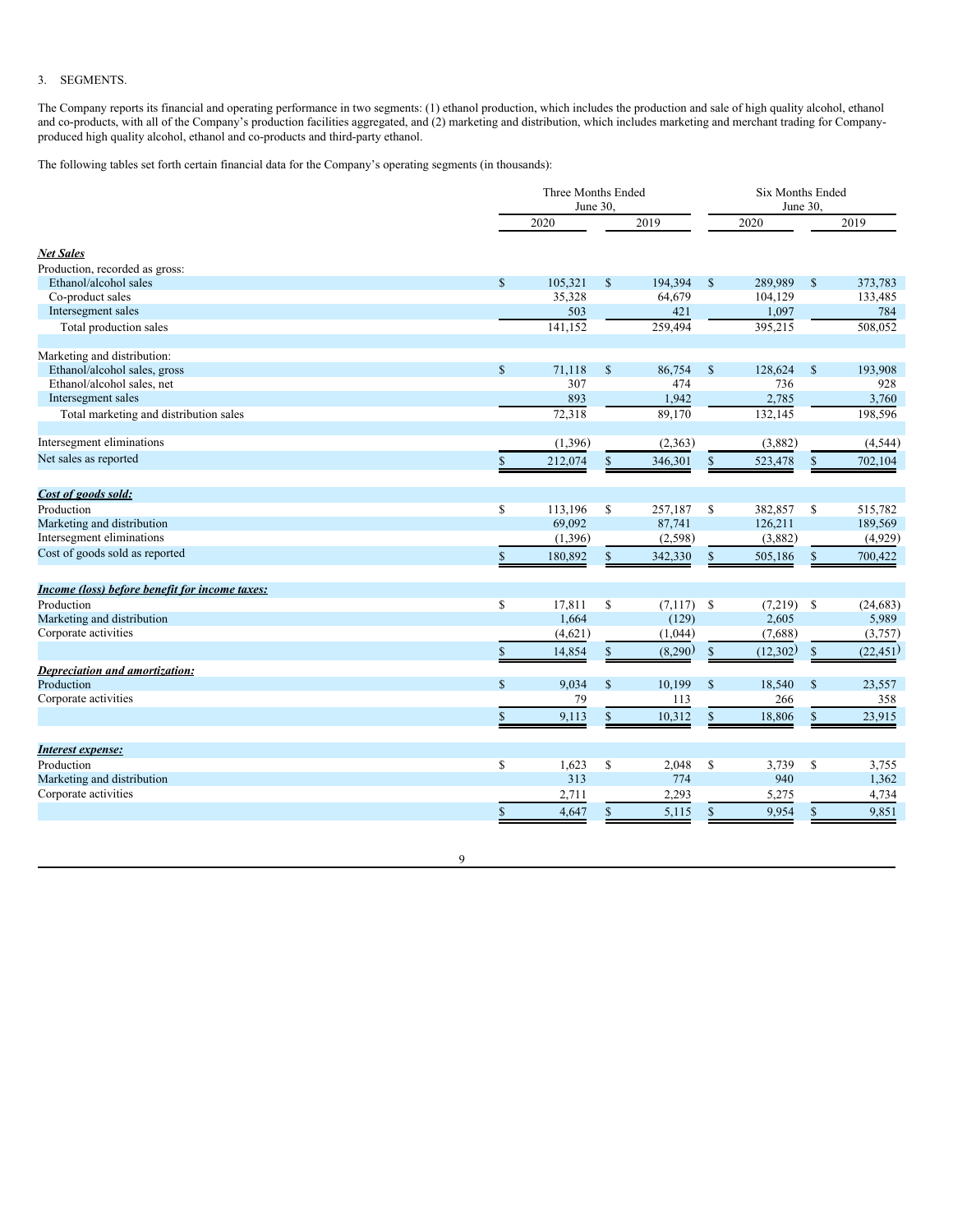The following table sets forth the Company's total assets by operating segment (in thousands):

| <b>Total assets:</b>       |   | June 30,<br>2020 |  | December 31,<br>2019 |  |
|----------------------------|---|------------------|--|----------------------|--|
| Production                 | ъ | 397,331          |  | 492,060              |  |
| Marketing and distribution |   | 82,868           |  | 106,863              |  |
| Corporate assets           |   | 16,930           |  | 13.572               |  |
|                            |   | 497,129          |  | 612,495              |  |

# 4. INVENTORIES.

Inventories consisted primarily of bulk high quality alcohol, ethanol, corn, co-products, low-carbon and Renewable Identification Number ("RIN") credits and unleaded fuel, and are valued at the lower-of-cost-or-net realizable value, with cost determined on a first-in, first-out basis. Inventory is net of a \$0 and \$1,290,000 valuation adjustment as of June 30, 2020 and December 31, 2019, respectively. Inventory balances consisted of the following (in thousands):

|                            | June 30,<br>2020 | December 31,<br>2019 |        |  |
|----------------------------|------------------|----------------------|--------|--|
| Finished goods             | 28,810           |                      | 38,194 |  |
| Work in progress           | 3,018            |                      | 7,426  |  |
| Raw materials              | 6,655            |                      | 7,890  |  |
| Low-carbon and RIN credits | 6,443            |                      | 5,690  |  |
| Other                      | 1,400            |                      | 1,400  |  |
| Total                      | 46,326           |                      | 60,600 |  |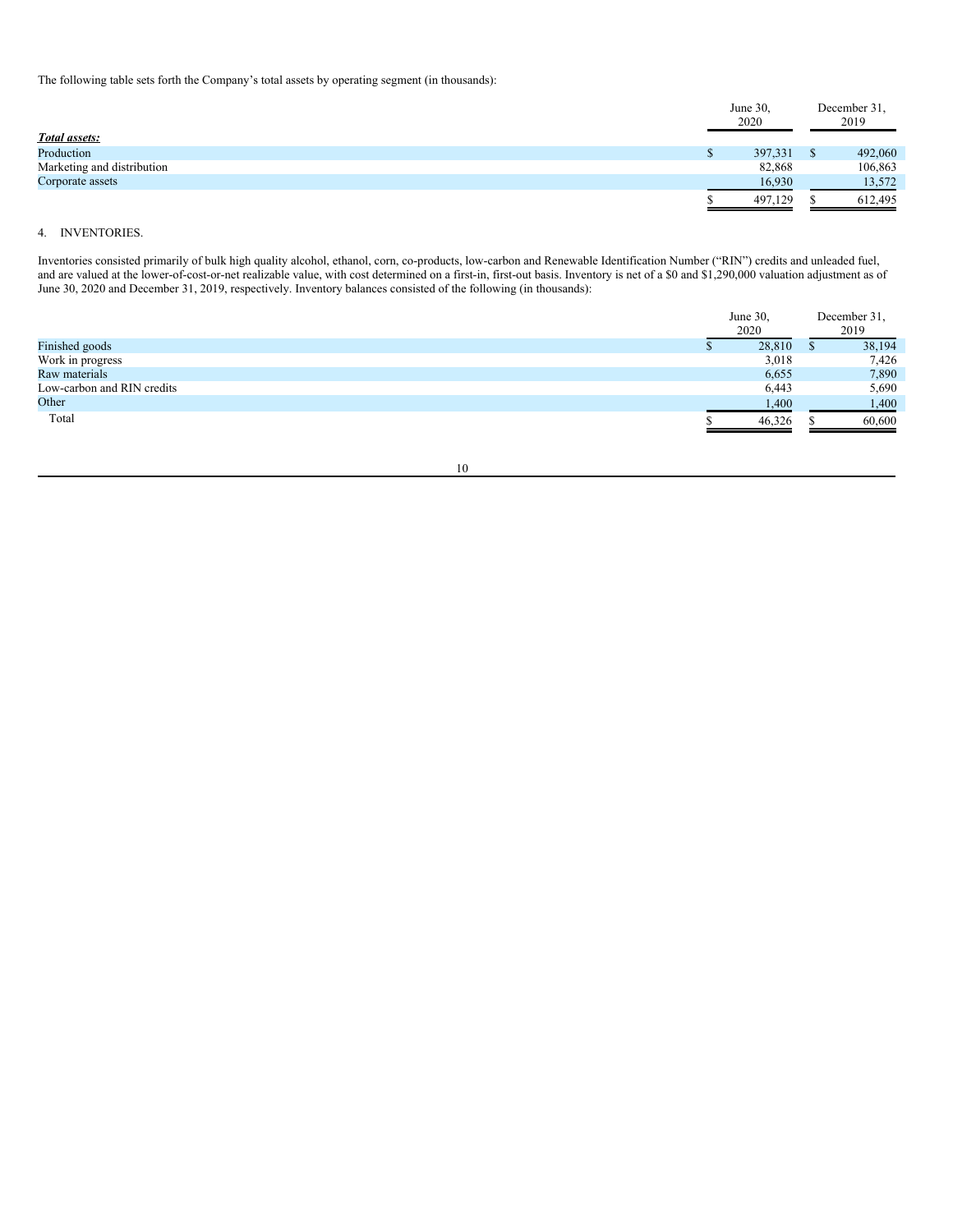## 5. DEBT.

Long-term borrowings are summarized as follows (in thousands):

| Kinergy line of credit<br>41,441<br>Pekin term loan<br>26,000<br>Pekin revolving loan<br>32,000 | 78,338<br>39,500<br>32,000 |
|-------------------------------------------------------------------------------------------------|----------------------------|
|                                                                                                 |                            |
|                                                                                                 |                            |
|                                                                                                 |                            |
| ICP term loan                                                                                   | 12,000                     |
| ICP revolving loan<br>18,000                                                                    | 18,000                     |
| <b>CARES</b> Act loans<br>9,860                                                                 |                            |
| Parent notes payable<br>65,782                                                                  | 65,649                     |
| 193,083                                                                                         | 245,487                    |
| Less unamortized debt premium<br>346                                                            | 461                        |
| Less unamortized debt financing costs<br>(1, 541)                                               | (2,153)                    |
| Less short-term portion<br>(96,000)                                                             | (63,000)                   |
| Long-term debt<br>95,888                                                                        | 180,795                    |

*PE Pekin Credit Facilities* – On March 20, 2020, Pacific Ethanol Pekin, LLC ("PE Pekin") and its lender agreed to defer \$1.0 million in aggregate interest payments due March 20, 2020 and April 20, 2020 until May 20, 2020. On that same date, the Company granted to the lender a security interest in all of the Company's equity interests in PE Op Co., which indirectly owns the Company's plants located on the West Coast. The Company and certain subsidiaries also entered into intercreditor agreements with the PE Pekin and Illinois Corn Processing, LLC ("ICP") lenders, and the agent for the Company's senior secured noteholders, to address issues of priority and the allocation of proceeds from asset sales. In July 2020, the Company reached a confidential settlement of an outstanding dispute resulting in a gain and cash proceeds of approximately \$11.8 million. The Company used a portion of these funds to make approximately \$7.4 million in additional principal payments on PE Pekin's term debt.

*ICP Credit Facilities* – On March 20, 2020, ICP and its lender agreed to defer a \$1.5 million principal payment due March 20, 2020 and \$0.3 million in aggregate interest payments due March 20, 2020 and April 20, 2020 until May 20, 2020. On that same date, the Company granted to the lender a security interest in all of the Company's equity interests in PE Op Co. The Company and certain of its subsidiaries also entered into intercreditor agreements with the PE Pekin and ICP lenders, and the agent for the Company's senior secured noteholders, to address issues of priority and the allocation of proceeds from asset sales. The Company used a portion of the proceeds from the settlement noted above, in July 2020, to make approximately \$1.8 million in additional principal payments on ICP's term debt.

*CARES Act Loans* – On May 4, 2020, Pacific Ethanol, Inc. and PE Pekin received loan proceeds from Bank of America, NA under the recently enacted Coronavirus Aid, Relief, and Economic Security Act ("CARES Act"), through the Paycheck Protection Program administered by the U.S. Small Business Administration. Pacific Ethanol, Inc. received \$6.0 million and PE Pekin received \$3.9 million in loan proceeds. The loans mature in two years and bear interest at a rate of 1.00% per annum. Under the terms of the loans, certain amounts may be forgiven if they are used for qualifying expenses as described in the CARES Act, but the Company can provide no assurance that it will be able to obtain forgiveness of all or any portion of the loans.

*Restrictions* – At June 30, 2020, there were approximately \$204.4 million of net assets at the Company's subsidiaries that were not available to be transferred to Pacific Ethanol, Inc. in the form of dividends, loans or advances due to restrictions contained in the credit facilities of the Company's subsidiaries.

![](_page_12_Picture_7.jpeg)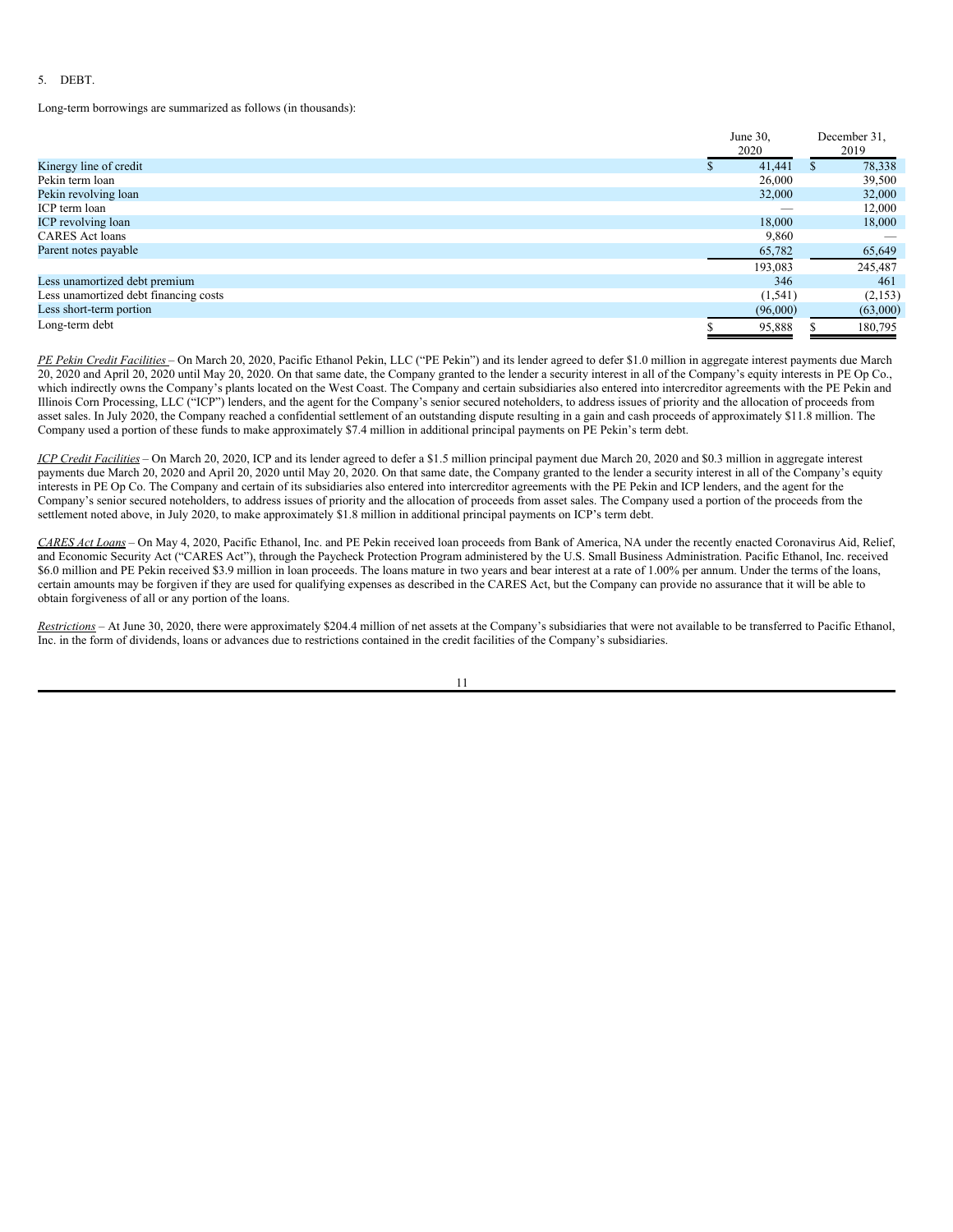## 6. COMMITMENTS AND CONTINGENCIES.

*Sales Commitments* – At June 30, 2020, the Company had entered into sales contracts with its major customers to sell certain quantities of ethanol and co-products. The Company had open ethanol indexed-price contracts for 5,169,000 gallons of ethanol as of June 30, 2020 and open fixed-price ethanol and high quality alcohol sales contracts totaling \$226,845,000 as of June 30, 2020. The Company had open fixed-price co-product sales contracts totaling \$9,320,000 and open indexed-price co-product sales contracts for 179,000 tons as of June 30, 2020. These sales contracts are scheduled to be completed throughout 2020 and 2021.

*Purchase Commitments* – At June 30, 2020, the Company had indexed-price purchase contracts to purchase 35,476,000 gallons of ethanol and fixed-price purchase contracts to purchase \$7,766,000 of ethanol from its suppliers. The Company had fixed-price purchase contracts to purchase \$7,669,000 of corn from its suppliers as of June 30, 2020. These purchase commitments are scheduled to be satisfied throughout 2020. In July 2020, the Company entered into derivative contracts to hedge its corn costs for its fixed sales contracts.

*Litigation* – *General* – The Company is subject to various claims and contingencies in the ordinary course of its business, including those related to litigation, business transactions, employee-related matters, environmental regulations, and others. When the Company is aware of a claim or potential claim, it assesses the likelihood of any loss or exposure. If it is probable that a loss will result and the amount of the loss can be reasonably estimated, the Company will record a liability for the loss. If the loss is not probable or the amount of the loss cannot be reasonably estimated, the Company discloses the claim if the likelihood of a potential loss is reasonably possible and the amount involved could be material. While there can be no assurances, the Company does not expect that any of its pending legal proceedings will have a material impact on the Company's financial condition or results of operations.

## 7. PENSION AND RETIREMENT BENEFIT PLANS.

The Company sponsors a defined benefit pension plan (the "Retirement Plan") and a health care and life insurance plan (the "Postretirement Plan"). The Company assumed the Retirement Plan and the Postretirement Plan as part of its acquisition of PE Central on July 1, 2015.

The Retirement Plan is noncontributory, and covers only "grandfathered" unionized employees at the Company's Pekin, Illinois facility who fulfill minimum age and service requirements. Benefits are based on a prescribed formula based upon the employee's years of service. The Retirement Plan, which is part of a collective bargaining agreement, covers only union employees hired prior to November 1, 2010.

The Company uses a December 31 measurement date for its Retirement Plan. The Company's funding policy is to make the minimum annual contribution required by applicable regulations. As of December 31, 2019, the Retirement Plan's accumulated projected benefit obligation was \$21.6 million, with a fair value of plan assets of \$15.7 million. The underfunded amount of \$5.9 million is recorded on the Company's consolidated balance sheet in other liabilities.

The Postretirement Plan provides postretirement medical benefits and life insurance to certain "grandfathered" unionized employees. Employees hired after December 31, 2000 are not eligible to participate in the Postretirement Plan. The Postretirement Plan is contributory, with contributions required at the same rate as active employees. Benefit eligibility under the plan reduces at age 65 from a defined benefit to a defined dollar cap based upon years of service. As of December 31, 2019, the Postretirement Plan's accumulated projected benefit obligation was \$5.3 million and is recorded on the Company's consolidated balance sheet in other liabilities. The Company's funding policy is to make the minimum annual contribution required by applicable regulations.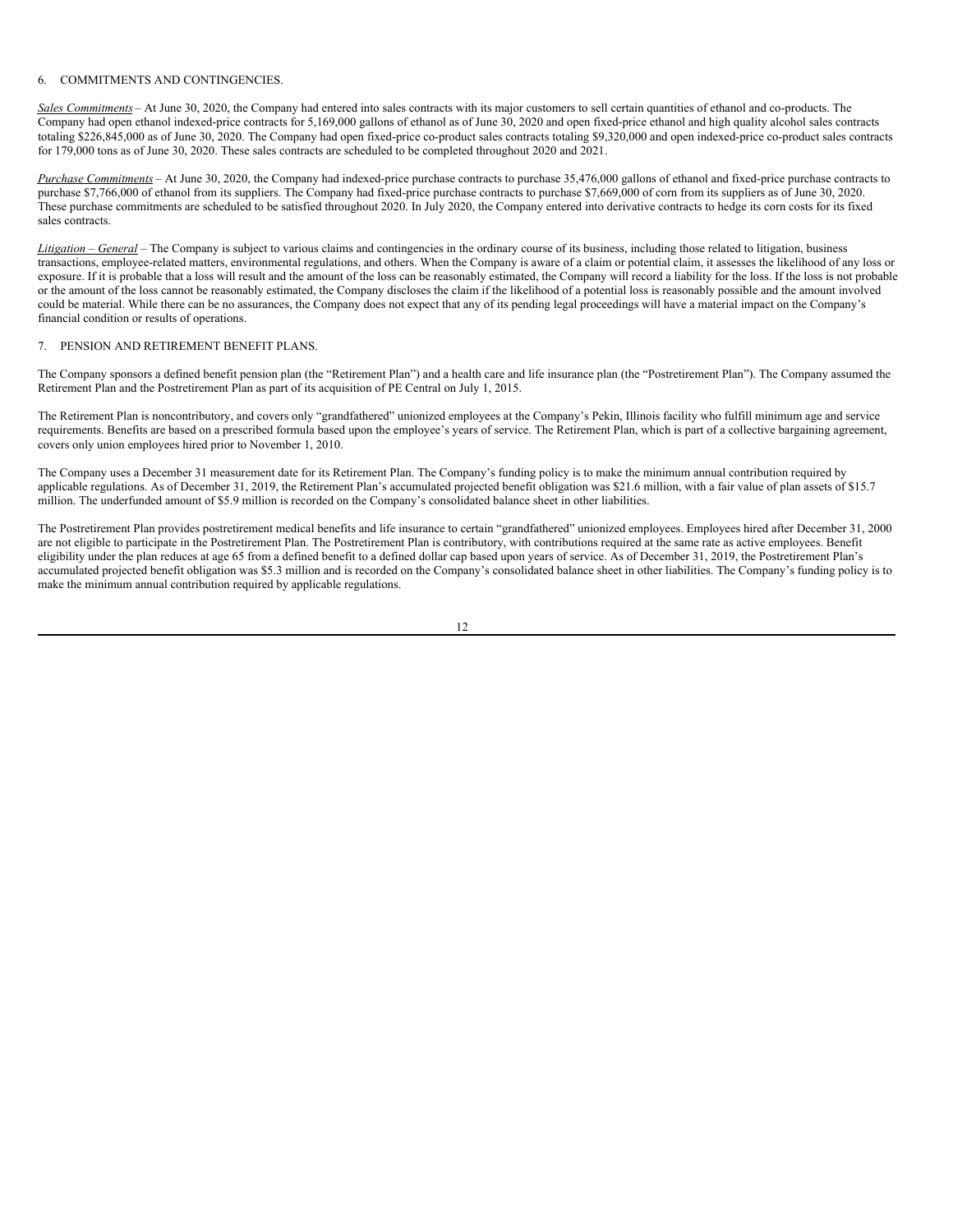## 8. FAIR VALUE MEASUREMENTS.

The fair value hierarchy prioritizes the inputs used in valuation techniques into three levels, as follows:

- Level 1 Observable inputs unadjusted quoted prices in active markets for identical assets and liabilities;
- Level 2 Observable inputs other than quoted prices included in Level 1 that are observable for the asset or liability through corroboration with market data; and
- Level 3 Unobservable inputs includes amounts derived from valuation models where one or more significant inputs are unobservable. For fair value measurements using significant unobservable inputs, a description of the inputs and the information used to develop the inputs is required along with a reconciliation of Level 3 values from the prior reporting period.

*Pooled separate accounts* – Pooled separate accounts invest primarily in domestic and international stocks, commercial paper or single mutual funds. The net asset value is used as a practical expedient to determine fair value for these accounts. Each pooled separate account provides for redemptions by the Retirement Plan at reported net asset values per share, with little to no advance notice requirement, therefore these funds are classified within Level 2 of the valuation hierarchy.

*Warrants* – The Company's warrants issued December 22, 2019, were valued using the Black-Scholes Valuation Model.

Significant assumptions used and related fair value for the warrants as of June 30, 2020 were as follows:

|                   |          |      |            | <b>Risk Free</b> |         |             |          |
|-------------------|----------|------|------------|------------------|---------|-------------|----------|
|                   | Exercise |      |            | Interest         | Term    | Warrants    | Fair     |
| Original Issuance | Price    |      | Volatility | Rate             | 'years, | Outstanding | Value    |
| 12/22/19          |          | 1.00 | 122.0%     | 0.16%            | 2.50    | 5,500,000   | .618,100 |

Significant assumptions used and related fair value for the warrants as of December 31, 2019 were as follows:

|                   |    | <b>Risk Free</b> |            |          |         |             |  |         |  |  |  |  |
|-------------------|----|------------------|------------|----------|---------|-------------|--|---------|--|--|--|--|
|                   | T. | Exercise         |            | Interest | l'erm   | Warrants    |  | Fair    |  |  |  |  |
| Original Issuance |    | Price            | Volatility | Rate     | 'years, | Jutstandıng |  | Value   |  |  |  |  |
| 12/22/19          |    | 1.00             | 76.0%      | 1.66%    | 3.00    | .500.000    |  | 977,000 |  |  |  |  |

The fair values of the warrants are based on unobservable inputs and are designated as Level 3 inputs.

*Other Derivative Instruments* – The Company's other derivative instruments consist of commodity positions. The fair values of the commodity positions are based on quoted prices on the commodity exchanges and are designated as Level 1 inputs.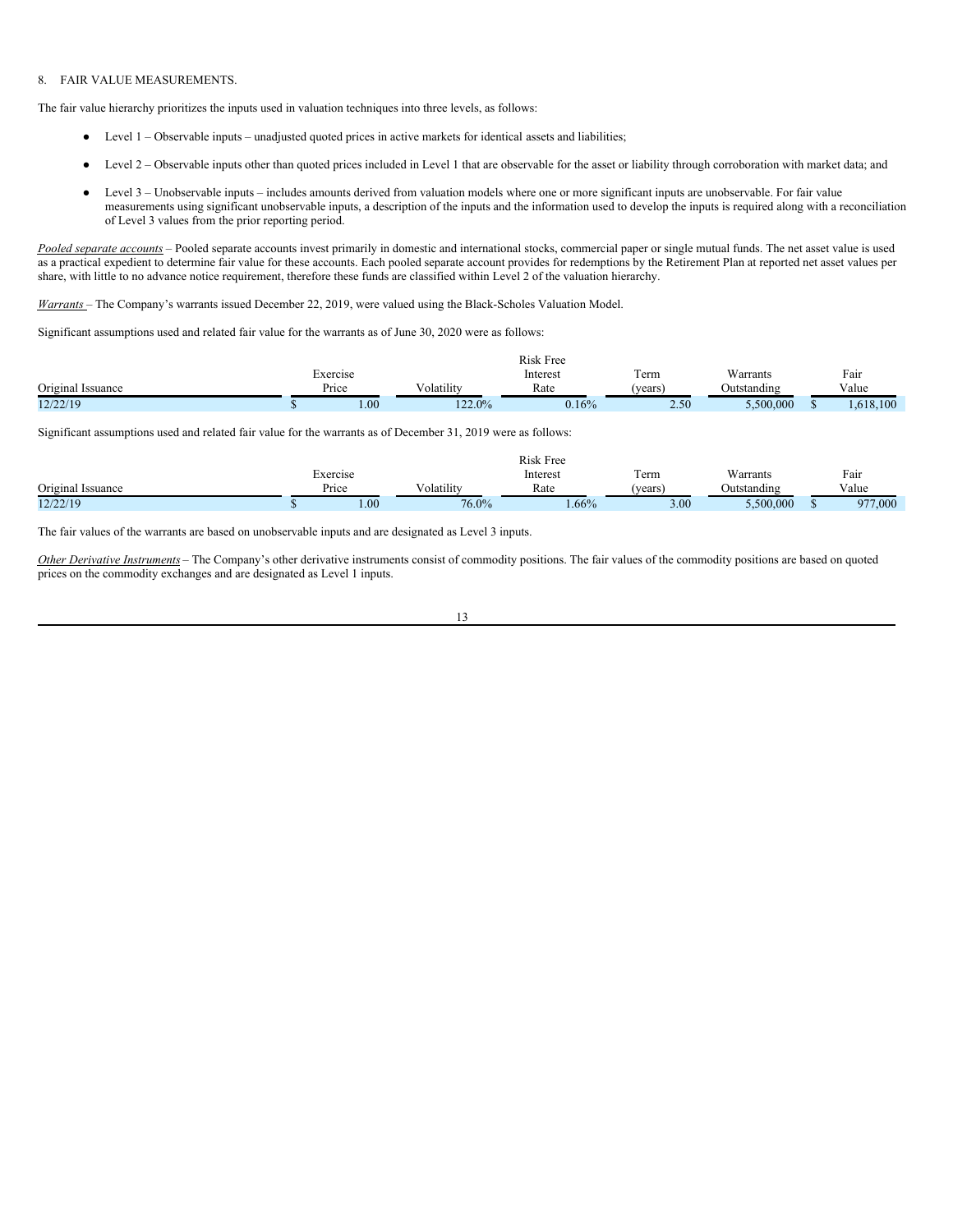The following table summarizes recurring and nonrecurring fair value measurements by level at June 30, 2020 (in thousands):

|              | Fair<br>Value<br>Level 1 |         |  | Level 2                         | Level 3                         |         |
|--------------|--------------------------|---------|--|---------------------------------|---------------------------------|---------|
| Liabilities: |                          |         |  |                                 |                                 |         |
| Warrants     |                          | (1,618) |  | $\hspace{0.1mm}-\hspace{0.1mm}$ | $\hspace{0.1mm}-\hspace{0.1mm}$ | (1,618) |
|              |                          | (1,618) |  | $\hspace{0.1mm}-\hspace{0.1mm}$ | $\hspace{0.1mm}-\hspace{0.1mm}$ | (1,618) |

The following table summarizes recurring and nonrecurring fair value measurements by level at December 31, 2019 (in thousands):

|                                  |              | Fair<br>Value |          | Level 1      | Level 2 |              | Level 3 | Benefit Plan<br>Percentage<br>Allocation |
|----------------------------------|--------------|---------------|----------|--------------|---------|--------------|---------|------------------------------------------|
| Assets:                          |              |               |          |              |         |              |         |                                          |
| Derivative financial instruments | S.           | 2,438         | <b>S</b> | $2,438$ \$   |         | $\mathbb{S}$ |         |                                          |
|                                  |              |               |          |              |         |              |         |                                          |
| Long-lived assets held-for-sale  |              | 70,400        |          |              |         |              | 70,400  |                                          |
| Defined benefit plan assets(1)   |              |               |          |              |         |              |         |                                          |
| (pooled separate accounts):      |              |               |          |              |         |              |         |                                          |
| Large U.S. Equity(2)             |              | 4,654         |          |              | 4,654   |              | --      | 30%                                      |
| Small/Mid U.S. Equity(3)         |              | 2,348         |          |              | 2,348   |              |         | 15%                                      |
| International Equity(4)          |              | 2,596         |          |              | 2,596   |              |         | 17%                                      |
| Fixed Income(5)                  |              | 6,056         |          |              | 6,056   |              |         | 38%                                      |
|                                  |              | 88,492        |          | 2,438        | 15,654  |              | 70,400  |                                          |
|                                  |              |               |          |              |         |              |         |                                          |
| Liabilities:                     |              |               |          |              |         |              |         |                                          |
| Derivative financial instruments | $\mathbb{S}$ | $(1,860)$ \$  |          | $(1,860)$ \$ |         | $\mathbb{S}$ |         |                                          |
|                                  |              |               |          |              |         |              |         |                                          |
| Warrants                         |              | (977)         |          |              |         |              | (977)   |                                          |
|                                  |              | (2,837)       |          | (1,860)      |         |              | (977)   |                                          |
|                                  |              |               |          |              |         |              |         |                                          |

(1) Included in derivative instruments in the consolidated balance sheets.

(2) This category includes investments in funds comprised of equity securities of large U.S. companies. The funds are valued using the net asset value method in which an average of the market prices for the underlying investments is used to value the fund.

(3) This category includes investments in funds comprised of equity securities of small- and medium-sized U.S. companies. The funds are valued using the net asset value method in which an average of the market prices for the underlying investments is used to value the fund.

(4) This category includes investments in funds comprised of equity securities of foreign companies including emerging markets. The funds are valued using the net asset value method in which an average of the market prices for the underlying investments is used to value the fund.

(5) This category includes investments in funds comprised of U.S. and foreign investment-grade fixed income securities, high-yield fixed income securities that are rated below investment-grade, U.S. treasury securities, mortgage-backed securities, and other asset-backed securities. The funds are valued using the net asset value method in which an average of the market prices for the underlying investments is used to value the fund.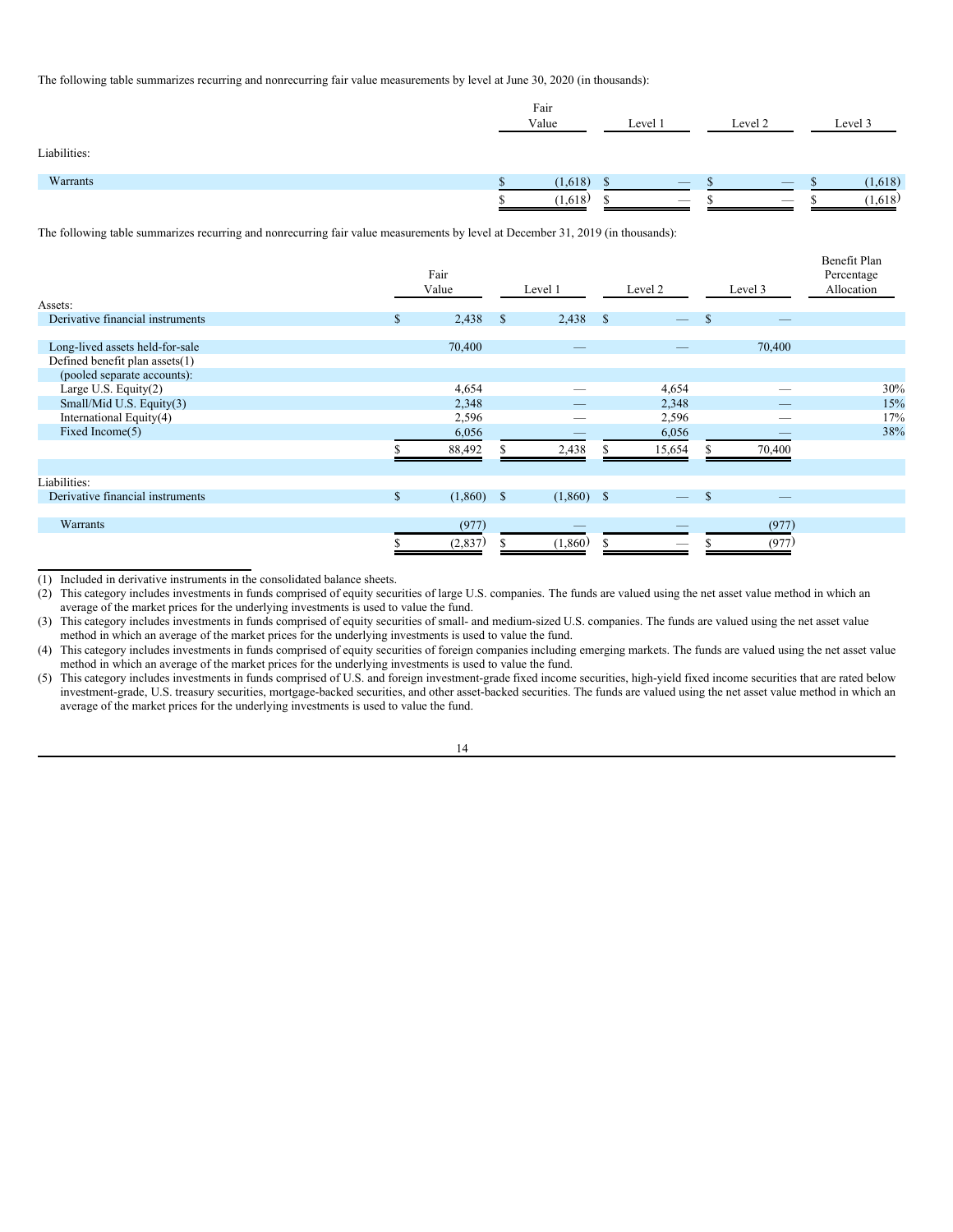# 9. EARNINGS PER SHARE.

The following tables compute basic and diluted earnings per share (in thousands, except per share data):

|                                                |                                |                     | Three Months Ended June 30, 2020 |     |                     |  |  |  |  |
|------------------------------------------------|--------------------------------|---------------------|----------------------------------|-----|---------------------|--|--|--|--|
|                                                |                                | Income<br>Numerator | <b>Shares</b><br>Denominator     |     | Per-Share<br>Amount |  |  |  |  |
| Net income attributed to Pacific Ethanol, Inc. | $\mathcal{S}$                  | 14.964              |                                  |     |                     |  |  |  |  |
| Less: Preferred stock dividends                |                                | (315)               |                                  |     |                     |  |  |  |  |
| Basic and diluted loss per share:              |                                |                     |                                  |     |                     |  |  |  |  |
| Income available to common stockholders        | S.                             | 14,649              | 54,498                           | S   | 0.27                |  |  |  |  |
|                                                |                                |                     | Three Months Ended June 30, 2019 |     |                     |  |  |  |  |
|                                                |                                | Loss                | <b>Shares</b>                    |     | Per-Share           |  |  |  |  |
|                                                |                                | Numerator           | Denominator                      |     | Amount              |  |  |  |  |
| Net loss attributed to Pacific Ethanol, Inc.   | $\overline{\mathbb{S}}$        | (7,646)             |                                  |     |                     |  |  |  |  |
| Less: Preferred stock dividends                |                                | (315)               |                                  |     |                     |  |  |  |  |
| Basic and diluted loss per share:              |                                |                     |                                  |     |                     |  |  |  |  |
| Loss available to common stockholders          |                                | (7,961)             | 47,771                           |     | (0.17)              |  |  |  |  |
|                                                |                                |                     | Six Months Ended June 30, 2020   |     |                     |  |  |  |  |
|                                                |                                | Loss<br>Numerator   | <b>Shares</b><br>Denominator     |     | Per-Share<br>Amount |  |  |  |  |
| Net loss attributed to Pacific Ethanol, Inc.   | $\mathbf{s}$                   | (10, 136)           |                                  |     |                     |  |  |  |  |
| Less: Preferred stock dividends                |                                | (630)               |                                  |     |                     |  |  |  |  |
| Basic and diluted loss per share:              |                                |                     |                                  |     |                     |  |  |  |  |
| Loss available to common stockholders          |                                | (10,766)            | 54,163                           |     | (0.20)              |  |  |  |  |
|                                                | Six Months Ended June 30, 2019 |                     |                                  |     |                     |  |  |  |  |
|                                                |                                | Loss                | <b>Shares</b>                    |     | Per-Share           |  |  |  |  |
|                                                |                                | Numerator           | Denominator                      |     | Amount              |  |  |  |  |
| Net loss attributed to Pacific Ethanol, Inc.   | \$                             | (20, 536)           |                                  |     |                     |  |  |  |  |
| Less: Preferred stock dividends                |                                | (627)               |                                  |     |                     |  |  |  |  |
| Basic and diluted loss per share:              |                                |                     |                                  |     |                     |  |  |  |  |
| Loss available to common stockholders          |                                | (21, 163)           | 46,651                           | \$. | (0.45)              |  |  |  |  |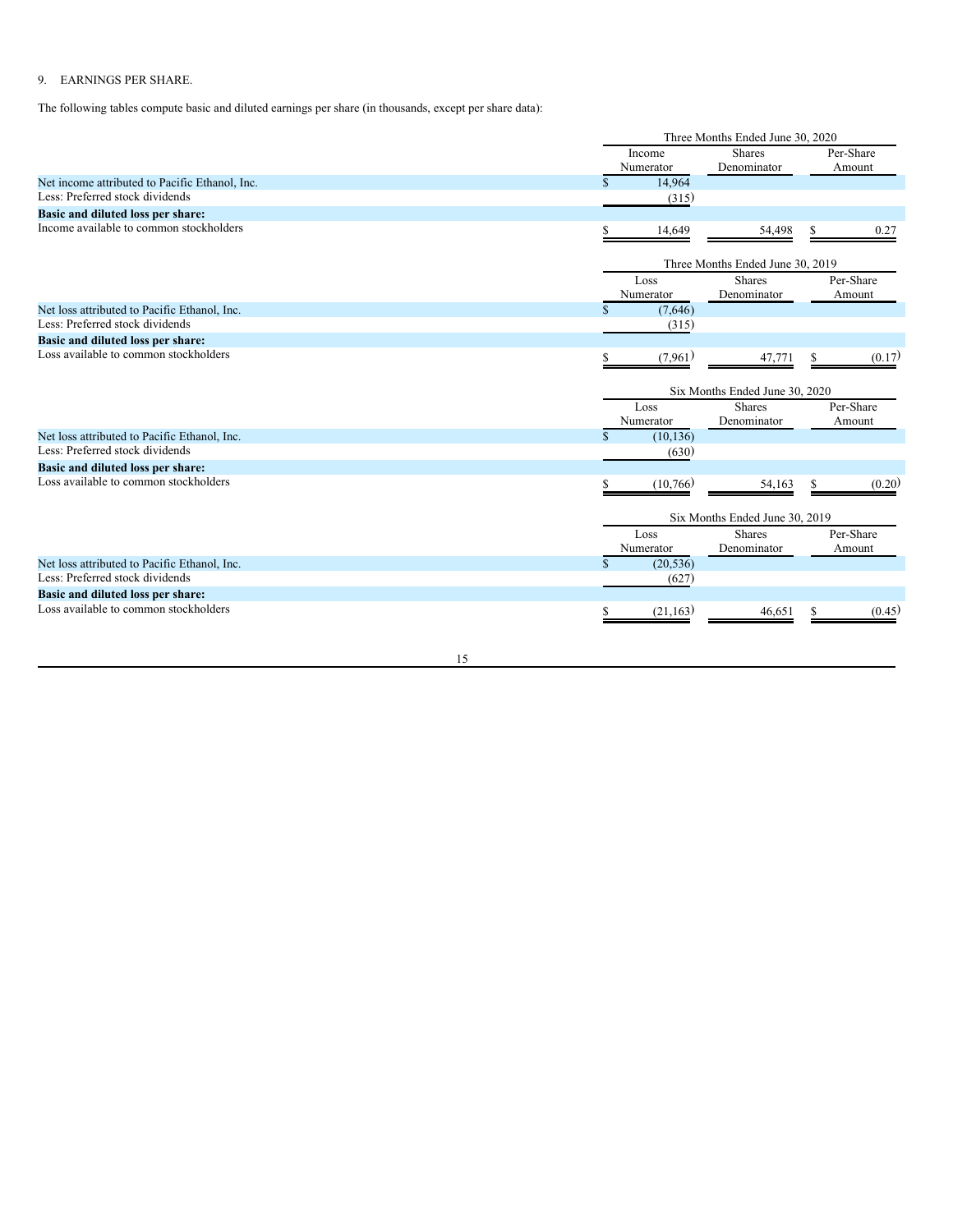There were an aggregate of 635,000 potentially dilutive weighted-average shares from convertible securities outstanding for the three and six months ended June 30, 2020 and 2019. These convertible securities were not considered in calculating diluted net income (loss) per share for the periods presented, as their effect would have been anti-dilutive.

## 10. PARENT COMPANY FINANCIALS.

*Restricted Net Assets –* At June 30, 2020, the Company had approximately \$204,432,000 of net assets at its subsidiaries that were not available to be transferred to Pacific Ethanol in the form of dividends, distributions, loans or advances due to restrictions contained in the credit facilities of these subsidiaries.

Parent company financial statements for the periods covered in this report are set forth below (in thousands):

| <b>June 30,</b><br>2020                                                |    | December 31,<br>2019 |
|------------------------------------------------------------------------|----|----------------------|
| <b>Current Assets:</b>                                                 |    |                      |
| $\mathbb{S}$<br>Cash and cash equivalents<br>8,687                     |    | \$<br>4,985          |
| Receivables from subsidiaries<br>14,264                                |    | 13,057               |
| Other current assets<br>1,756                                          |    | 2,349                |
| Total current assets<br>24,707                                         |    | 20,391               |
| Property and equipment, net<br>202                                     |    | 269                  |
| <b>Other Assets:</b>                                                   |    |                      |
| Investments in subsidiaries<br>214,898                                 |    | 218,464              |
| Pacific Ethanol West plant receivable<br>49,937                        |    | 55,750               |
| Right of use operating lease assets, net<br>3,121                      |    | 3,253                |
| Other assets<br>1,344                                                  |    | 1,452                |
| Total other assets<br>269,300                                          |    | 278,919              |
| <b>Total Assets</b><br>294,209                                         |    | 299,579              |
| <b>Current Liabilities:</b>                                            |    |                      |
| \$<br>Accounts payable and accrued liabilities<br>3,297                |    | \$<br>5,907          |
| Accrued PE Op Co. purchase<br>3,829                                    |    | 3,829                |
| Current portion of long-term debt<br>20,000                            |    | 10,000               |
| Other current liabilities<br>678                                       |    | 659                  |
| Total current liabilities<br>27,804                                    |    | 20,395               |
|                                                                        |    |                      |
| Long-term debt, net of current portion<br>51,140                       |    | 56,110               |
| Other liabilities<br>4,524                                             |    | 3,294                |
| <b>Total Liabilities</b><br>83,468                                     |    | 79,799               |
| <b>Stockholders' Equity:</b>                                           |    |                      |
| Preferred stock                                                        |    |                      |
| Common and non-voting common stock                                     | 55 | 56                   |
| Additional paid-in capital<br>944,035                                  |    | 942,307              |
| Accumulated other comprehensive loss<br>(2,370)<br>Accumulated deficit |    | (2,370)              |
| (730,980)                                                              |    | (720, 214)           |
| Total Pacific Ethanol, Inc. stockholders' equity<br>210,741            |    | 219,780              |
| S<br>294,209<br><b>Total Liabilities and Stockholders' Equity</b>      |    | 299,579<br>S         |

![](_page_17_Picture_5.jpeg)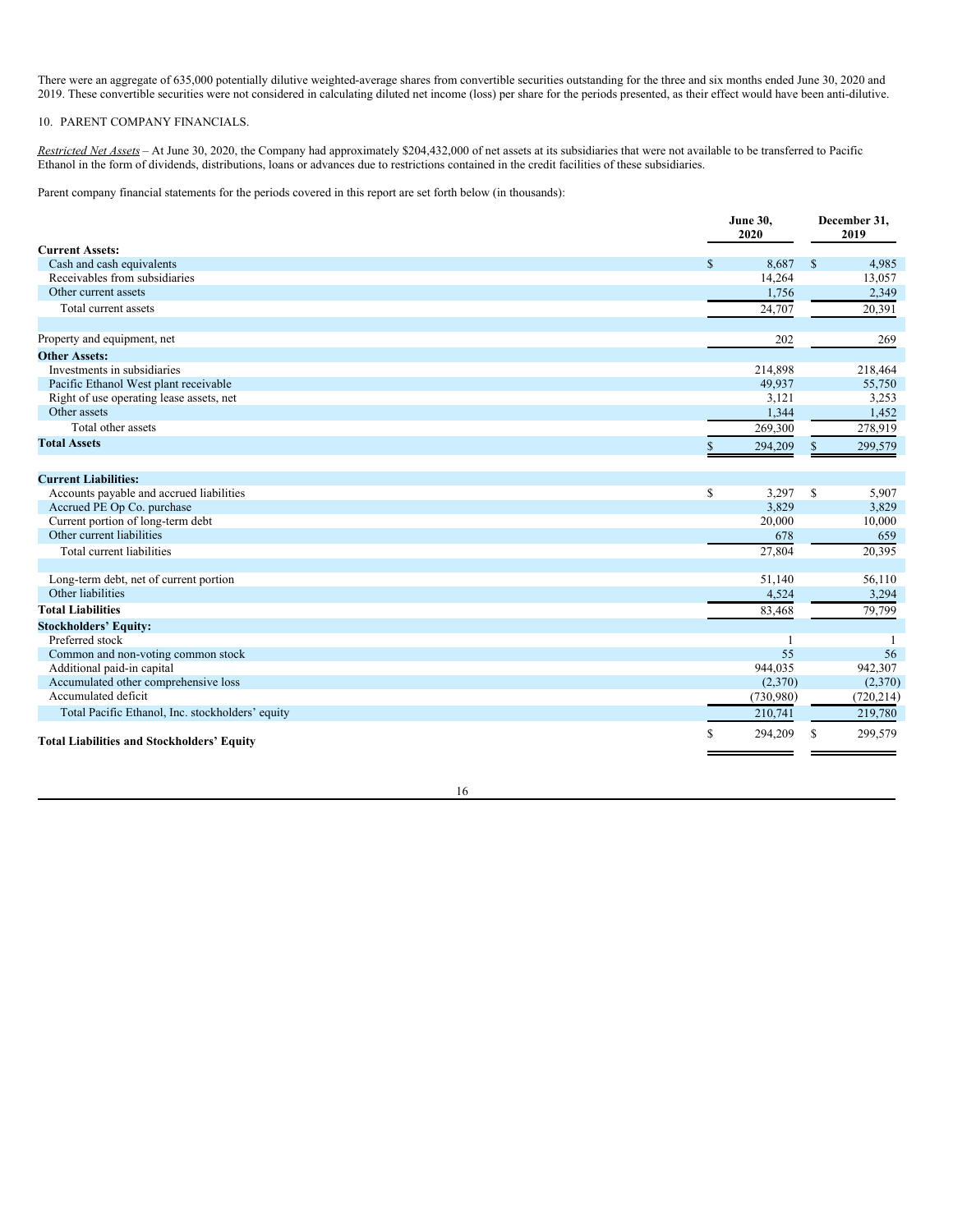|                                              |    | <b>Three Months Ended</b><br><b>June 30,</b> |               |         |              |            | <b>Six Months Ended</b><br><b>June 30,</b> |           |  |  |
|----------------------------------------------|----|----------------------------------------------|---------------|---------|--------------|------------|--------------------------------------------|-----------|--|--|
|                                              |    | 2020                                         |               | 2019    |              | 2020       |                                            | 2019      |  |  |
| Management fees from subsidiaries            | S. | 2,873                                        | <sup>\$</sup> | 3,000   | <sup>S</sup> | $6,126$ \$ |                                            | 6,330     |  |  |
| Selling, general and administrative expenses |    | 4,308                                        |               | 2,818   |              | 9,685      |                                            | 7,547     |  |  |
| Income (loss) from operations                |    | (1, 435)                                     |               | 182     |              | (3,559)    |                                            | (1,217)   |  |  |
| Fair value adjustments                       |    | (1,314)                                      |               |         |              | (641)      |                                            |           |  |  |
| Interest income                              |    | 1.004                                        |               | 1.172   |              | 2.046      |                                            | 2,331     |  |  |
| Interest expense                             |    | (2,725)                                      |               | (2,307) |              | (5,343)    |                                            | (4,762)   |  |  |
| Other expense                                |    | (140)                                        |               | (83)    |              | (162)      |                                            | (84)      |  |  |
| Loss before benefit for income taxes         |    | (4,610)                                      |               | (1,036) |              | (7,659)    |                                            | (3, 732)  |  |  |
| Benefit for income taxes                     |    |                                              |               |         |              |            |                                            |           |  |  |
| Loss before benefit for income taxes         |    | (4,610)                                      |               | (1,036) |              | (7,659)    |                                            | (3, 732)  |  |  |
| Equity in income (losses) of subsidiaries    |    | 19,574                                       |               | (6,610) |              | (2, 477)   |                                            | (16, 804) |  |  |
| Consolidated net income (loss)               |    | 14,964                                       |               | (7,646) |              | (10, 136)  |                                            | (20, 536) |  |  |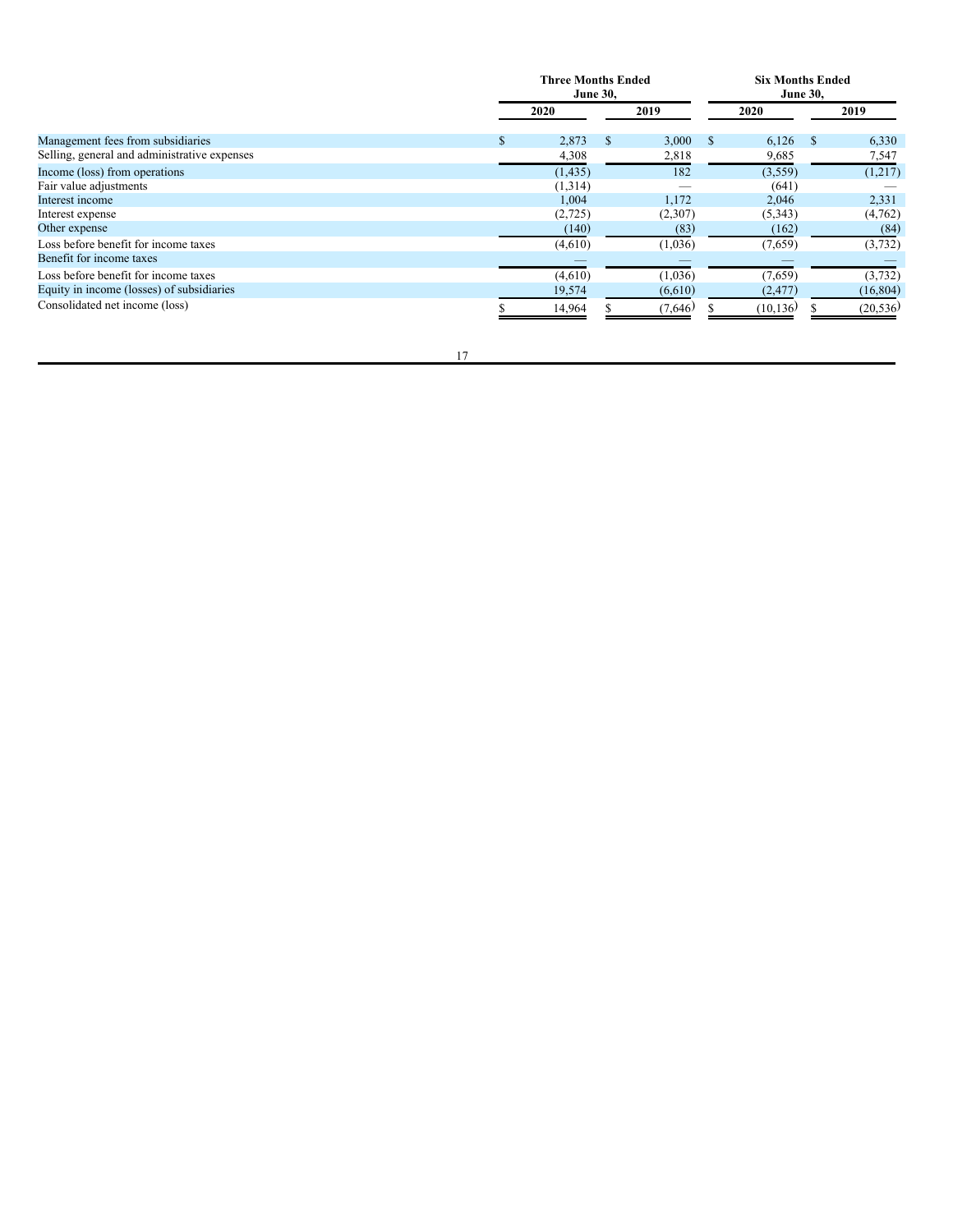|                                                                         |      | <b>For the Six Months Ended</b><br><b>June 30.</b> |           |
|-------------------------------------------------------------------------|------|----------------------------------------------------|-----------|
|                                                                         | 2020 |                                                    | 2019      |
| <b>Operating Activities:</b>                                            |      |                                                    |           |
| Net loss                                                                | S    | (10, 136)<br><sup>\$</sup>                         | (20, 536) |
| Adjustments to reconcile net loss to cash used in operating activities: |      |                                                    |           |
| Equity in losses of subsidiaries                                        |      | 2,477                                              | 16,804    |
| Fair value adjustments                                                  |      | (641)                                              |           |
| Depreciation                                                            |      | 67                                                 | 142       |
| Amortization of debt (premiums) discounts                               |      | (115)                                              | 357       |
| Changes in operating assets and liabilities:                            |      |                                                    |           |
| Accounts receivable                                                     |      | (1,207)                                            | 1,871     |
| Other assets                                                            |      | 714                                                | (281)     |
| Accounts payable and accrued expenses                                   |      |                                                    | 1,363     |
| Accounts payable with subsidiaries                                      |      | 475                                                | (600)     |
| Net cash used in operating activities                                   |      | (8,366)<br>\$                                      | (880)     |
| <b>Investing Activities:</b>                                            |      |                                                    |           |
| Additions to property and equipment                                     |      | S                                                  | (11)      |
| Net cash used in investing activities                                   |      | \$                                                 | (11)      |
| <b>Financing Activities:</b>                                            |      |                                                    |           |
| Proceeds from issuances of common stock                                 | \$   | 282<br>$\mathbb{S}$                                | 3,670     |
| Proceeds from plant receivables                                         |      | 5,813                                              |           |
| Proceeds from long-term debt                                            |      | 5,973                                              |           |
| Payments on senior notes                                                |      |                                                    | (3,748)   |
| Preferred stock dividend payments                                       |      |                                                    | (627)     |
| Net cash provided by (used in) financing activities                     |      | 12,068<br>\$                                       | (705)     |
| Net change in cash and cash equivalents                                 |      | 3,702                                              | (1, 596)  |
| Cash and cash equivalents at beginning of period                        |      | 4,985                                              | 6,759     |
| Cash and cash equivalents at end of period                              | S    | 8,687<br>\$                                        | 5,163     |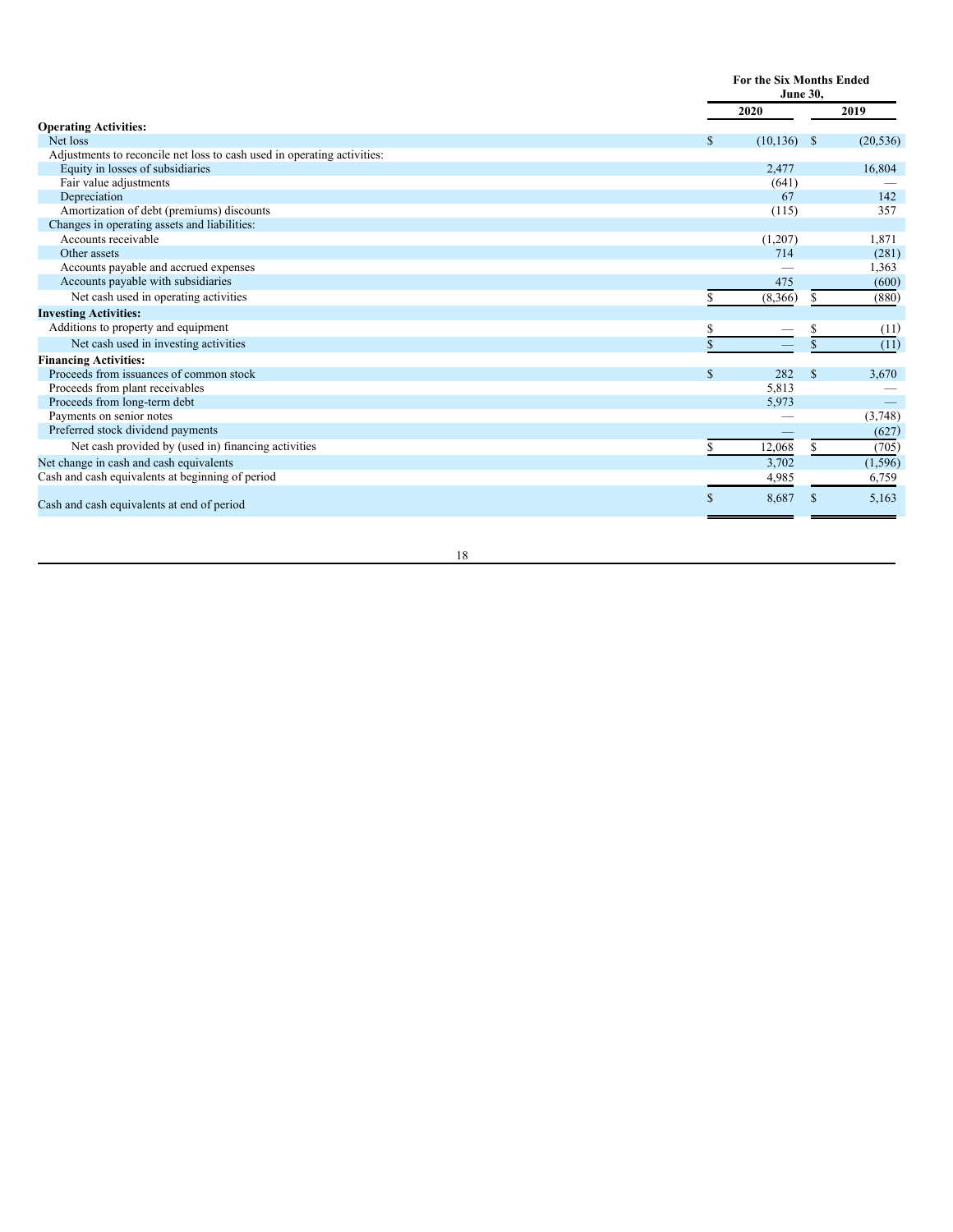## <span id="page-20-0"></span>**ITEM 2. MANAGEMENT'S DISCUSSION AND ANALYSIS OF FINANCIAL CONDITION AND RESULTS OF OPERATIONS.**

The following discussion and analysis should be read in conjunction with our consolidated financial statements and notes to consolidated financial statements included elsewhere in this report. This report and our consolidated financial statements and notes to consolidated financial statements contain forward-looking statements, which generally include the plans and objectives of management for future operations, including plans and objectives relating to our future economic performance and our current beliefs regarding revenues we might generate and profits we might earn if we are successful in implementing our business and growth strategies. The forward-looking statements and associated risks may include, relate to or be qualified by other important factors, including:

- fluctuations in the market prices of our products;
- fluctuations in the costs of key production input commodities such as corn and natural gas;
- the projected growth or contraction in the markets in which we operate;
- our strategies for expanding, maintaining or contracting our presence in these markets;
- anticipated trends in our financial condition and results of operations; and
- our ability to distinguish ourselves from our current and future competitors.

You are cautioned not to place undue reliance on any forward-looking statements, which speak only as of the date of this report, or in the case of a document incorporated by reference, as of the date of that document. We do not undertake to update, revise or correct any forward-looking statements, except as required by law.

Any of the factors described immediately above, or referenced from time to time in our filings with the Securities and Exchange Commission or in the "Risk Factors" section below could cause our financial results, including our net income or loss or growth in net income or loss to differ materially from prior results, which in turn could, among other things, cause the price of our common stock to fluctuate substantially.

#### **Overview**

We are a leading producer and marketer of high quality alcohol products and low-carbon renewable fuels in the United States.

We operate seven strategically-located production facilities. Three of our plants are located in the Midwestern state of Illinois and four of our plants are in the Western states of California, Oregon and Idaho. We are the seventh largest ethanol producer in the United States based on annualized production capacity. Our plants have a combined high quality alcohol and fuel ethanol production capacity of 450 million gallons per year. We market all the high quality alcohol, ethanol and co-products produced at our plants as well as ethanol produced by third parties. In 2019, we marketed nearly 1.0 billion gallons combined of high quality alcohol and ethanol, and nearly 3.0 million tons of co-products on a dry matter basis. Our business consists of two operating segments: a production segment and a marketing segment.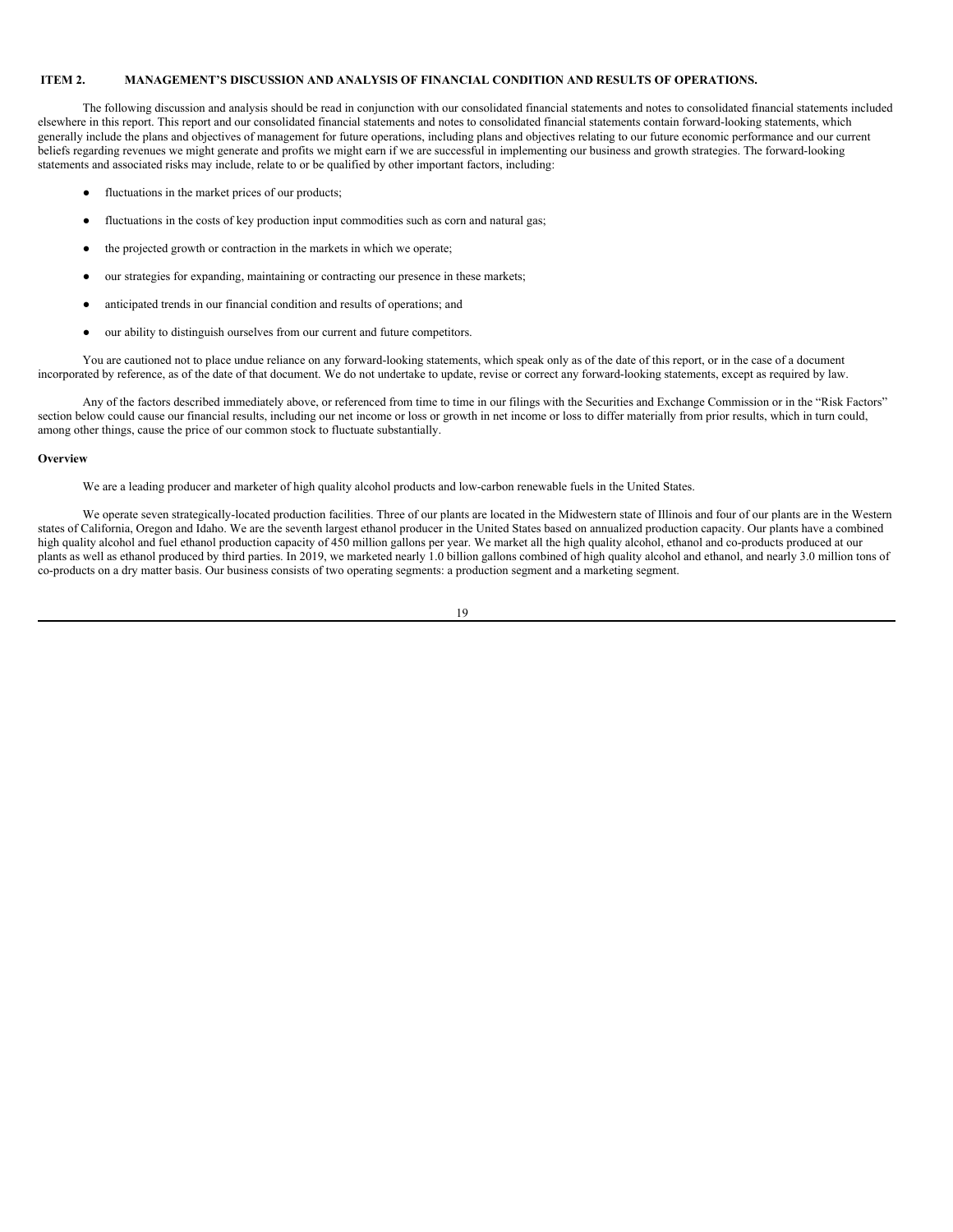Our mission is to be a leading producer and marketer of high quality alcohol products, low-carbon renewable fuels and high-value animal feed in the United States. We intend to accomplish this goal in part by investing in our production and distribution infrastructure, lowering the carbon intensity of our products, extending our marketing business into new regional and international markets, and implementing new technologies to promote higher production yields and greater efficiencies.

## *Production Segment*

We produce high quality alcohol, ethanol and co-products at our production facilities described below. Our plants located in the Midwest are in the heart of the Corn Belt, benefit from low-cost and abundant feedstock production and allow for access to many additional domestic markets. In addition, our ability to load unit trains and barges from our Pekin, Illinois plants, allows for greater access to international markets. Our plants located on the West Coast are near their respective fuel and feed customers, offering significant timing, transportation cost and logistical advantages.

Currently, we are operating at approximately 52% of production capacity. As market conditions change, we may increase, decrease or idle production at one or more operating facilities or resume operations at any idled facility.

|                      |                          | <b>Estimated Annual Capacity</b> |                         |
|----------------------|--------------------------|----------------------------------|-------------------------|
| <b>Facility Name</b> | <b>Facility Location</b> | (gallons)                        | <b>Operating Status</b> |
| Magic Valley         | Burley, ID               | 60,000,000                       | Idled                   |
| Columbia             | Boardman, OR             | 40,000,000                       | Operating               |
| Stockton             | Stockton, CA             | 60,000,000                       | Idled                   |
| Madera               | Madera, CA               | 40,000,000                       | Idled                   |
|                      |                          |                                  |                         |
| Pekin Wet            | Pekin, IL                | 100,000,000                      | Operating               |
| Pekin Dry            | Pekin, IL                | 60,000,000                       | Idled*                  |
| Pekin ICP            | Pekin, IL                | 90,000,000                       | Operating               |

We anticipate restarting our Pekin dry mill in September 2020, which was idled due to river closures.

We produce high quality alcohol and ethanol co-products at our production facilities such as wet distillers grains, or WDG, dried distillers grains with solubles, or DDGS, wet and dry corn gluten feed, condensed distillers solubles, corn gluten meal, corn germ, corn oil, dried yeast and  $CO<sub>2</sub>$ .

## *Marketing Segment*

We market high quality alcohol products, low-carbon ethanol, high protein feed and co-products produced by our facilities. We also market fuel ethanol produced by third parties.

We have extensive and long-standing customer relationships, both domestic and international, for our high quality alcohol products. These customers include producers and distributors of ingredients for cosmetics, sanitizers and related products, distilled spirits producers, food products manufacturers, producers of personal health/consumer health and personal care hygiene products, and global trading firms.

Our fuel ethanol customers are located throughout the Western and Midwestern United States and consist of integrated oil companies and gasoline marketers who blend ethanol into gasoline. Our customers depend on us to provide a reliable supply of fuel ethanol, and manage the logistics and timing of delivery with very little effort on their part. Our customers collectively require ethanol volumes in excess of the supplies we produce at our Western production facilities. We secure additional ethanol supplies from third-party plants in California and other third-party suppliers in the Midwest where a majority of ethanol producers are located. We arrange for transportation, storage and delivery of ethanol purchased by our customers through our agreements with third-party service providers in the Western United States as well as in the Midwest from a variety of sources.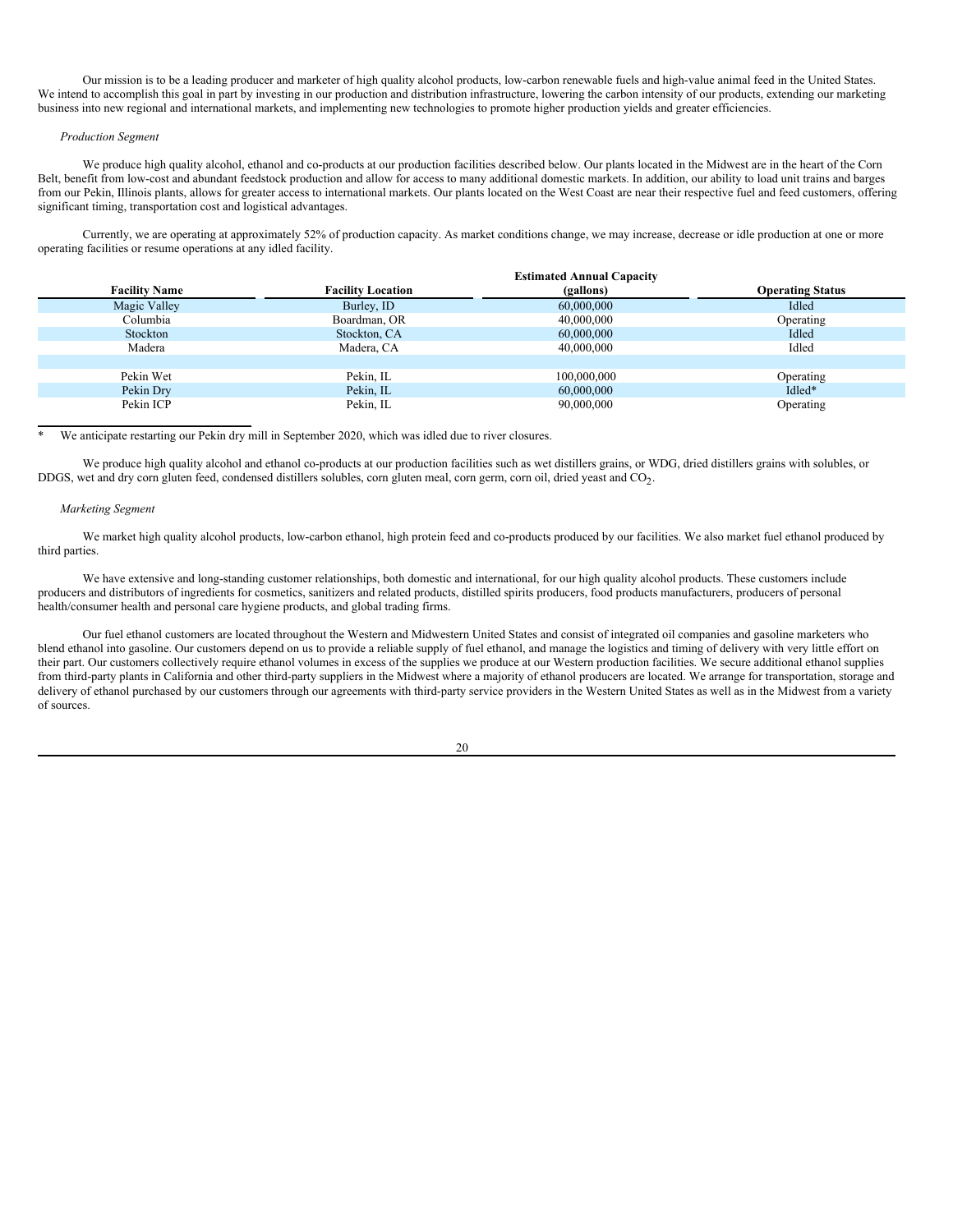We market our distillers grains and other feed co-products to dairies and feedlots, in many cases located near our plants. These customers use our feed co-products for livestock as a substitute for corn and other sources of starch and protein. We sell our corn oil to poultry and biodiesel customers. We do not market co-products from other producers.

See "Note 3 – Segments" to our Notes to Consolidated Financial Statements included elsewhere in this report for financial information about our business segments.

## **Current Initiatives and Outlook**

In the second quarter, we experienced an excellent margin environment for our high quality alcohol, reflecting the benefits of our diversification strategy, expanded production and robust demand for our products used in sanitizers and disinfectants due to the ongoing coronavirus pandemic. To meet increased demand, we focused on debottlenecking production and other process improvements to generate additional production capacity for high quality alcohol of 25 million gallons per year at our Pekin campus. In addition, we continue to modify and refurbish existing equipment to further increase production capacity of USP-grade alcohol by an additional 30 million gallons per year by the end of 2020. As we move into 2021, our Pekin campus will have total production capacity for high quality alcohol of 140 million gallons per year, the majority of which will meet or exceed USP specifications.

Our high quality alcohol products consistently achieve significantly better margins than fuel ethanol. Moreover, high-quality alcohol is typically sold at fixed prices and volumes with longer-term commitments than fuel ethanol, allowing us to lock in our input costs over the contract term and better secure favorable margins. The majority of our high quality alcohol production is contracted through 2020, and we are building a strong book of sales for 2021 as we add new customers and renew existing contracts.

The market for high quality alcohol requires that manufacturers have specialized equipment and systems, and also strong quality controls, experience and operational capabilities to produce alcohol products that meet customers' precise and unique specifications. The coronavirus pandemic significantly increased demand for sanitizers and disinfectants, which quickly outstripped available supplies. In response, the federal government temporarily loosened quality-control requirements, which had the unintended consequence of allowing questionable third-party products into the marketplace. We expect that quality-control requirements will be retightened, highlighting a competitive advantage we hold over various third-party producers.

Our Pekin campus has produced industrial, chemical and beverage grade alcohol for over 100 years. We have new as well as many long-standing relationships with key domestic and international customers who benefit from our quality products, service and logistics advantages, including our ability to ship products via truck, rail or barge. Given our quality control capabilities, we intend to continue to meet or exceed our stringent customer and regulatory standards.

We also continue to enjoy strong demand for our high protein meal and dried yeast products, which our Pekin facilities have manufactured for over 20 years. For example, we offer a high quality yeast used in pet and human food and a high protein corn meal used in poultry, pet food and aquaculture. Despite the slowdown in our production of fuel ethanol co-products as a result of the coronavirus pandemic, we have been able to consistently maintain production of these high value products at our Pekin campus, resulting in strong co-product returns.

With regard to our fuel grade ethanol operations, we continued to experience a poor margin environment in the second quarter resulting from low demand from the impact of the coronavirus pandemic. Industry-wide ethanol production had declined by more than 50% at the beginning of the second quarter. Most of our fuel ethanol commitments for the quarter were met through our third party marketing business.

Although we have seen some resurgence in both production and demand, the current market environment for fuel ethanol remains volatile and uncertain, with overall demand off by more than 10% from a year ago. In addition, fuel ethanol production crush margins remain variable and unpredictable over the longer term. Given these market conditions, we do not intend to restart our idled fuel ethanol plants in the Western states until we can better secure positive forward operating margins for the facilities. We anticipate that reopening may also entail either repurposing certain facilities or restarting with high value complementary or differentiated products. We are considering all options for maximizing or monetizing the value of our fuel ethanol plants, and we are in discussions with various parties in this regard.

We continue to pursue a number of strategic initiatives focused on the sale of additional production assets, a reduction of our debt levels, a strengthening of our cash and liquidity position, and opportunities for strategic partnerships and capital raising activities, positioning us to optimize our business performance.

We remain focused on implementing initiatives and investing in our assets to further diversify our sales through additional products and revenue streams, improve our production yields and other operating efficiencies, and reduce costs, both at the operating and corporate levels.

![](_page_22_Picture_12.jpeg)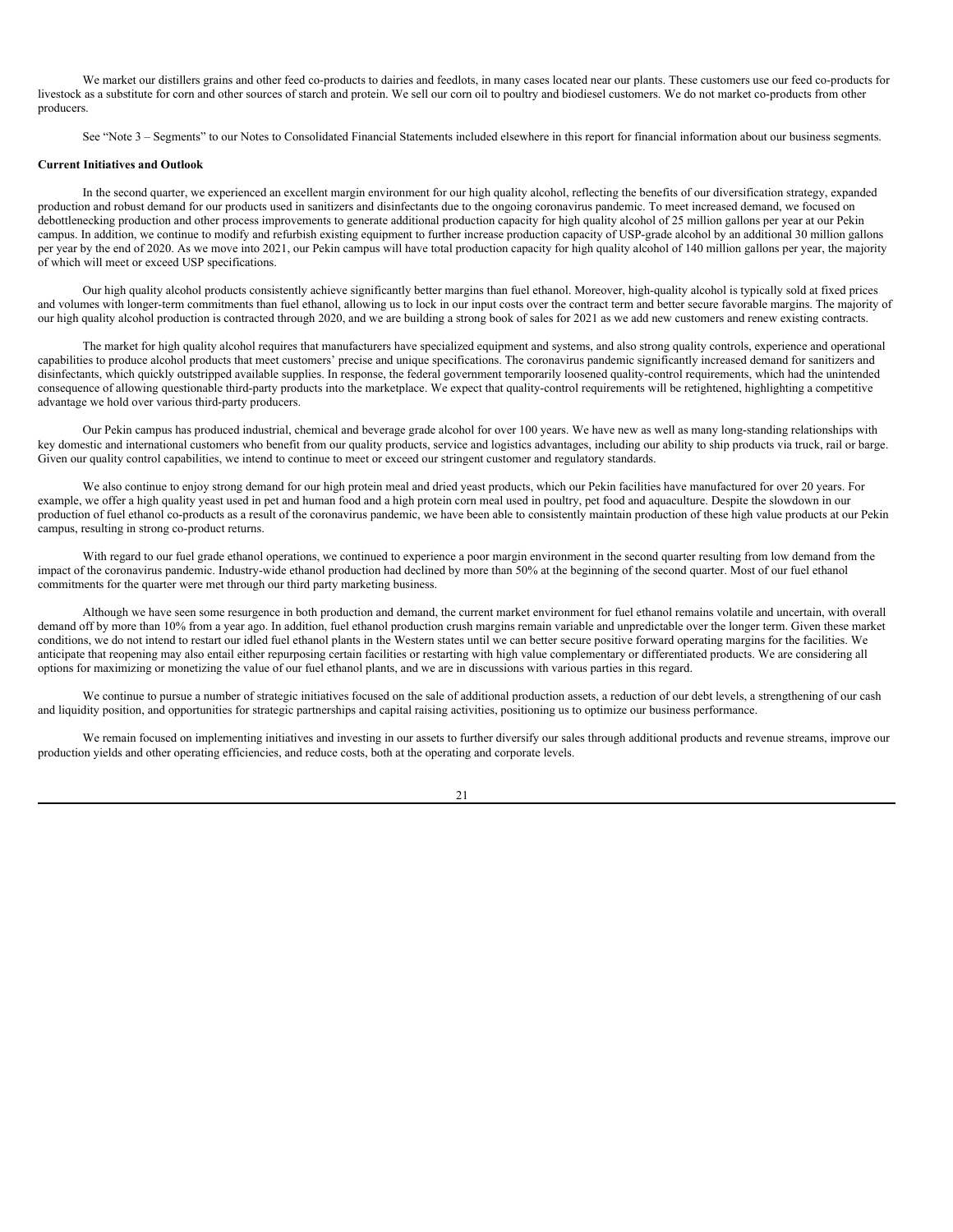## **Critical Accounting Policies**

The preparation of our financial statements, which have been prepared in accordance with accounting principles generally accepted in the United States of America, requires us to make judgments and estimates that may have a significant impact upon the portrayal of our financial condition and results of operations. We believe that of our significant accounting policies, the following require estimates and assumptions that require complex, subjective judgments by management that can materially impact the portrayal of our financial condition and results of operations: revenue recognition; impairment of long-lived assets and held-for-sale classification; valuation of allowance for deferred taxes and derivative instruments. These significant accounting principles are more fully described in "Management's Discussion and Analysis of Financial Condition and Results of Operations—Critical Accounting Policies" in our Annual Report on Form 10-K for the year ended December 31, 2019.

## **Results of Operations**

The following selected financial information should be read in conjunction with our consolidated financial statements and notes to our consolidated financial statements included elsewhere in this report, and the other sections of "Management's Discussion and Analysis of Financial Condition and Results of Operations" contained in this report.

Certain performance metrics that we believe are important indicators of our results of operations include:

|                                                                   |              | <b>Three Months Ended</b><br><b>June 30,</b> |             |       | Percentage    | <b>Six Months Ended</b> | Percentage |          |                          |
|-------------------------------------------------------------------|--------------|----------------------------------------------|-------------|-------|---------------|-------------------------|------------|----------|--------------------------|
|                                                                   |              | 2020                                         |             | 2019  | Variance      | 2020                    |            | 2019     | Variance                 |
| Production gallons sold (in millions)                             |              | 56.9                                         |             | 118.6 | $(52.0)\%$    | 179.5                   |            | 235.5    | $(23.8)\%$               |
| Third party gallons sold (in millions)                            |              | 73.9                                         |             | 83.2  | $(11.2)\%$    | 136.3                   |            | 178.0    | $(23.4)\%$               |
| Total gallons sold (in millions)                                  |              | 130.8                                        |             | 201.8 | $(35.2)\%$    | 315.8                   |            | 413.5    | $(23.6)\%$               |
| Total gallons produced (in millions)                              |              | 47.6                                         |             | 121.3 | $(60.8)\%$    | 163.9                   |            | 243.8    | $(32.8)\%$               |
| Production capacity utilization                                   |              | 40%                                          |             | 80%   | $(50.0)\%$    | 82%                     |            | 82%      | $\overline{\phantom{m}}$ |
| Average sales price per gallon                                    | $\mathbb{S}$ | 1.59                                         | $\mathbf S$ | 1.61  | $(1.2)\%$ \$  | 1.55                    | \$.        | 1.57     | $(1.3)\%$                |
| Corn cost per bushel – CBOT equivalent                            | S.           | 3.39                                         | S           | 3.81  | $(11.0)\%$ \$ | 3.59                    | \$.        | 3.77     | $(4.8)\%$                |
| Average basis $(1)$                                               |              | 0.20                                         | S.          | 0.41  | $(51.2)\%$ \$ | 0.32                    |            | 0.40     | $(20.0)\%$               |
| Delivered cost of corn                                            | $\mathbb{S}$ | 3.59                                         | $\mathbf S$ | 4.22  | $(14.9)\%$ \$ | 3.91                    | \$         | 4.17     | $(6.2)\%$                |
| Total co-product tons sold (in thousands)                         |              | 250.1                                        |             | 691.5 | $(63.8)\%$    | 922.0                   |            | 1,375.6  | $(33.0)\%$               |
| Co-product revenues as % of delivered cost of corn <sup>(2)</sup> |              | 46.5%                                        |             | 35.5% | 31.0%         | 41.8%                   |            | $37.2\%$ | 12.4%                    |
| Average CBOT ethanol price per gallon                             | $\mathbb{S}$ | 1.08                                         | $\mathbf S$ | 1.41  | $(23.4)\%$ \$ | 1.16                    | \$.        | 1.36     | $(14.7)\%$               |
| Average CBOT corn price per bushel                                | S            | 3.23                                         | S           | 3.90  | $(17.2)\%$ \$ | 3.59                    | S          | 3.82     | $(6.0)\%$                |

(1) Corn basis represents the difference between the immediate cash price of delivered corn and the future price of corn for Chicago delivery.

(2) Co-product revenues as a percentage of delivered cost of corn shows our yield based on sales of co-products, including WDG and corn oil, generated from ethanol we produced.

![](_page_23_Picture_8.jpeg)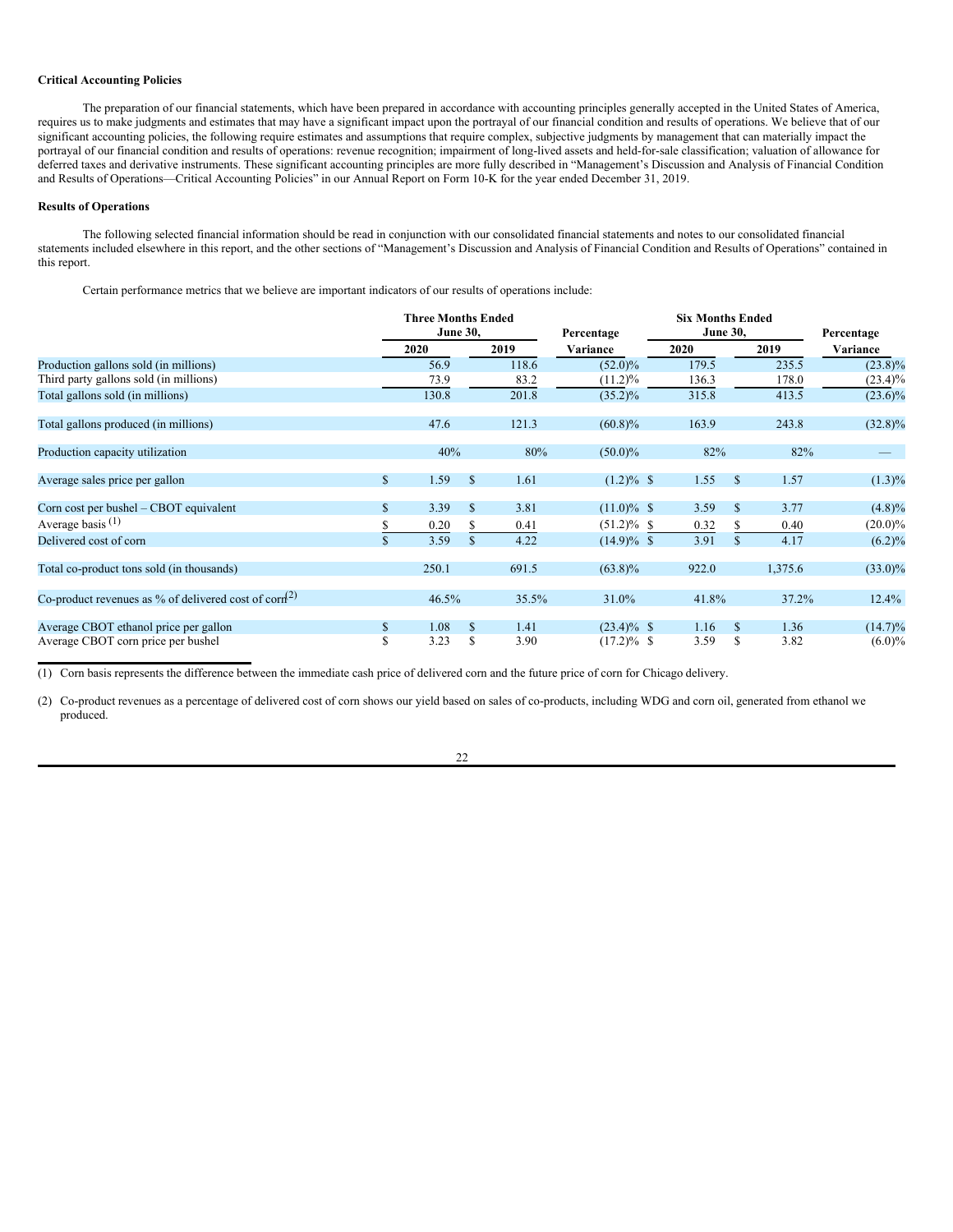#### *Net Sales, Cost of Goods Sold and Gross Profit (Loss)*

The following table presents our net sales, cost of goods sold and gross profit in dollars and gross profit as a percentage of net sales (in thousands, except percentages):

|                         | <b>Three Months Ended</b><br><b>June 30.</b> |         | <b>Six Months Ended</b><br><b>Variance in</b><br><b>June 30.</b> |               |  |         |  |         | Variance in |                |            |  |  |
|-------------------------|----------------------------------------------|---------|------------------------------------------------------------------|---------------|--|---------|--|---------|-------------|----------------|------------|--|--|
|                         | 2020                                         | 2019    | <b>Dollars</b>                                                   | Percent       |  | 2020    |  | 2019    |             | <b>Dollars</b> | Percent    |  |  |
| Net sales               | 212,074                                      | 346,301 | (134.227)                                                        | $(38.8)\%$ \$ |  | 523,478 |  | 702.104 |             | (178.626)      | $(25.4)\%$ |  |  |
| Cost of goods sold      | 180.892                                      | 342,330 | (161, 438)                                                       | $(47.2)\%$    |  | 505,186 |  | 700,422 |             | (195, 236)     | $(27.9)\%$ |  |  |
| Gross profit            | 31,182                                       | 3,971   | 27.211                                                           | $685.2\%$     |  | 18.292  |  | 1,682   |             | 16.610         | $987.5\%$  |  |  |
| Percentage of net sales | 14.7%                                        | $1.1\%$ |                                                                  |               |  | 3.5%    |  | 0.2%    |             |                |            |  |  |

## *Net Sales*

The decline in our net sales for the three and six months ended June 30, 2020 as compared to the same periods in 2019 was primarily due to a significant decline in our ethanol production gallons sold.

We sold fewer ethanol production gallons and co-products for the three and six months ended June 30, 2020 as compared to the same periods in 2019. These declines are primarily due to significantly reduced transportation fuel demand from the effects of stay-at-home orders as a result of the coronavirus pandemic. As a result, we reduced our production capacity utilization to 40% on a consolidated basis in the second quarter. Demand for our high quality alcohol, however, increased significantly in the sanitizer and disinfectant markets. These markets have historically, and even more so in the second quarter, provided a premium price over fuel ethanol markets. Our third-party gallons sold declined in the quarter, but less than the decline in overall ethanol demand, as most of our fuel ethanol commitments for the quarter were met through our third party marketing business.

## *Three Months Ended June 30, 2020 and 2019*

On a consolidated basis, our average sales price per gallon declined 1.2% to \$1.59 for the three months ended June 30, 2020 compared to \$1.61 for the same period in 2019. The average Chicago Board of Trade, or CBOT, ethanol price per gallon, declined 23.4% to \$1.08 for the three months ended June 30, 2020 compared to \$1.41 for the same period in 2019.

## *Production Segment*

Net sales of alcohol and ethanol from our production segment declined by \$89.1 million, or 46%, to \$105.3 million for the three months ended June 30, 2020 as compared to \$194.4 million for the same period in 2019. Our total volume of production gallons sold declined by 61.7 million gallons, or 52%, to 56.9 million gallons for the three months ended June 30, 2020 as compared to 118.6 million gallons for the same period in 2019. Our production segment's average sales price per gallon increased 13% to \$1.85 for the three months ended June 30, 2020 compared to \$1.64 for the same period in 2019. At our production segment's average sales price per gallon of \$1.85 for the three months ended June 30, 2020, we generated \$114.3 million less in net sales from our production segment from the 61.7 million fewer gallons of produced alcohol and ethanol sold in the three months ended June 30, 2020 as compared to the same period in 2019. The increase of \$0.21 in our production segment's average sales price per gallon for the three months ended June 30, 2020 as compared to the same period in 2019 increased our net sales of alcohol and ethanol from our production segment by \$25.2 million.

![](_page_24_Picture_10.jpeg)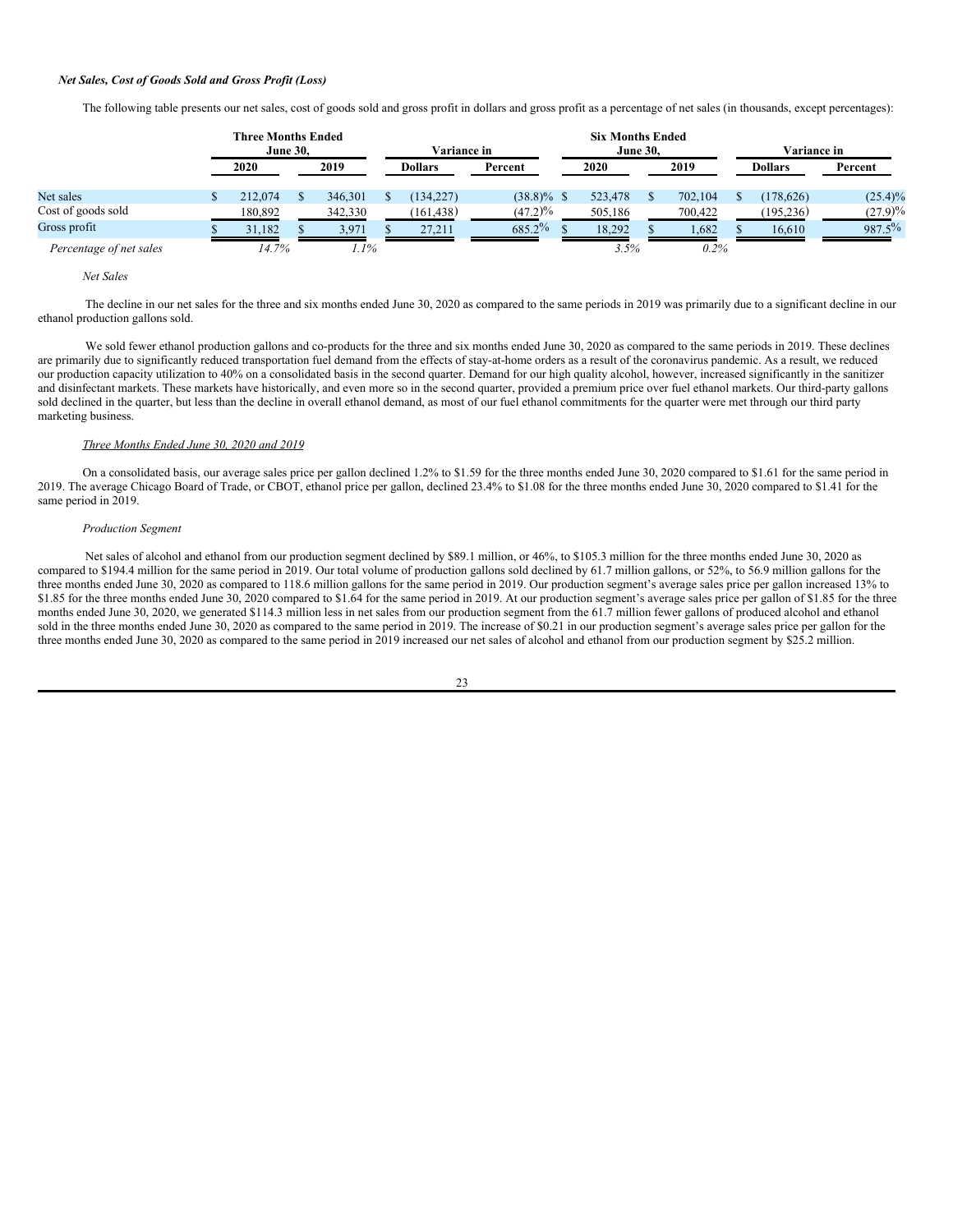Net sales of co-products declined \$29.4 million, or 45%, to \$35.3 million for the three months ended June 30, 2020 as compared to \$64.7 million for the same period in 2019. Our total volume of co-products sold declined by 441.4 thousand tons, or 64%, to 250.1 thousand tons for the three months ended June 30, 2020 from 691.5 thousand tons for the same period in 2019, however, our average sales price per ton improved to \$141.26 for the three months ended June 30, 2020 from \$93.53 for the same period in 2019. At our average sales price per ton of \$141.26 for the three months ended June 30, 2020, we generated \$62.4 million less in net sales from the 441.4 thousand ton decline in coproducts sold in the three months ended June 30, 2020 as compared to the same period in 2019. The increase in our average sales price per ton of \$47.73, or 51%, for the three months ended June 30, 2020 as compared to the same period in 2019 increased our net sales of co-products by \$33.0 million.

### *Marketing Segment*

Net sales of alcohol and ethanol from our marketing segment, excluding intersegment sales, declined by \$15.8 million, or 18%, to \$71.4 million for the three months ended June 30, 2020 as compared to \$87.2 million for the same period in 2019. Our total volume of alcohol and ethanol gallons sold by our marketing segment declined by 71.0 million gallons, or 35%, to 130.8 million gallons for the three months ended June 30, 2020 as compared to 201.8 million gallons for the same period in 2019. The 71.0 million decline in gallons sold by our marketing segment is comprised of 61.7 million fewer production gallons sold and 9.3 million fewer third party gallons sold. The 9.3 million gallon decline in third party gallons sold is comprised of 0.3 million fewer gallons sold on a gross basis and 9.0 million fewer gallons sold on a net basis.

Our marketing segment's average fuel ethanol sales price per gallon declined 17% to \$1.34 for the three months ended June 30, 2020 compared to \$1.62 for the same period in 2019. At our marketing segment's average sales price per gallon of \$1.34 for the three months ended June 30, 2020, we generated \$0.4 million less in net sales from our marketing segment from the 0.3 million fewer gallons in third party ethanol sold in the three months ended June 30, 2020 as compared to the same period in 2019. The decline of \$0.28 in our marketing segment's average sales price per gallon for the three months ended June 30, 2020 as compared to the same period in 2019 reduced our net sales from third party ethanol sold by our marketing segment by \$15.4 million.

## *Six Months Ended June 30, 2020 and 2019*

On a consolidated basis, our average sales price per gallon declined 1.3% to \$1.55 for the six months ended June 30, 2020 compared to \$1.57 for the same period in 2019. The average CBOT ethanol price per gallon declined 14.7% to \$1.16 for the six months ended June 30, 2020 compared to \$1.36 for the same period in 2019.

## *Production Segment*

Net sales of alcohol and ethanol from our production segment declined by \$83.8 million, or 22%, to \$290.0 million for the six months ended June 30, 2020 as compared to \$373.8 million for the same period in 2019. Our total volume of production gallons sold declined by 56.0 million gallons, or 24%, to 179.5 million gallons for the six months ended June 30, 2020 as compared to 235.5 million gallons for the same period in 2019. Our production segment's average sales price per gallon increased 2% to \$1.62 for the six months ended June 30, 2020 compared to \$1.59 for the same period in 2019. At our production segment's average sales price per gallon of \$1.62 for the six months ended June 30, 2020, we generated \$90.7 million less in net sales from our production segment from the 56.0 million fewer gallons of produced alcohol and ethanol sold in the six months ended June 30, 2020 as compared to the same period in 2019. The increase of \$0.03 in our production segment's average sales price per gallon for the six months ended June 30, 2020 as compared to the same period in 2019 increased our net sales of alcohol and ethanol from our production segment by \$6.9 million.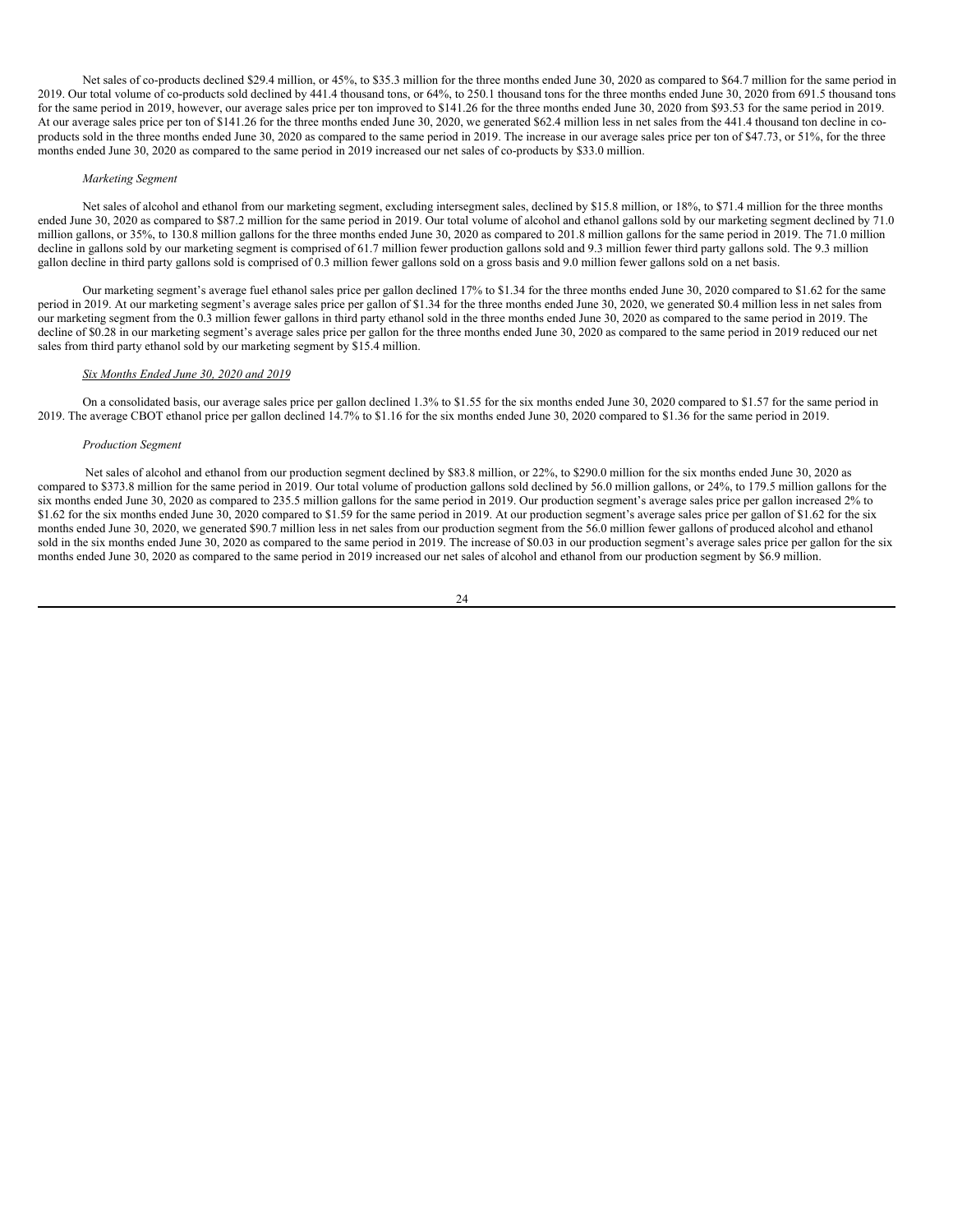Net sales of co-products declined \$29.3 million, or 22%, to \$104.1 million for the six months ended June 30, 2020 as compared to \$133.4 million for the same period in 2019. Our total volume of co-products sold declined by 453.6 thousand tons, or 33%, to 922.0 thousand tons for the six months ended June 30, 2020 from 1,375.6 thousand tons for the same period in 2019, and our average sales price per ton increased to \$112.94 for the six months ended June 30, 2020 from \$97.04 for the same period in 2019. At our average sales price per ton of \$112.94 for the six months ended June 30, 2020, we generated \$51.2 million less in net sales from the 453.6 thousand ton decline in co-products sold in the six months ended June 30, 2020 as compared to the same period in 2019. The increase in our average sales price per ton of \$15.90, or 16%, for the six months ended June 30, 2020 as compared to the same period in 2019 increased our net sales of co-products by \$21.9 million.

## *Marketing Segment*

Net sales of alcohol and ethanol from our marketing segment, excluding intersegment sales, declined by \$65.4 million, or 34%, to \$129.4 million for the six months ended June 30, 2020 as compared to \$194.8 million for the same period in 2019. Our total volume of alcohol and ethanol gallons sold by our marketing segment declined by 97.7 million gallons, or 24%, to 315.8 million gallons for the six months ended June 30, 2020 as compared to 413.5 million gallons for the same period in 2019. The 97.7 million decline in gallons sold by our marketing segment is comprised of 56.0 million fewer production gallons sold and 41.7 million fewer third party gallons sold. The 41.7 million decline in third party gallons sold is comprised of 31.7 million fewer gallons sold on a gross basis and 10.0 million fewer gallons sold on a net basis.

Our marketing segment's average fuel ethanol sales price per gallon declined 9.8% to \$1.47 for the six months ended June 30, 2020 as compared to \$1.63 for the same period in 2019. At our marketing segment's average sales price per gallon of \$1.47 for the six months ended June 30, 2020, we generated \$46.7 million less in net sales from our marketing segment from the 41.7 million fewer gallons in third party ethanol sold in the six months ended June 30, 2020 as compared to the same period in 2019. The decline of \$0.16 in our marketing segment's average sales price per gallon for the six months ended June 30, 2020 as compared to the same period in 2019 reduced our net sales from third party ethanol sold by our marketing segment by \$18.7 million.

### *Cost of Goods Sold and Gross Profit*

Our consolidated gross profit improved to \$31.2 million, representing a gross profit margin of 14.7%, for the three months ended June 30, 2020 compared to \$4.0 million, representing a gross profit margin of 1.1%, for the same period in 2019. Our consolidated gross profit improved to \$18.3 million, representing a gross profit margin of 3.5%, for the six months ended June 30, 2020 compared to \$1.7 million, representing a gross profit margin of 0.2%, for the same period in 2019. Our gross profit and gross profit margin improved primarily due to significantly higher margins from sales of our high quality alcohol.

## *Three Months Ended June 30, 2020 and 2019*

#### *Production Segment*

Our production segment's gross profit from external sales improved by \$25.6 million to \$27.9 million for the three months ended June 30, 2020 as compared to \$2.3 million for the same period in 2019. Of this improvement, \$55.6 million is attributable to our production segment's higher margins for the three months ended June 30, 2020 as compared to the same period in 2019, partially offset by \$30.0 million in lower gross profit attributable to decreased ethanol production volumes for the three months ended June 30, 2020 as compared to the same period in 2019.

![](_page_26_Picture_9.jpeg)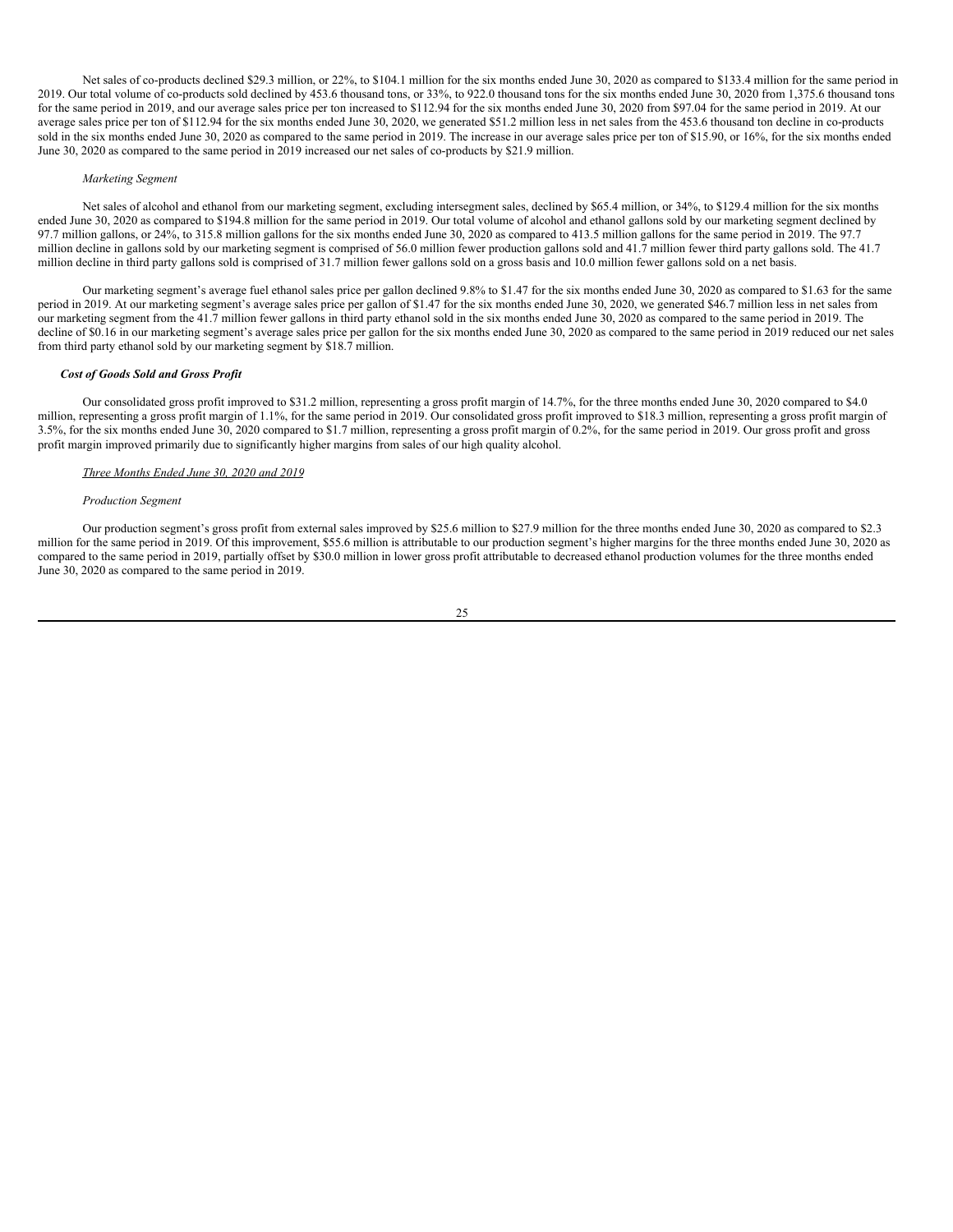### *Marketing Segment*

Our marketing segment's gross profit increased by \$1.7 million to \$3.3 million for the three months ended June 30, 2020 as compared to \$1.6 million for the same period in 2019. Of this improvement, nearly all of it relates to our marketing segment's higher margins per gallon for the three months ended June 30, 2020 as compared to the same period in 2019.

## *Six Months Ended June 30, 2020 and 2019*

#### *Production Segment*

Our production segment's gross profit from external sales improved by \$20.1 million to \$12.3 million for the six months ended June 30, 2020 as compared to a gross loss of \$7.8 million for the same period in 2019. Of this improvement, \$23.9 million is attributable to our production segment's higher margins for the six months ended June 30, 2020 as compared to the same period in 2019, partially offset by \$3.8 million in lower gross profit attributable to reduced ethanol production volumes for the six months ended June 30, 2020 as compared to the same period in 2019.

## *Marketing Segment*

Our marketing segment's gross profit declined by \$3.5 million to \$5.9 million for the six months ended June 30, 2020 as compared to \$9.4 million for the same period in 2019. Of this decline, \$1.3 million is attributable to our marketing segment's lower margins per gallon and \$2.2 million is attributable to the reduction in third-party marketing volumes for the six months ended June 30, 2020 as compared to the same period in 2019.

## *Selling, General and Administrative Expenses*

The following table presents our selling, general and administrative, or SG&A, expenses in dollars and as a percentage of net sales (in thousands, except percentages):

|                                     | <b>Three Months Ended</b><br><b>June 30.</b> |       |  |       |  | <b>Six Months Ended</b><br><b>June 30.</b><br>Variance in |          |  |        |  | Variance in |  |                |          |  |
|-------------------------------------|----------------------------------------------|-------|--|-------|--|-----------------------------------------------------------|----------|--|--------|--|-------------|--|----------------|----------|--|
|                                     |                                              | 2020  |  | 2019  |  | Dollars                                                   | Percent  |  | 2020   |  | 2019        |  | <b>Dollars</b> | Percent  |  |
| Selling, general and administrative |                                              |       |  |       |  |                                                           |          |  |        |  |             |  |                |          |  |
| expenses                            |                                              | 8,629 |  | 6.708 |  | 1.921                                                     | $28.6\%$ |  | 18.841 |  | 14.943      |  | 3,898          | $26.1\%$ |  |
| Percentage of net sales             |                                              | 4.1%  |  | 1.9%  |  |                                                           |          |  | 3.6%   |  | 2.1%        |  |                |          |  |

Our SG&A expenses increased for the three and six months ended June 30, 2020 as compared to the same period in 2019. The increase in SG&A expenses is primarily due to increases in professional fees associated with the sale of our interest in Pacific Aurora, LLC, or Pacific Aurora, and our other strategic initiatives.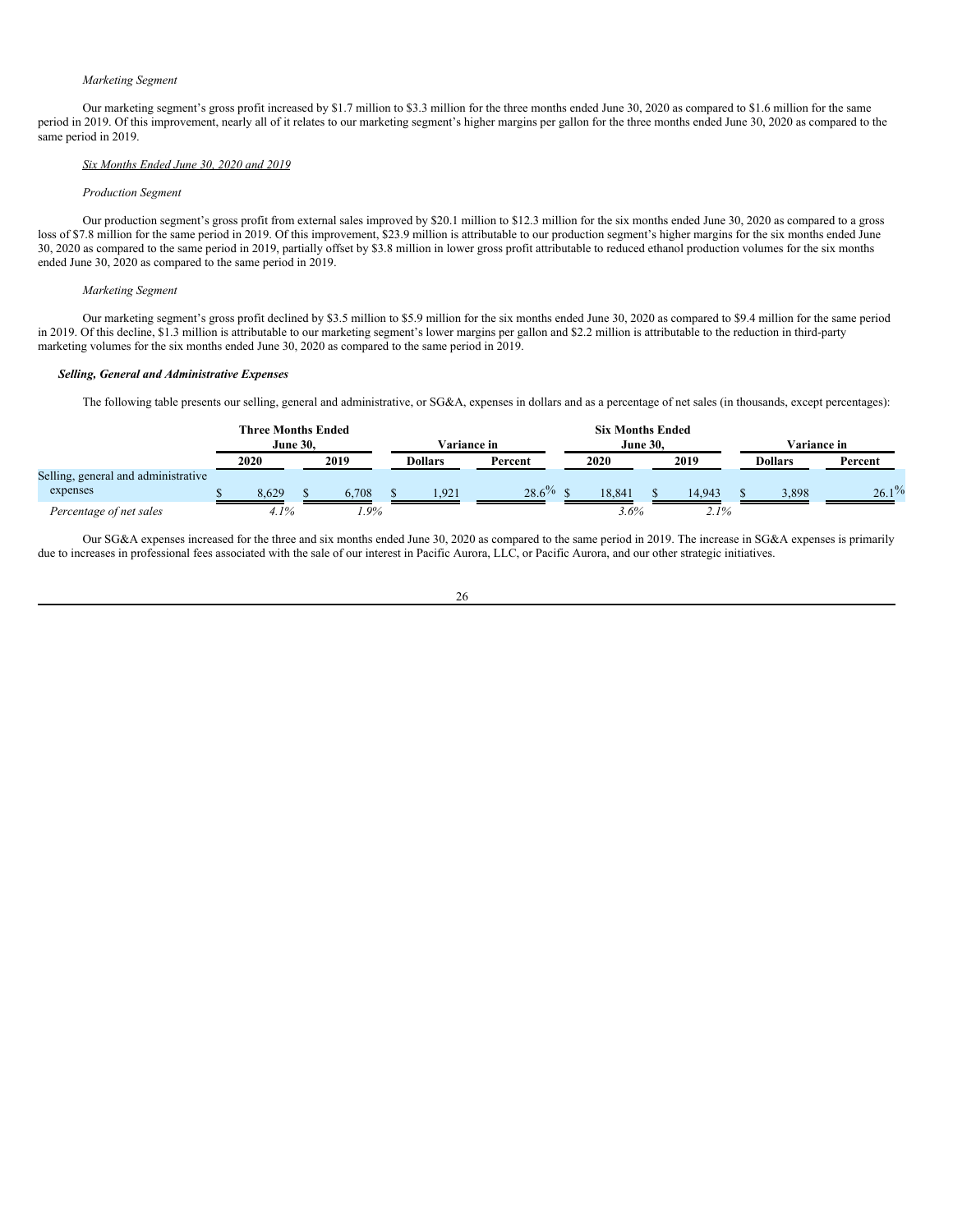#### *Net Income (Loss) Available to Common Stockholders*

The following table presents our net income (loss) available to common stockholders in dollars and as a percentage of net sales (in thousands, except percentages):

|                                                       | <b>Three Months Ended</b><br><b>June 30.</b> |         |  |           |  | <b>Six Months Ended</b><br><b>June 30.</b><br>Variance in |         |  |           |  |           | Variance in |                |          |  |  |
|-------------------------------------------------------|----------------------------------------------|---------|--|-----------|--|-----------------------------------------------------------|---------|--|-----------|--|-----------|-------------|----------------|----------|--|--|
|                                                       |                                              | 2020    |  | 2019      |  | <b>Dollars</b>                                            | Percent |  | 2020      |  | 2019      |             | <b>Dollars</b> | Percent  |  |  |
| Net income (loss) available to<br>common stockholders |                                              | 14.649  |  | (7.961)   |  | 22,610                                                    | NM      |  | (10.766)  |  | (21.163)  |             | 10.397         | $49.1\%$ |  |  |
| Percentage of net sales                               |                                              | $6.9\%$ |  | $(2.3)\%$ |  |                                                           |         |  | $(2.1)\%$ |  | $(3.0)\%$ |             |                |          |  |  |

The improvement in net income (loss) available to common stockholders is primarily due to significantly higher margins from our high quality alcohol sales for the three and six months ended June 30, 2020 as compared to the same periods in 2019.

## **Liquidity and Capital Resources**

During the six months ended June 30, 2020, we funded our operations primarily from cash generated by our operations and cash on hand. These funds were used to make payments on our term debt and under our other credit facilities, and for capital expenditures and to make lease payments.

Our financial statements have been prepared on a going concern basis, which contemplates the realization of assets and the satisfaction of liabilities in the normal course of business. During the six months ended June 30, 2020, we continued to experience significant adverse conditions in the ethanol fuel market as demand and pricing were at record lows due to reduced domestic transportation and resulting lower gasoline demand. In response, we reduced production at our facilities by more than 50% in an effort to conserve capital as a result of a substantial reduction in demand due to stay-at-home orders issued in response to the coronavirus pandemic. We have, however, not only continued producing and selling high quality alcohol, but also converted a portion of our fuel ethanol production to higher quality alcohol to respond to increased demand from the sanitizer and disinfectant markets. These sales of high quality alcohol were at a mix of fixed and spot pricing, both of which resulted in positive net income and cash flows from operations during the second quarter. We expect robust demand for our high quality alcohol to continue for at least the next twelve months as we continue to enter fixed price contracts and hedge corn input costs, locking in profit margins on sales of high quality alcohol.

At June 30, 2020, we had \$29.8 million in cash and \$10.0 million available under our operating line of credit for our marketing subsidiary, Kinergy Marketing LLC, or Kinergy. During the first half of 2020, we generated \$45.7 million in cash from our operations and realized \$19.9 million in net cash from the sale of our interest in Pacific Aurora. These positive cash flows have allowed us to make net payments totaling \$52.3 million on our debt. Further, subsequent to June 30, 2020, we made an additional \$9.2 million in payments on our term debt.

As previously agreed with our lenders, we have presented and continue to negotiate a comprehensive plan to restructure our assets and liabilities. We have appointed a chief restructuring officer to facilitate the development of such a plan and to assist in our current strategic initiatives. We expect the negotiated plan may include additional assets sales, soliciting new investments in us or our assets, further debt payments and further reductions to overhead expenses.

Our current available capital resources consist of cash on hand and amounts available for borrowing under our credit facilities. We expect that our future available capital resources will consist primarily of any cash generated from our operations, cash balances, any availability under our lines of credit, net cash proceeds from any sale of our production assets and net cash proceeds from any equity sales or debt financing transactions.

![](_page_28_Picture_10.jpeg)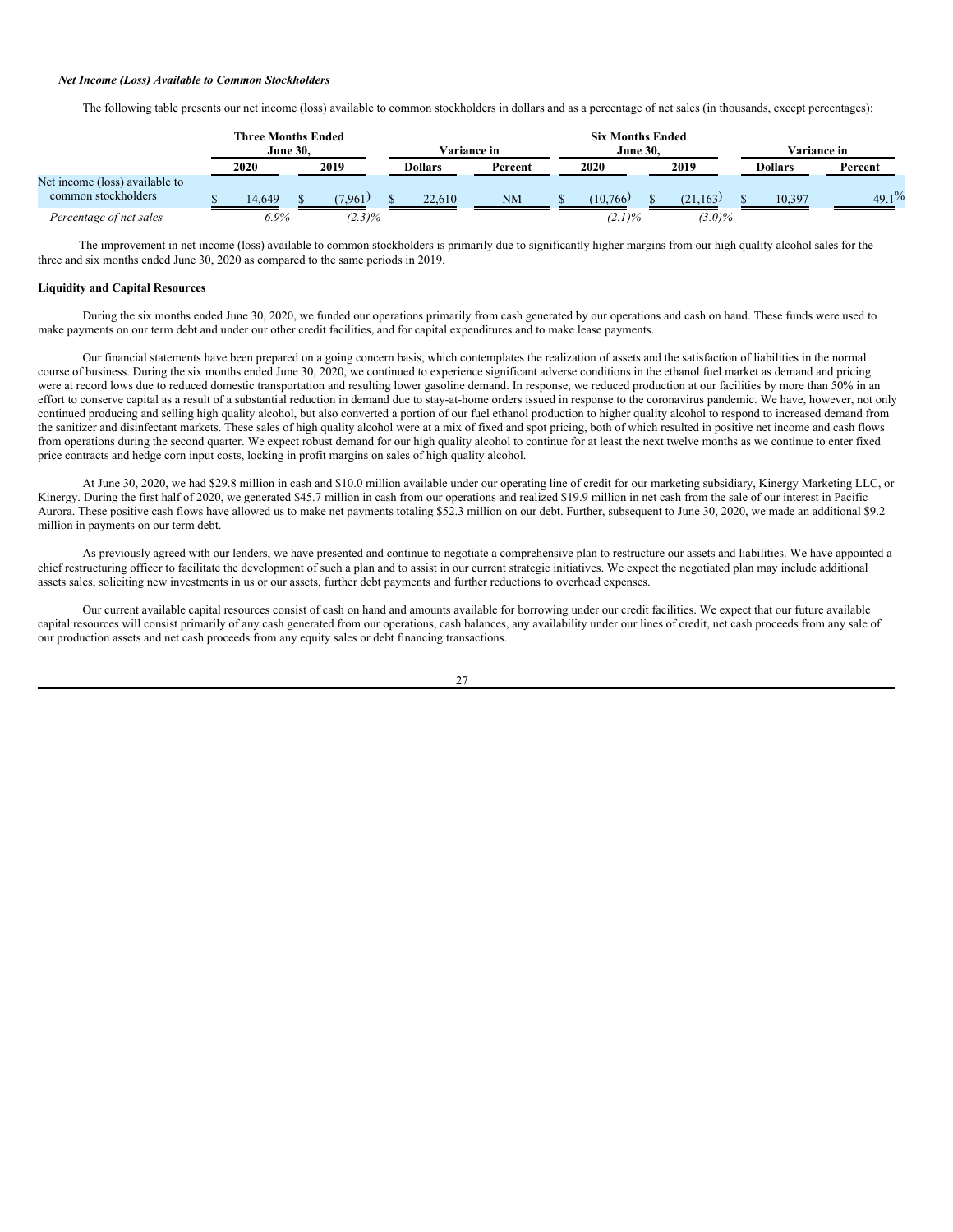As of June 30, 2020, our current liabilities of \$147.0 million exceeded our current assets of \$131.8 million, resulting in a working capital deficit of \$15.2 million.

We believe that as of the date of this report, we are in compliance with all debt covenants contained in our credit facilities, except our obligation to obtain lender approval of a comprehensive plan to restructure our assets and liabilities with respect to our Pekin and ICP lenders. As noted above, we appointed a chief restructuring officer to facilitate the development of such a plan and we have presented and continue to negotiate the plan with our lenders. As a result, we are not in compliance with our obligations to our lenders, which could result in their acceleration of our debt. Although we do not expect such an outcome, especially in light of our financial performance and debt prepayments during the second quarter and thereafter, we do not have sufficient liquidity or capital resources to immediately repay our debt if accelerated. Even though we do not believe acceleration is probable, we have classified our related debt as current on our consolidated balance sheets. Given our cash flows from operations and debt prepayments, we believe we have alleviated substantial doubt about our ability to continue as a going concern. We therefore believe that we will have sufficient liquidity to meet our anticipated working capital, debt service and other liquidity needs for the next twelve months.

## *Quantitative Quarter-End Liquidity Status*

We believe that the following amounts provide insight into our liquidity and capital resources. The following selected financial information should be read in conjunction with our consolidated financial statements and notes to consolidated financial statements included elsewhere in this report, and the other sections of "Management's Discussion and Analysis of Financial Condition and Results of Operations" contained in this report (dollars in thousands):

|                                        | December 31.         |           |  |         |            |  |
|----------------------------------------|----------------------|-----------|--|---------|------------|--|
|                                        | <b>June 30, 2020</b> |           |  | 2019    | Change     |  |
| Cash and cash equivalents              |                      | 29.783    |  | 18.997  | 56.8%      |  |
| Current assets                         |                      | 131,790   |  | 232,064 | $(43.2)\%$ |  |
| Property and equipment, net            |                      | 317,950   |  | 332,526 | $(4.4)\%$  |  |
| Current liabilities                    |                      | 146,954   |  | 160.398 | $(8.4)\%$  |  |
| Long-term debt, net of current portion |                      | 95,888    |  | 180,795 | $(47.0)\%$ |  |
| Working capital (deficit)              |                      | (15, 164) |  | 71,666  | NΜ         |  |
| Working capital ratio                  |                      | 0.90      |  | 1.45    | $(37.9)\%$ |  |

#### *Restricted Net Assets*

At June 30, 2020, we had approximately \$204.4 million of net assets at our subsidiaries that were not available to be transferred to Pacific Ethanol, Inc. in the form of dividends, loans or advances due to restrictions contained in the credit facilities of our subsidiaries.

## *Changes in Working Capital and Cash Flows*

Our working capital declined to a deficit of \$15.2 million at June 30, 2020 from working capital of \$71.7 million at December 31, 2019 as a result of a decrease of \$100.3 million in current assets, partially offset by a decrease of \$13.4 million in current liabilities.

Current assets decreased primarily due to a decrease in assets held-for-sale associated with the completed sale of our interest in Pacific Aurora, and decreases in accounts receivable and inventories, due to the timing of collections, and lower ethanol production and sales.

Our current liabilities decreased primarily due to a decrease in liabilities held-for-sale associated with the completed sale of our interest in Pacific Aurora, partially offset by an increase in the current portion of our long-term debt primarily due to our failure to obtain lender approval of a comprehensive plan to restructure our assets and liabilities.

Our cash and cash equivalents increased by \$10.8 million at June 30, 2020 as compared to December 31, 2019 primarily due to \$45.7 million in cash provided by our operating activities and \$17.4 million in cash provided by our investing activities, partially offset by \$52.3 million in cash used in our financing activities.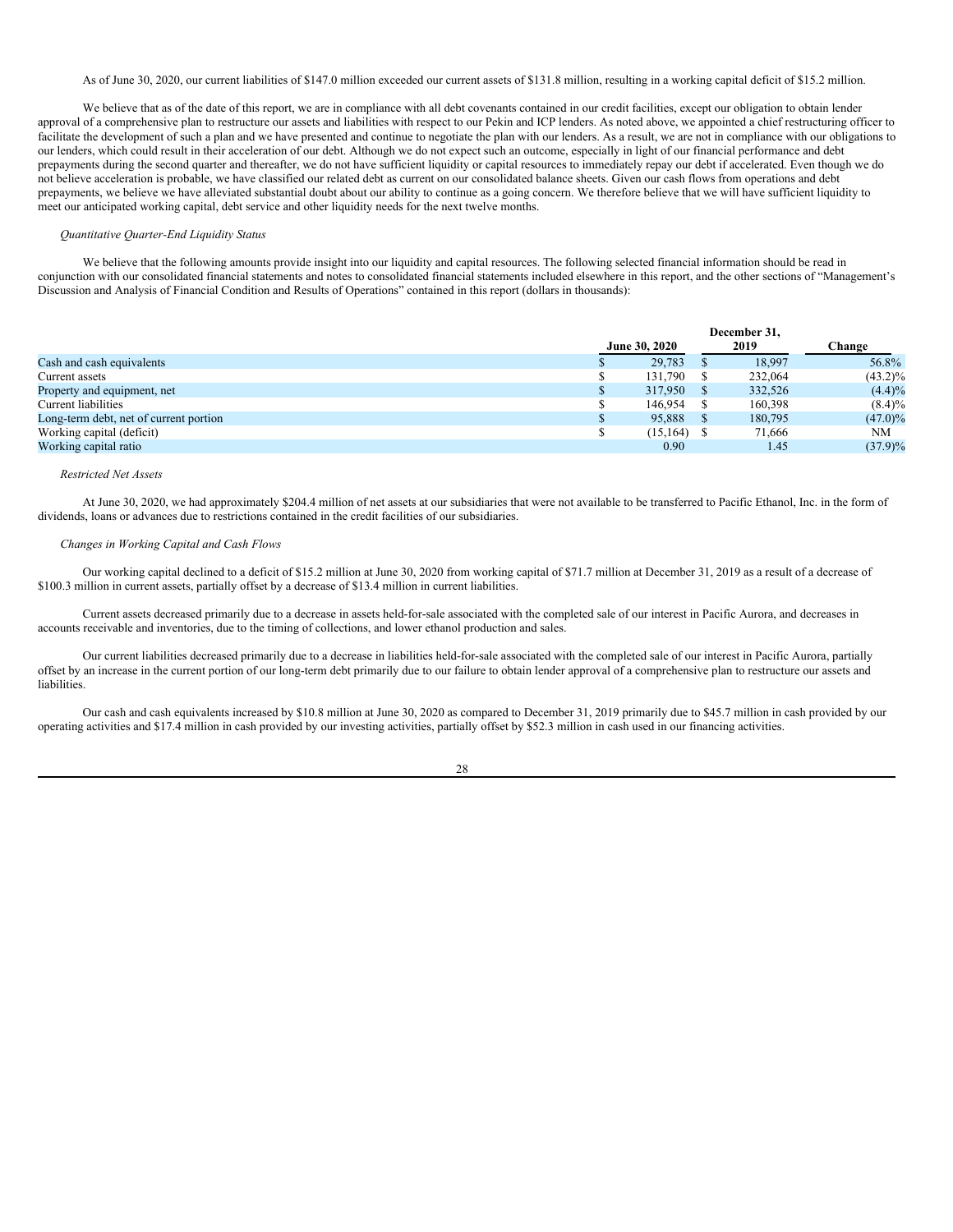### *Cash provided by our Operating Activities*

Cash provided by our operating activities increased by \$71.4 million for the six months ended June 30, 2020, as compared to the same period in 2019. We generated \$45.7 million in cash from our operating activities during the first half of 2020. Specific factors that contributed to the increase in cash provided by our operating activities include:

- a decrease of \$24.5 million related to accounts receivable primarily due to the timing of collections;
- a decrease of \$34.0 million related to inventories as we reduced production during the period;
- a decrease of \$10.1 million in our consolidated net loss due to higher margins from our sales of high quality alcohol; and
- an increase of \$9.4 million related to liabilities held-for-sale in connection with the sale of our interests in Pacific Aurora.

These amounts were partially offset by:

- a decrease of \$9.9 million related to prepaid expenses and other assets due to the timing of payments; and
- a decrease of \$5.1 million in depreciation expense resulting from the sale of Pacific Aurora.

### *Cash provided by our Investing Activities*

Cash provided by our investing activities was \$17.4 million for the six months ended June 30, 2020, which included \$19.9 million in net proceeds from the sale of Pacific Aurora, partially offset by \$2.5 million of additions to property and equipment.

#### *Cash used in our Financing Activities*

Cash used in our financing activities was \$52.3 million for the six months ended June 30, 2020. Cash used in our financing activities was primarily due to \$36.9 million in net payments under Kinergy's line of credit and \$25.5 million in principal payments on our term debt, partially offset by \$9.9 million in proceeds under our CARES Act loans and \$0.3 million from the issuance of common stock.

## *Capital Expenditures*

Our capital expenditures totaled \$2.5 million for the first six months of 2020, largely attributable to enhancements made to the production process of our operating facilities.

## *Kinergy Operating Line of Credit*

Kinergy maintains an operating line of credit for an aggregate amount of up to \$100.0 million. The credit facility matures on August 2, 2022. Interest accrues under the credit facility at a rate equal to (i) the three-month London Interbank Offered Rate ("LIBOR"), plus (ii) a specified applicable margin ranging from 1.50% to 2.00%. The credit facility's monthly unused line fee is 0.25% to 0.375% of the amount by which the maximum credit under the facility exceeds the average daily principal balance during the immediately preceding month. Payments that may be made by Kinergy to Pacific Ethanol as reimbursement for management and other services provided by Pacific Ethanol to Kinergy are limited under the terms of the credit facility to \$1.5 million per fiscal quarter. The credit facility also includes the accounts receivable of Pacific Ag. Products, LLC, or PAP, as additional collateral. Payments that may be made by PAP to Pacific Ethanol as reimbursement for management and other services provided by Pacific Ethanol to PAP are limited under the terms of the credit facility to \$0.5 million per fiscal quarter. PAP, one of our indirect wholly-owned subsidiaries, markets our co-products and also provides raw material procurement services to our subsidiaries.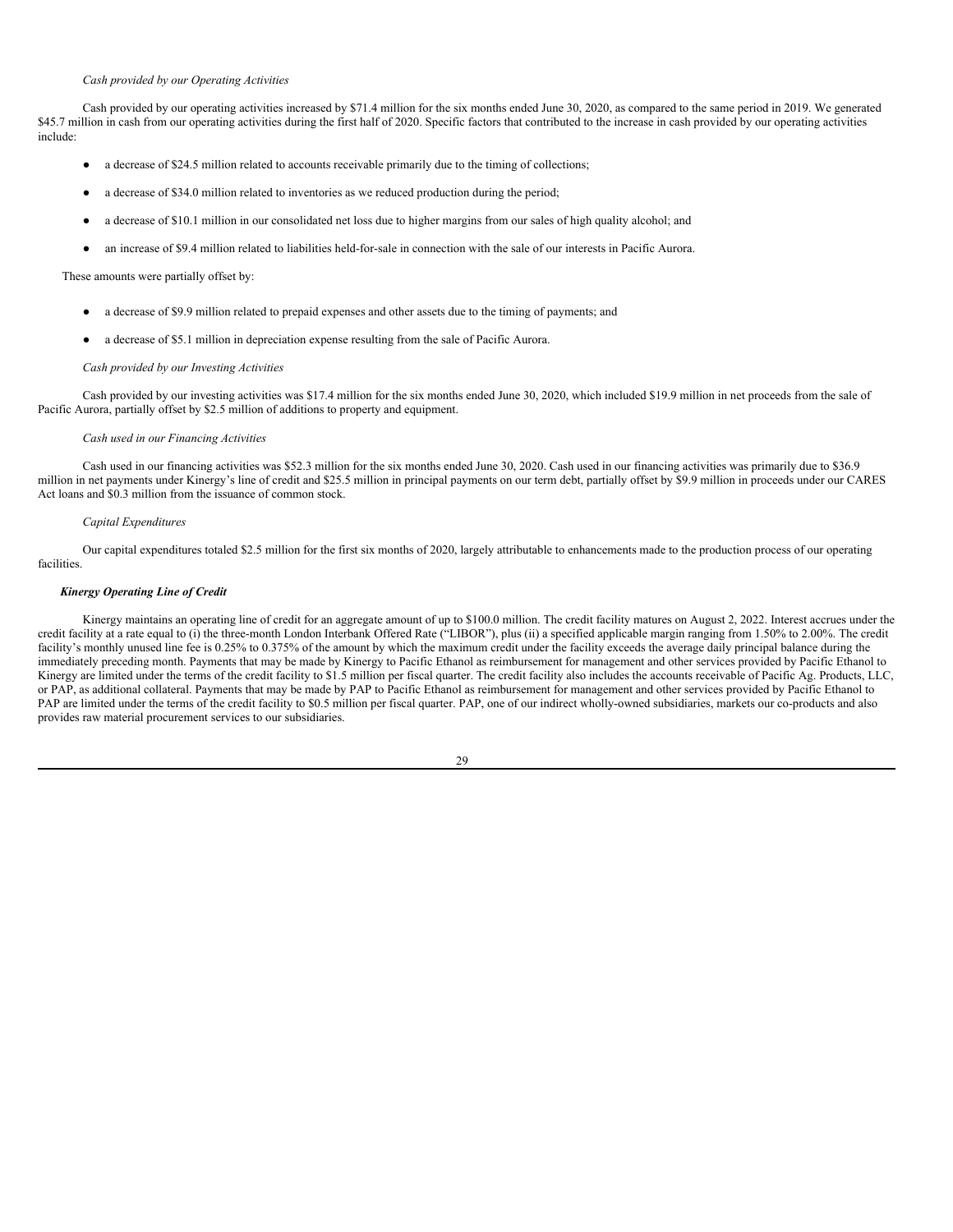For all monthly periods in which excess borrowing availability falls below a specified level, Kinergy and PAP must collectively maintain a fixed-charge coverage ratio (calculated as a twelve-month rolling earnings before interest, taxes, depreciation and amortization (EBITDA) divided by the sum of interest expense, capital expenditures, principal payments of indebtedness, indebtedness from capital leases and taxes paid during such twelve-month rolling period) of at least 2.0 and are prohibited from incurring certain additional indebtedness (other than specific intercompany indebtedness). Kinergy's and PAP's obligations under the credit facility are secured by a first-priority security interest in all of their assets in favor of the lender. We believe Kinergy and PAP are in compliance with this covenant. The following table summarizes Kinergy's financial covenants and actual results for the periods presented:

|                                         |      | Three Months Ended<br>June 30, |      | <b>Years Ended</b><br>December 31. |
|-----------------------------------------|------|--------------------------------|------|------------------------------------|
|                                         | 2020 | 2019                           | 2019 | 2018                               |
| Fixed-Charge Coverage Ratio Requirement | 2.00 | 2.00                           | 2.00 | 2.00                               |
| Actual                                  | 4.84 | 11.58                          | 5.71 | 19.06                              |
| Excess                                  | 2.84 | 9.58                           | 3.71 | 17.06                              |

Pacific Ethanol has guaranteed all of Kinergy's obligations under the credit facility. As of June 30, 2020, Kinergy had an outstanding balance of \$41.4 million with additional borrowing availability under the credit facility of \$10.0 million.

## *Pekin Credit Facilities*

On December 15, 2016, Pacific Ethanol Pekin, LLC, or PE Pekin, entered into term and revolving credit facilities. PE Pekin borrowed \$64.0 million under a term loan facility that matures on August 20, 2021 and \$32.0 million under a revolving credit facility that matures on February 1, 2022. The PE Pekin credit facilities are secured by a first-priority security interest in all of PE Pekin's assets. Interest initially accrued under the PE Pekin credit facilities at an annual rate equal to the 30-day LIBOR plus 3.75%, payable monthly. PE Pekin is required to make quarterly principal payments in the amount of \$3.5 million on the term loan beginning on May 20, 2017, with the remaining principal balance payable at maturity on August 20, 2021. PE Pekin is required to pay monthly in arrears a fee on any unused portion of the revolving credit facility at a rate of 0.75% per annum. Prepayment of these facilities is subject to a prepayment penalty. Under the initial terms of the credit facilities, PE Pekin was required to maintain not less than \$20.0 million in working capital and an annual debt service coverage ratio of not less than 1.25 to 1.0.

On August 7, 2017, PE Pekin amended its term and revolving credit facilities by agreeing to increase the interest rate under the facilities by 25 basis points to an annual rate equal to the 30-day LIBOR plus 4.00%. PE Pekin and its lender also agreed that PE Pekin is required to maintain working capital of not less than \$17.5 million from August 31, 2017 through December 31, 2017 and working capital of not less than \$20.0 million from January 1, 2018 and continuing at all times thereafter. In addition, the required debt service coverage ratio was reduced to 0.15 to 1.00 for the fiscal year ended December 31, 2017. PE Pekin's actual debt service coverage ratio was 0.17 to 1.00 for the fiscal year ended December 31, 2017, 0.02 in excess of the required 0.15 to 1.00. For the month ended January 31, 2018, PE Pekin was not in compliance with its working capital requirement due to larger than anticipated repair and maintenance expenses to replace faulty equipment. PE Pekin received a waiver from its lender for this noncompliance. Further, the lender decreased PE Pekin's working capital covenant requirement to \$13.0 million for the month ended February 28, 2018, excluding from the calculation a \$3.5 million principal payment previously due in May 2018.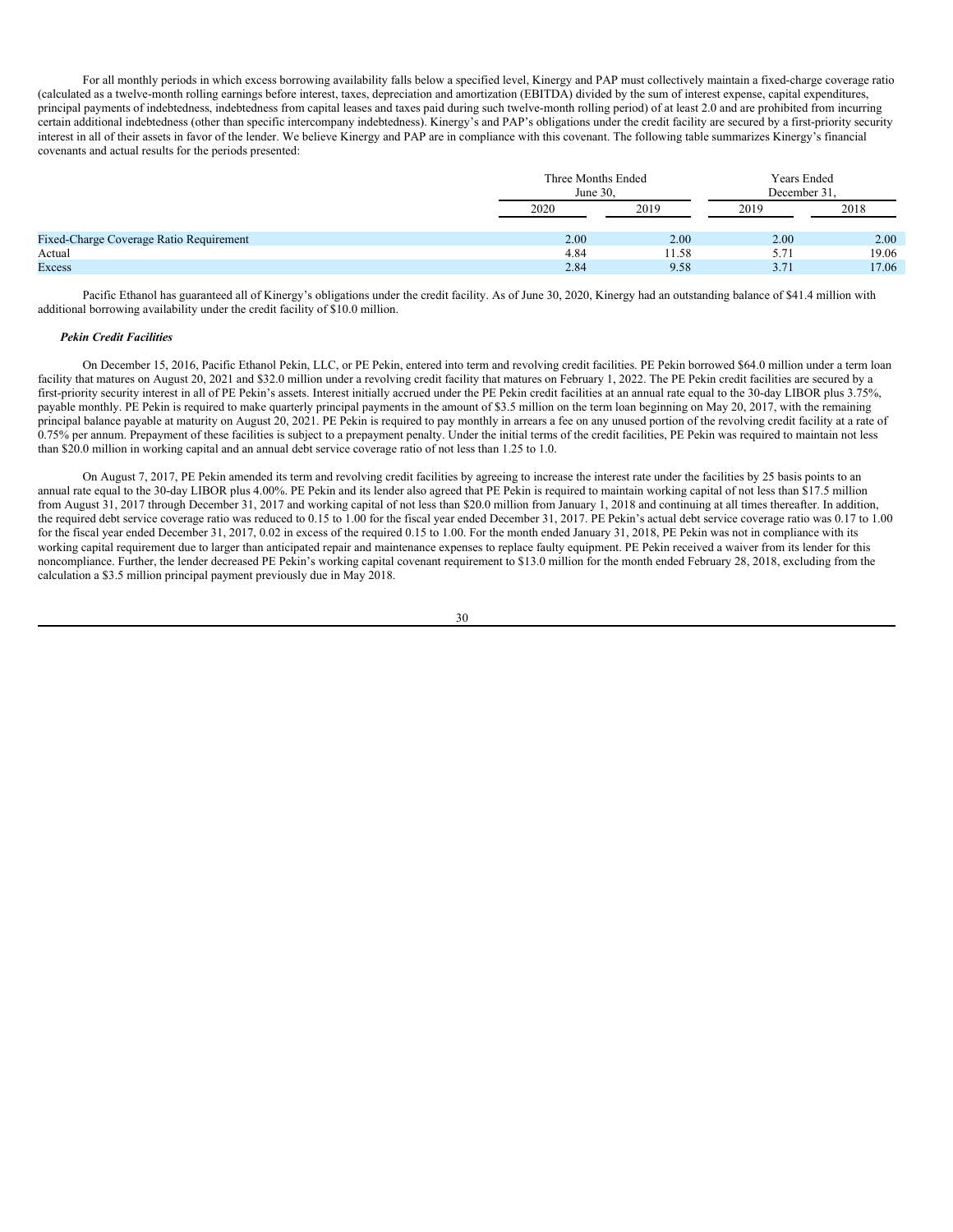On March 30, 2018, PE Pekin further amended its term loan facility by reducing the amount of working capital it is required to maintain to not less than \$13.0 million from March 31, 2018 through November 30, 2018 and not less than \$16.0 million from December 1, 2018 and continuing at all times thereafter. In addition, a principal payment in the amount of \$3.5 million due for May 2018 was deferred until the maturity date of the term loan.

At December 31, 2018 and January 31, 2019, PE Pekin experienced certain covenant violations under its term and revolving credit facilities. In February 2019, PE Pekin reached an agreement with its lender to forbear until March 11, 2019 and to defer a \$3.5 million principal payment until that date.

On March 21, 2019, PE Pekin amended its term and revolving credit facilities by agreeing to increase the interest rate under the facilities by 125 basis points to an annual rate equal to the 30-day LIBOR plus 5.00%. PE Pekin and its lender also agreed that it is required to maintain working capital of not less than \$15.0 million from March 21, 2019 through July 15, 2019 and working capital of not less than \$30.0 million from July 15, 2019 and continuing at all times thereafter. On July 15, 2019, PE Pekin and its lender agreed to a further amendment extending the aforementioned July 15, 2019 dates to November 15, 2019. On August 6, 2019, PE Pekin paid its \$3.5 million principal payment scheduled for August 20, 2019.

Under these amendments, the lender agreed to temporarily waive financial covenant violations, working capital maintenance violations and intercompany accounts receivable collections violations that occurred with respect to the credit agreement. The lenders also agreed to defer all scheduled principal payments, including further deferral of principal payments in the amount of \$3.5 million each due on February 20, 2019 and May 20, 2019.

The waivers and principal deferral expired on November 15, 2019, at which time the waivers were to become permanent if PE Pekin's parent, Pacific Ethanol Central, LLC, or PE Central, made a contribution to PE Pekin in an amount equal to \$30.0 million, minus the then-existing amount of PE Pekin's working capital, plus the amount of any accounts receivable owed by PE Central to PE Pekin, plus \$12.0 million, or the Parent Contribution Amount. In addition, if the Parent Contribution Amount was timely received, the lender agreed to waive PE Pekin's debt service coverage ratio financial covenant for the year ended December 31, 2019. If the Parent Contribution Amount was not timely made, then the temporary waivers would automatically expire.

PE Pekin was also required to pay by November 15, 2019 the aggregate amount of \$10.5 million representing all deferred and unpaid scheduled principal payments and all additional scheduled principal payments for the remainder of 2019.

On November 15, 2019, PE Pekin amended its term and revolving credit facilities by agreeing to extend the temporary waiver of violations of financial and other covenants relating to working capital maintenance, intercompany accounts receivable collections, financial projections, cash flow forecasts, and sales reports. The lender also agreed to extend the deferral of all scheduled principal payments payable on February 20, 2019, May 20, 2019 and November 15, 2019 to December 15, 2019. The amendment also made a payment default of \$250,000 or more under Kinergy's credit facility or the senior secured notes, or any acceleration of indebtedness, or any termination of any commitment to lend or termination of any forbearance or other accommodation, an event of default.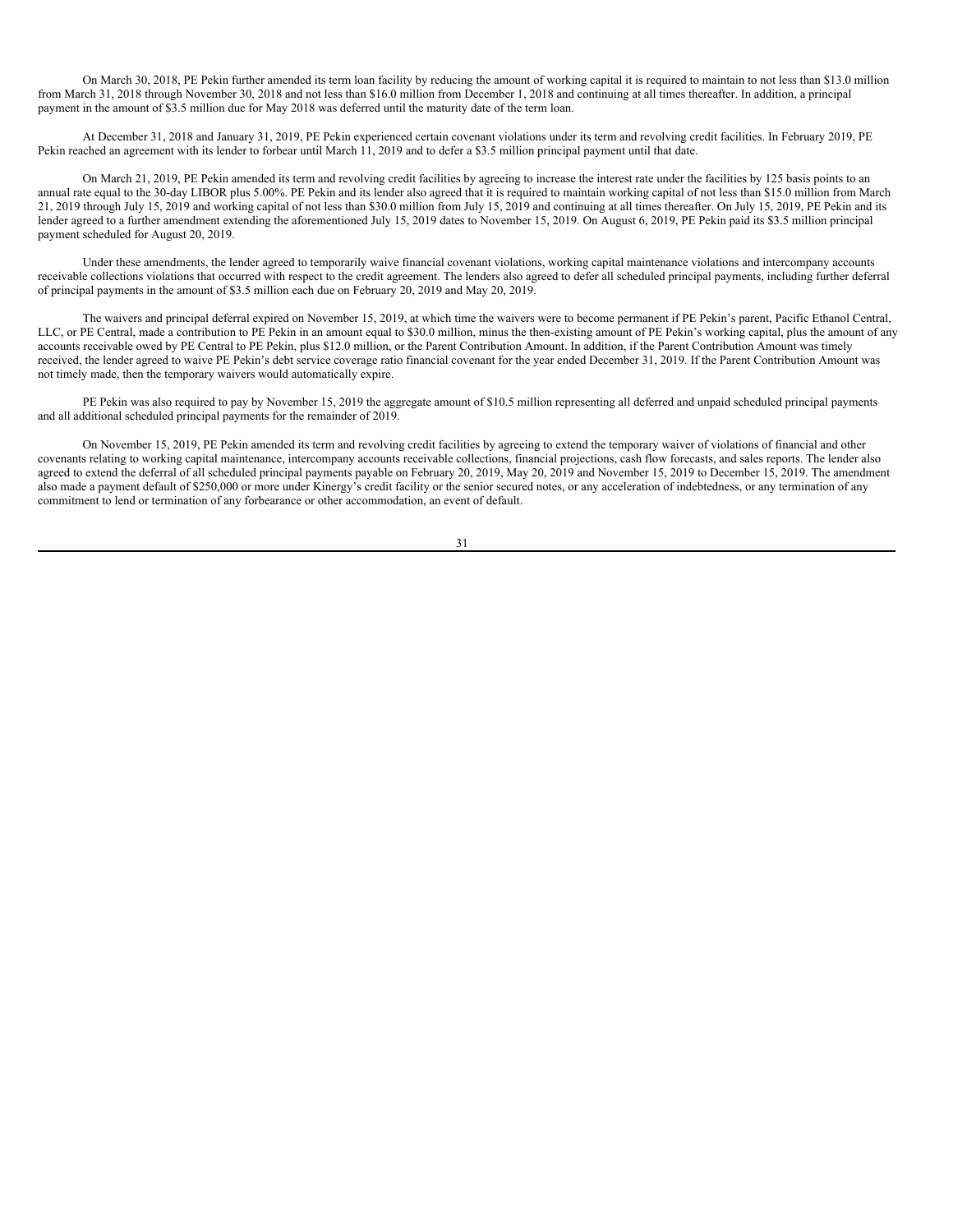The waivers and principal deferral expired on December 15, 2019. On December 15, 2019, the waivers were to become permanent if PE Central made a contribution to PE Pekin in an amount equal to the Parent Contribution Amount. In addition, if the Parent Contribution Amount was timely received, the lender agreed to waive PE Pekin's debt service coverage ratio financial covenant for the year ended December 31, 2019. If the Parent Contribution Amount was not timely made, then the temporary waivers would automatically expire.

On December 16, 2019, PE Pekin amended its term and revolving credit facilities by agreeing to extend the deferral of all scheduled principal payments payable on February 20, 2019, May 20, 2019 and November 20, 2019 to December 20, 2019.

On December 20, 2019, PE Pekin's lender agreed to temporarily waive working capital covenant violations, debt service coverage ratio covenant violations, reporting covenant violations and certain other covenant violations that occurred under the PE Pekin credit agreement, and replaced those covenants with new EBITDA and production volume covenants. PE Pekin's lender also agreed to defer all scheduled principal installments payable under the term note on February 20, 2019, May 20, 2019 and November 20, 2019 until August 20, 2021. In addition, PE Pekin was not required to make its prior scheduled quarterly principal payments of \$3.5 million until September 30, 2020, at which time \$3.5 million will be due, with the same amount due quarterly thereafter until maturity.

Under the amendment, PE Pekin, collectively with Illinois Corn Processing, LLC, or ICP, agreed to pay the lenders an aggregate of \$40.0 million on or before September 30, 2020 to reduce the outstanding balances of the term loans under the PE Pekin credit agreement and the ICP credit agreement. The \$40.0 million is an aggregate amount payable to ICP's lender and PE Pekin's lender, and allocated between them. The \$40.0 million is to be funded through asset sales, proceeds of any award, judgment or settlement of litigation, or, at our election, from funds contributed to PE Pekin by us. Following receipt by the lenders under the ICP credit agreement and the PE Pekin credit agreement, collectively, of \$40.0 million in full, and once any loans corresponding to the particular midwestern asset sold are repaid, additional proceeds from the sale of any of our midwestern plant assets will generally be allocated 33/34/33% among ICP's lender and PE Pekin's lender, collectively, the selling security holders, and us, respectively. Proceeds from the sale of any of our western assets will generally be allocated 33/34/33% among PE Pekin's lender and ICP's lender, collectively, the selling security holders, and us, respectively.

PE Pekin's lender also imposed cross-default terms such that, until PE Pekin's lender and ICP's lender receive \$40.0 million, a default under the ICP credit agreement would constitute a default under the PE Pekin credit agreement. PE Pekin agreed to provide additional collateral security to support its obligations under the PE Pekin credit agreement, including second lien positions in our western plants, which will terminate and be released upon PE Pekin's lender's receipt of \$40.0 million.

On December 29, 2019, PE Pekin agreed to amend the secured obligations under its security agreement to include PE Pekin's unconditional guarantee of the payment of up to an aggregate \$40.0 million to satisfy the obligations of ICP to ICP's lender under the ICP credit agreement.

On March 20, 2020, PE Pekin and its lender agreed to defer \$1.0 million in aggregate interest payments due March 20, 2020 and April 20, 2020 until May 20, 2020. On that same date, we granted to the lender a security interest in all of our equity interests in our wholly-owned subsidiary, PE Op Co., which indirectly owns our plants located on the West Coast. We also entered into intercreditor agreements with our PE Pekin and ICP lenders, and the agent for our senior secured noteholders, to address issues of priority and the allocation of proceeds from asset sales.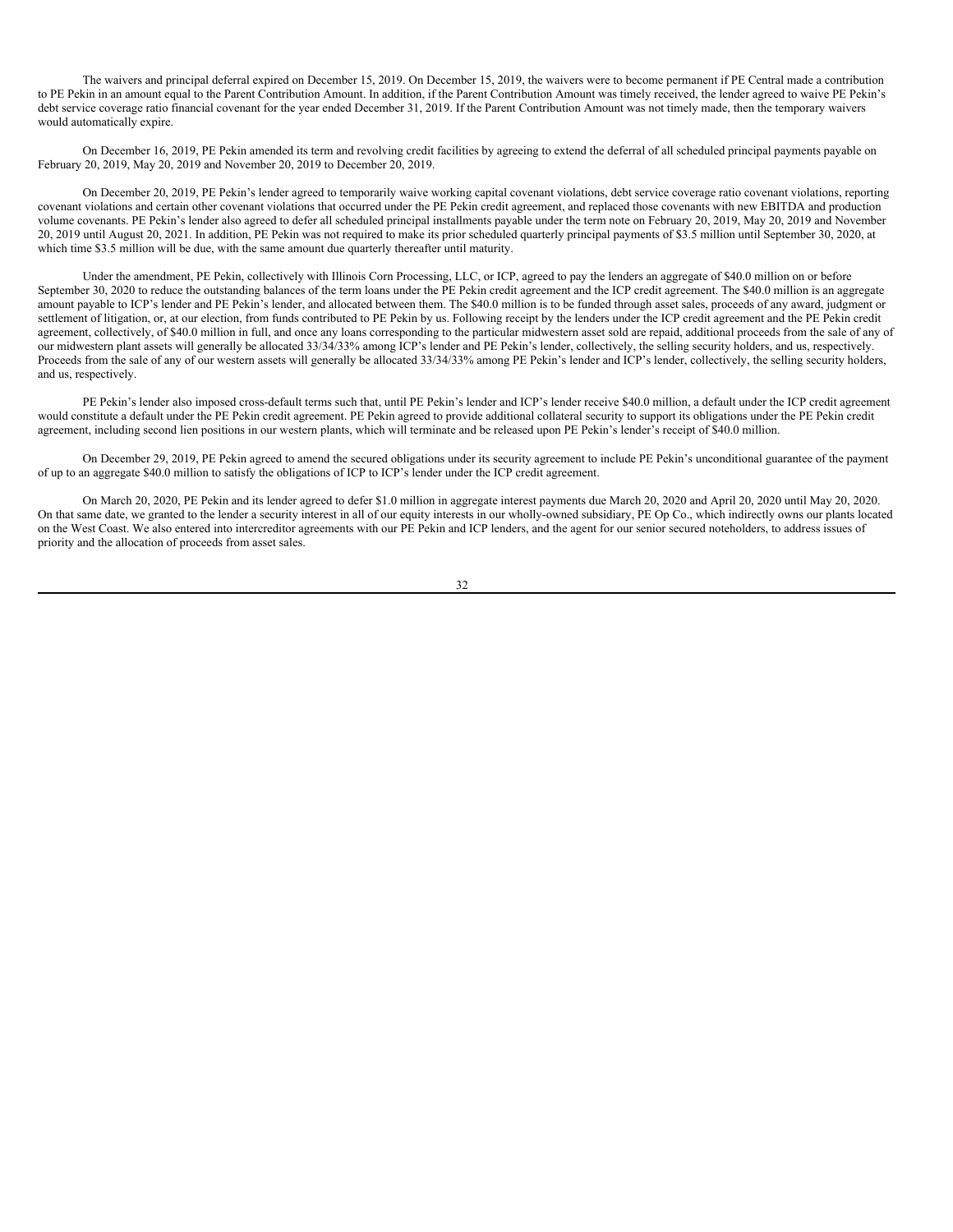On April 15, 2020, upon the closing of the sale of our interests in Pacific Aurora, we repaid approximately \$11.6 million in principal on our PE Pekin term debt.

On June 26, 2020, we repaid approximately \$1.9 million in additional principal on our PE Pekin term debt.

On July 22, 2020, we repaid approximately \$7.4 million in additional principal on our PE Pekin term debt.

As of the filing of this report, we believe we are in compliance with all debt covenants under our PE Pekin credit facilities, except our obligation to obtain lender approval of a comprehensive plan to restructure our assets and liabilities.

## *ICP Credit Facilities*

On September 15, 2017, ICP entered into term and revolving credit facilities. ICP borrowed \$24.0 million under a term loan facility that matures on September 20,  $2021$  and \$18.0 million under a revolving credit facility that matures on September 1, 2022. The ICP credit facilities are secured by a first-priority security interest in all of ICP's assets. Interest accrues under the ICP credit facilities at an annual rate equal to the 30-day LIBOR plus 3.75%, payable monthly. ICP is required to make quarterly consecutive principal payments in the amount of \$1.5 million. ICP is required to pay monthly in arrears a fee on any unused portion of the revolving credit facility at a rate of 0.75% per annum. Prepayment of these facilities is subject to a prepayment penalty. Under the terms of the credit facilities, ICP is required to maintain not less than \$8.0 million in working capital and an annual debt service coverage ratio of not less than 1.5 to 1.0, beginning for the year ended December 31, 2018. As of September 30, 2019, ICP had no additional borrowing availability under its revolving credit facility. As of September 30, 2019, ICP did not meet its minimum working capital requirement, however, ICP's lender subsequently waived the minimum working capital deficiency.

On December 20, 2019, ICP amended its term and revolving credit facilities under which ICP's lender granted waivers for certain ICP covenant defaults and replaced those covenants with new EBITDA and production volume covenants. ICP's lender also imposed cross-default terms such that, until ICP's lender and PE Pekin's lender receive an aggregate of \$40.0 million, a default under the PE Pekin credit agreement would constitute a default under the ICP credit agreement. ICP agreed to provide additional collateral security to support its obligations under the ICP credit agreement, including second lien positions in our western plants, which will terminate and be released upon ICP's lender's receipt of an aggregate of \$40.0 million. ICP's prior scheduled principal payment of \$1.5 million, originally due on December 20, 2019, was deferred to the maturity date of September 20, 2021. Scheduled quarterly principal payments of \$1.5 million will resume March 20, 2020.

Under the amendment, ICP, collectively with PE Pekin, agreed to pay the lenders an aggregate of \$40.0 million on or before September 30, 2020 to reduce the outstanding balances of the term loans under the ICP credit agreement and the PE Pekin credit agreement. The \$40.0 million is an aggregate amount payable to ICP's lender and PE Pekin's lender, and allocated between them. The \$40.0 million is to be funded through asset sales, proceeds of any award, judgment or settlement of litigation, or, at our election, from funds contributed to ICP by us. Following receipt by the lenders under the ICP credit agreement and the PE Pekin credit agreement, collectively, of \$40.0 million in full, and once any loans corresponding to the particular midwestern asset sold are repaid, any additional proceeds from a sale of our midwestern plant assets will generally be allocated 33/34/33% among ICP's lender and PE Pekin's lender, collectively, the selling security holders, and us, respectively. Proceeds from the sale of any of our western assets will generally be allocated 33/34/33% among PE Pekin's lender and ICP's lender, collectively, the selling security holders, and us, respectively.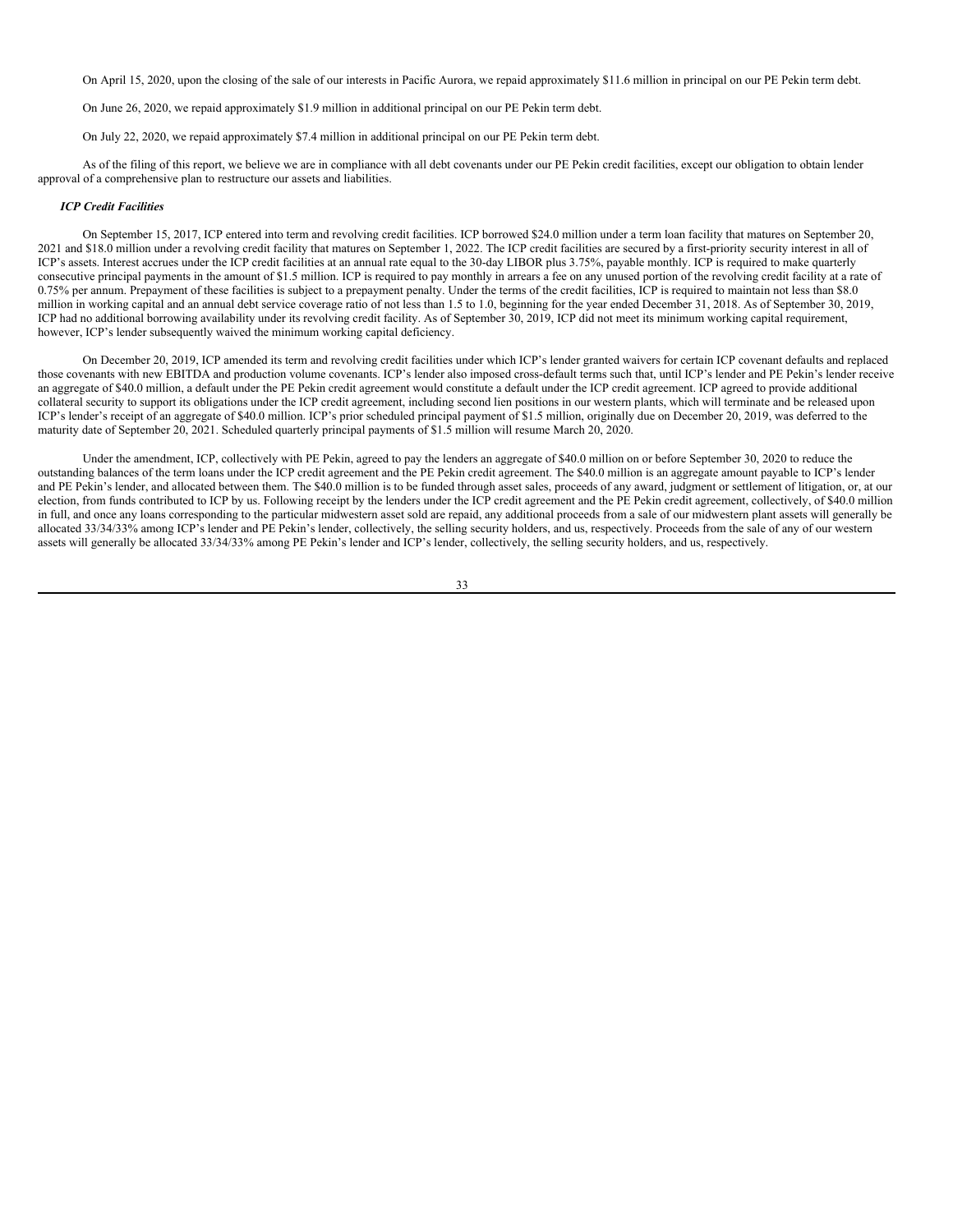On December 29, 2019, ICP agreed to amend the secured obligations under its security agreement to include ICP's unconditional guarantee of the payment of up to an aggregate \$40.0 million to satisfy the obligations of PE Pekin to PE Pekin's lender under the PE Pekin credit agreement.

On March 20, 2020, ICP and its lender agreed to defer a \$1.5 million principal payment due March 20, 2020 and \$0.3 million in aggregate interest payments due March 20, 2020 and April 20, 2020 until May 20, 2020. On that same date, we granted to the lender a security interest in all of our equity interests in PE Op Co. We also entered into intercreditor agreements with our PE Pekin and ICP lenders, and the agent for our senior secured noteholders, to address issues of priority and the allocation of proceeds from asset sales.

On April 15, 2020, upon the closing of the sale of our interests in Pacific Aurora, we repaid approximately \$2.9 million in principal on our ICP term debt.

On June 26, 2020, we repaid approximately \$6.1 million in additional principal on our ICP term debt, fully repaying the ICP term debt.

On July 22, 2020, we repaid approximately \$1.8 million in additional principal on our ICP revolving debt.

As of the filing of this report, we believe we are in compliance with all debt covenants under our ICP credit facilities, except our obligation to obtain lender approval of a comprehensive plan to restructure our assets and liabilities.

## *Pacific Ethanol, Inc. Notes Payable*

On December 12, 2016, we entered into a Note Purchase Agreement with five accredited investors. On December 15, 2016, under the terms of the Note Purchase Agreement, we sold \$55.0 million in aggregate principal amount of our senior secured notes to the investors in a private offering for aggregate gross proceeds of 97% of the principal amount of the notes sold. On June 26, 2017, we entered into a second Note Purchase Agreement with five accredited investors. On June 30, 2017, under the terms of the second Note Purchase Agreement, we sold an additional \$13.9 million in aggregate principal amount of our senior secured notes to the investors in a private offering for aggregate gross proceeds of 97% of the principal amount of the notes sold, for a total of \$68.9 million in aggregate principal amount of senior secured notes.

The notes had an original maturity date of December 15, 2019. Interest on the notes accrued at an annual rate equal to (i) the greater of 1% and the three-month LIBOR, plus 7.0% from the closing through December 14, 2017, (ii) the greater of 1% and three-month LIBOR, plus 9% between December 15, 2017 and December 14, 2018, and (iii) the greater of 1% and three-month LIBOR plus 11% between December 15, 2018 and the maturity date. The interest rate would increase by an additional 2% per annum above the interest rate otherwise applicable upon the occurrence and during the continuance of an event of default until cured. Interest was payable in cash in arrears on the 15th calendar day of each March, June, September and December. We are required to pay all outstanding principal and any accrued and unpaid interest on the notes on the maturity date. We may, at our option, prepay the outstanding principal amount of the notes at any time without premium or penalty. Pacific Ethanol, Inc. issued the notes, which are secured by a first-priority security interest in the equity interest held by Pacific Ethanol, Inc. in PE Op. Co.

On December 16, 2019, we amended the notes to extend the maturity date from December 15, 2019 to December 23, 2019 and amended the interest rate from the greater of 1% and the three-month LIBOR, plus 11% between December 15, 2018 through December 14, 2019 to 15% commencing on September 15, 2019. Under the amendment, we also agreed to pay the December 15, 2019 interest payment 50% in cash and 50% in-kind through the issuance of an additional note in the principal amount equal thereto.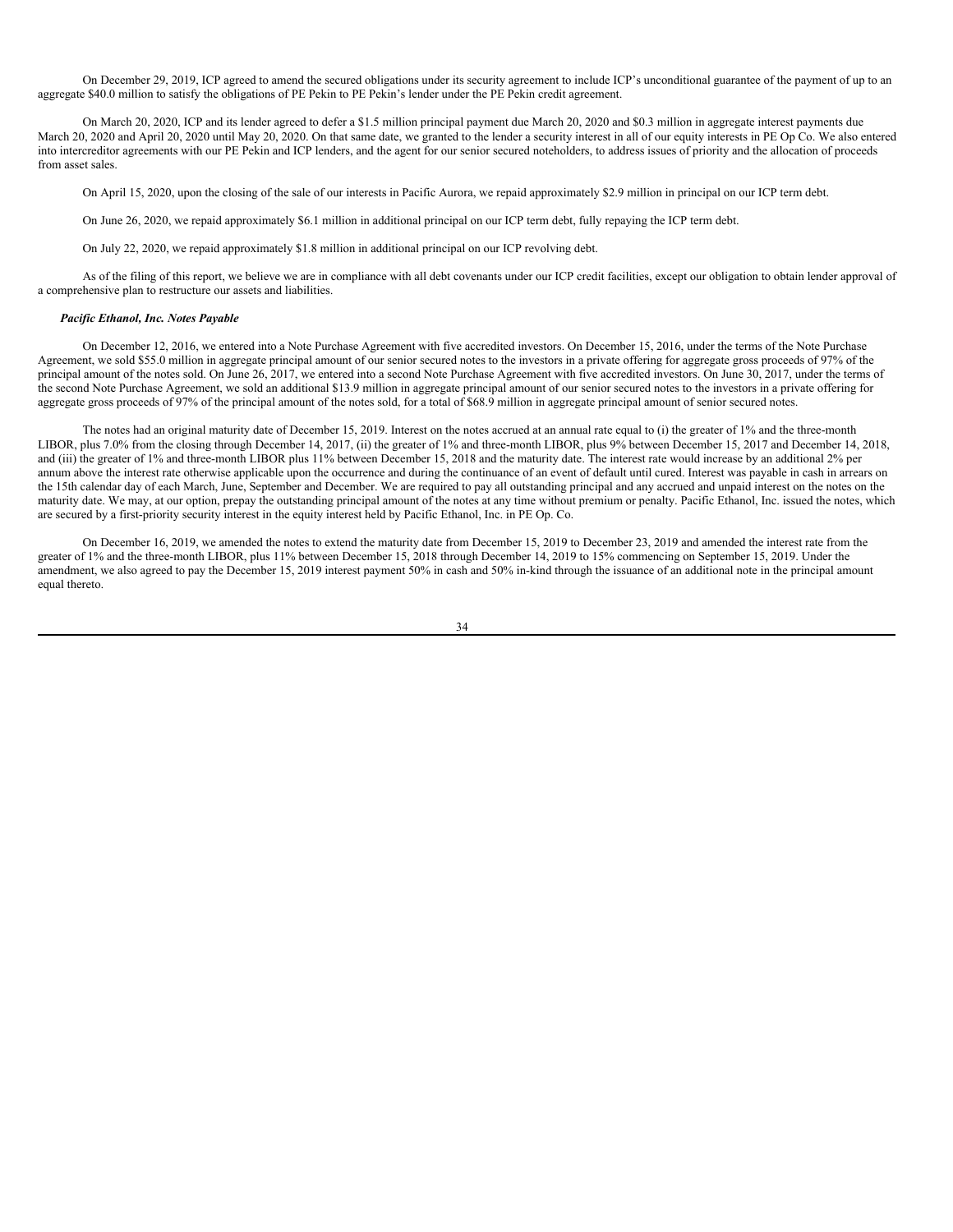On December 22, 2019, we amended and restated the notes which extended the maturity date from December 23, 2019 to December 15, 2021. Interest on the Notes accrues at a rate of 15% per annum, payable quarterly.

On March 20, 2020, we and the noteholders agreed to defer a \$2.5 million aggregate interest payment due March 15, 2020 until May 20, 2020. On that same date, ICP granted a junior lien in certain of its personal property to the noteholders, and PE Central granted a junior lien in certain of its personal property to the noteholders. PE Central also pledged its equity interests in Pacific Aurora, PE Pekin and ICP in favor of the noteholders. In addition, PE Op Co. and Pacific Ethanol West, LLC, which directly owns our plants located on the West Coast, granted a security interest in certain of their personal property to the noteholders. We also entered into intercreditor agreements with our PE Pekin and ICP lenders, and the agent for our senior secured noteholders, to address issues of priority and the allocation of proceeds from asset sales.

As of the filing of this report, we believe we are in compliance with all debt covenants under our senior secured notes.

### *CARES Act Loans*

On May 4, 2020, Pacific Ethanol, Inc. and PE Pekin received loan proceeds from Bank of America, NA under the recently enacted Coronavirus Aid, Relief, and Economic Security Act, or CARES Act, through the Paycheck Protection Program administered by the U.S. Small Business Administration. Pacific Ethanol, Inc. received \$6.0 million and PE Pekin received \$3.9 million in loan proceeds. The loans mature in two years and bear interest at a rate of 1.00% per annum. Under the terms of the loans, certain amounts may be forgiven if they are used for qualifying expenses as described in the CARES Act, but we can provide no assurance that we will be able to obtain forgiveness of all or any portion of the loans.

## **Effects of Inflation**

The impact of inflation was not significant to our financial condition or results of operations for the three and six months ended June 30, 2020 and 2019.

## <span id="page-36-0"></span>**ITEM 3. QUANTITATIVE AND QUALITATIVE DISCLOSURES ABOUT MARKET RISK.**

Not applicable.

## <span id="page-36-1"></span>**ITEM 4. CONTROLS AND PROCEDURES.**

## *Evaluation of Disclosure Controls and Procedures*

We conducted an evaluation under the supervision and with the participation of our management, including our Co-Chief Executive Officers and Chief Financial Officer, of the effectiveness of the design and operation of our disclosure controls and procedures. The term "disclosure controls and procedures," as defined in Rules 13a-15(e) and 15d-15(e) under the Securities Exchange Act of 1934, as amended, or Exchange Act, means controls and other procedures of a company that are designed to ensure that information required to be disclosed by the company in the reports it files or submits under the Exchange Act is recorded, processed, summarized and reported, within the time periods specified in the Securities and Exchange Commission's rules and forms. Disclosure controls and procedures also include, without limitation, controls and procedures designed to ensure that information required to be disclosed by a company in the reports that it files or submits under the Exchange Act is accumulated and communicated to the company's management, including its principal executive and principal financial officers, or persons performing similar functions, as appropriate, to allow timely decisions regarding required disclosure. Based on this evaluation, our Co-Chief Executive Officers and Chief Financial Officer concluded as of June 30, 2020 that our disclosure controls and procedures were effective at a reasonable assurance level.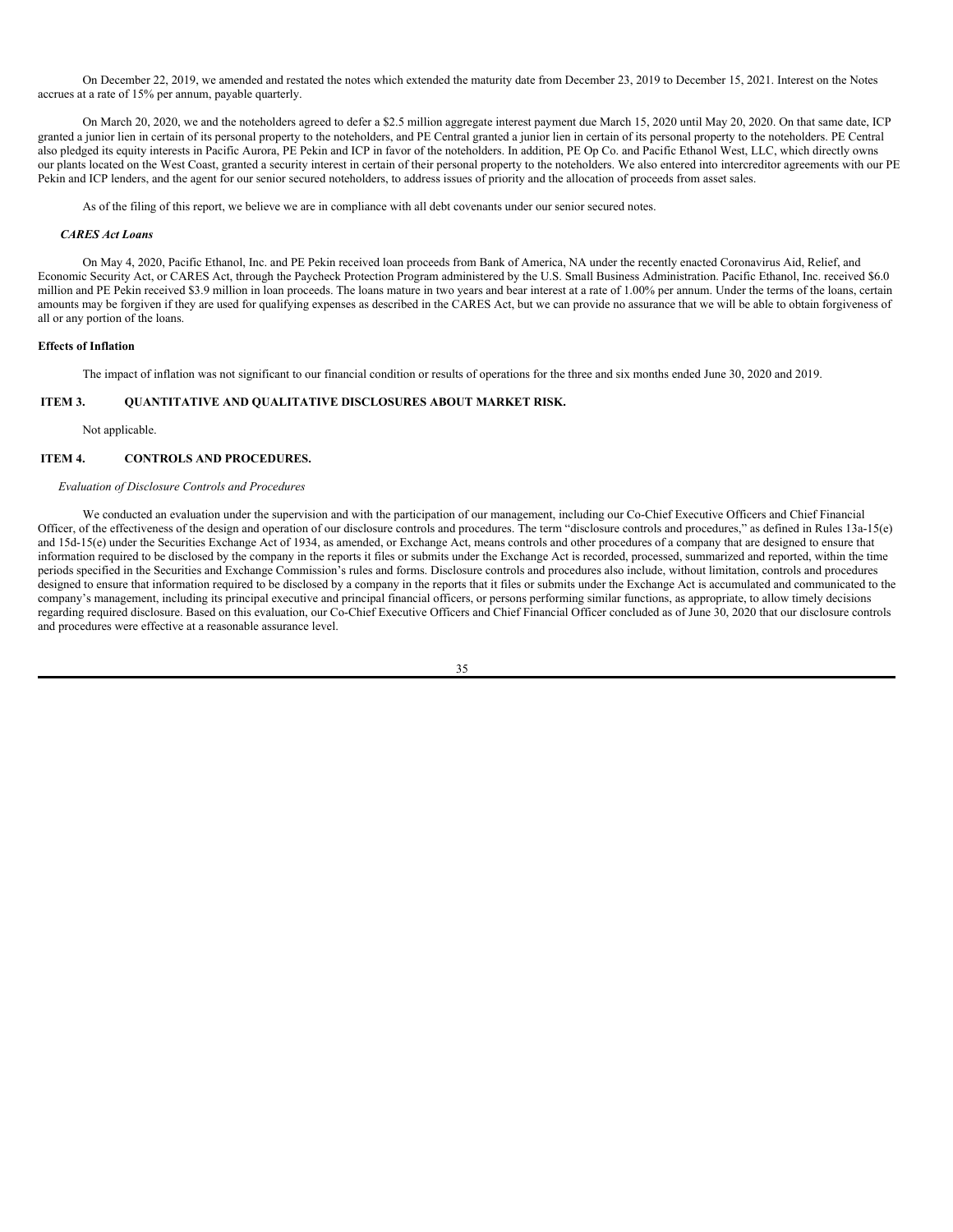#### *Changes in Internal Control over Financial Reporting*

There has been no change in our internal control over financial reporting (as defined in Rules 13a-15(f) and 15d-15(f) under the Exchange Act) during the most recently completed fiscal quarter that has materially affected, or is reasonably likely to materially affect, our internal control over financial reporting.

## *Inherent Limitations on the Ef ectiveness of Controls*

Management does not expect that our disclosure controls and procedures or our internal control over financial reporting will prevent or detect all errors and all fraud. A control system, no matter how well conceived and operated, can provide only reasonable, not absolute, assurance that the objectives of the control systems are met. Further, the design of a control system must reflect the fact that there are resource constraints, and the benefits of controls must be considered relative to their costs. Because of the inherent limitations in a cost-effective control system, no evaluation of internal control over financial reporting can provide absolute assurance that misstatements due to error or fraud will not occur or that all control issues and instances of fraud, if any, have been or will be detected.

These inherent limitations include the realities that judgments in decision-making can be faulty and that breakdowns can occur because of a simple error or mistake. Controls can also be circumvented by the individual acts of some persons, by collusion of two or more people, or by management override of the controls. The design of any system of controls is based in part on certain assumptions about the likelihood of future events, and there can be no assurance that any design will succeed in achieving its stated goals under all potential future conditions. Projections of any evaluation of controls effectiveness to future periods are subject to risks. Over time, controls may become inadequate because of changes in conditions or deterioration in the degree of compliance with policies or procedures.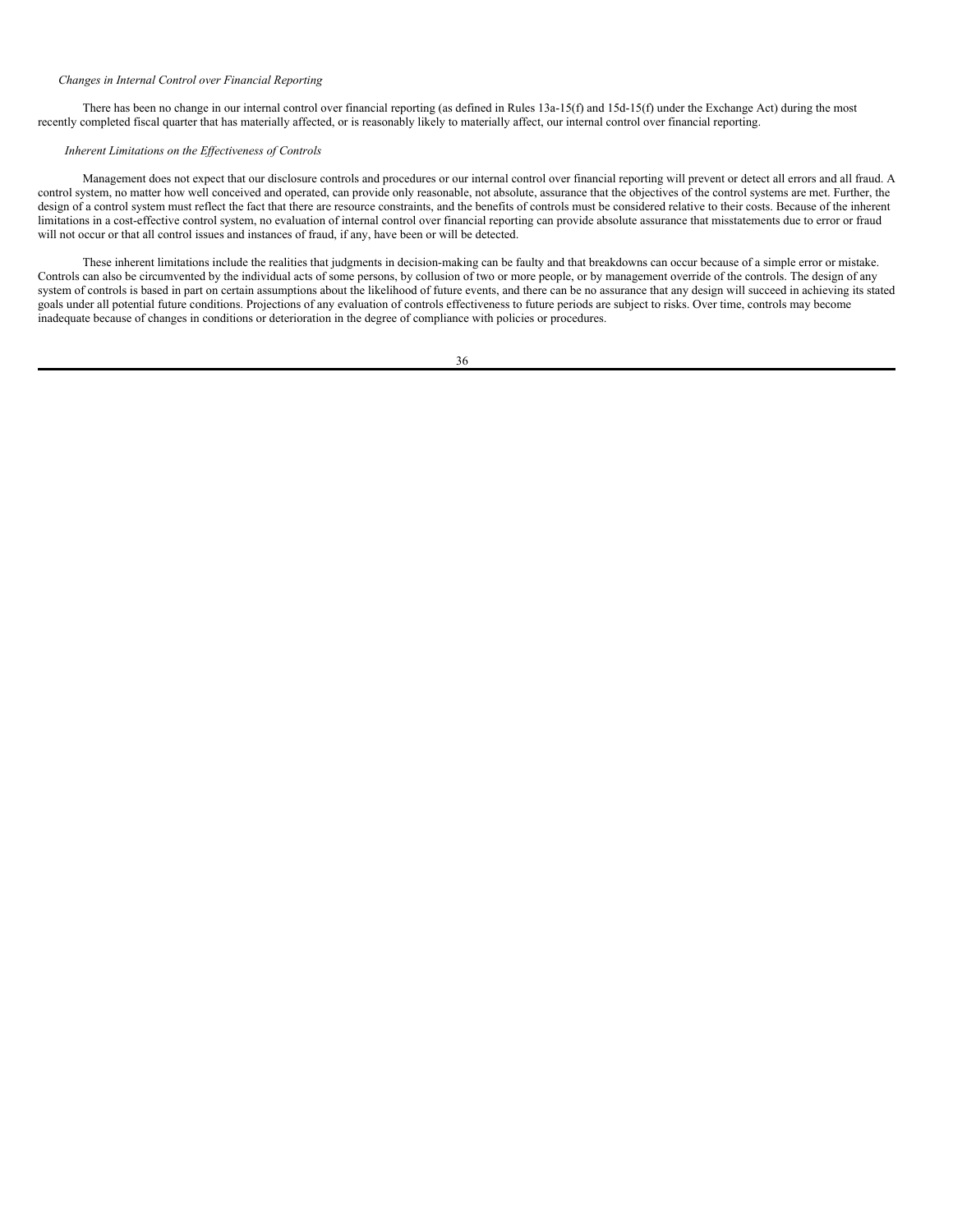## <span id="page-38-0"></span>**PART II - OTHER INFORMATION**

## <span id="page-38-1"></span>**ITEM 1. LEGAL PROCEEDINGS.**

We are subject to legal proceedings, claims and litigation arising in the ordinary course of business. While the amounts claimed may be substantial, the ultimate liability cannot presently be determined because of considerable uncertainties that exist. Therefore, it is possible that the outcome of those legal proceedings, claims and litigation could adversely affect our quarterly or annual operating results or cash flows when resolved in a future period. However, based on facts currently available, management believes such matters will not adversely affect in any material respect our financial position, results of operations or cash flows.

## <span id="page-38-2"></span>**ITEM 1A. RISK FACTORS.**

Before deciding to purchase, hold or sell our common stock, you should carefully consider the risks described below in addition to the other information contained in this Report and in our other filings with the Securities and Exchange Commission, including subsequent reports on Forms 10-O and 8-K. The risks and uncertainties described below are not the only ones we face. Additional risks and uncertainties not presently known to us or that we currently deem immaterial may also affect our business. If any of these known or unknown risks or uncertainties actually occurs with material adverse effects on Pacific Ethanol, our business, financial condition, results of operations and/or liquidity could be seriously harmed. In that event, the market price for our common stock will likely decline, and you may lose all or part of your investment.

#### **Risks Related to our Business**

#### The effects of the coronavirus pandemic may further materially and adversely affect our business, results of operations and liquidity.

The coronavirus pandemic has resulted in businesses suspending or substantially curtailing global operations and travel, quarantines, and an overall substantial slowdown of economic activity. Transportation fuels in particular, including ethanol, have experienced significant price declines and reduced demand. A further or extended ongoing downturn in global economic growth, or recessionary conditions in major geographic regions, will lead to poor demand for ethanol and negatively affect the market prices of our products, further materially and adversely affecting our business, results of operations and liquidity.

## Our plant indebtedness exposes us to many risks that could negatively impact our business, our business prospects, our liquidity and our cash flows and results of *operations.*

Our plants located in the Midwest have significant indebtedness. In addition, we have significant indebtedness under our senior secured notes issued at the parentcompany level. The terms of our loans require amortizing payments of principal over the lives of the loans and our borrowing availability under our plant revolving credit facilities periodically and automatically declines through the maturity dates of those facilities. Our indebtedness could:

- make it more difficult to pay or refinance our debts as they become due during adverse economic and industry conditions because any decrease in revenues could cause us to not have sufficient cash flows from operations to make our scheduled debt payments;
- limit our flexibility to pursue strategic opportunities or react to changes in our business and the industry in which we operate and, consequently, place us at a competitive disadvantage to our competitors who have less debt;
- require a substantial portion of our cash flows from operations to be used for debt service payments, thereby reducing the availability of our cash flows to fund working capital, capital expenditures, acquisitions, dividend payments and other general corporate purposes; and/or
- limit our ability to procure additional financing for working capital or other purposes.

Our term loans and credit facilities also require compliance with numerous financial and other covenants.

We are not in compliance with our obligation to obtain lender approval of a comprehensive plan to restructure our assets and liabilities, which could result in their acceleration of our debt. We do not have sufficient liquidity or capital resources to immediately repay our debt if accelerated.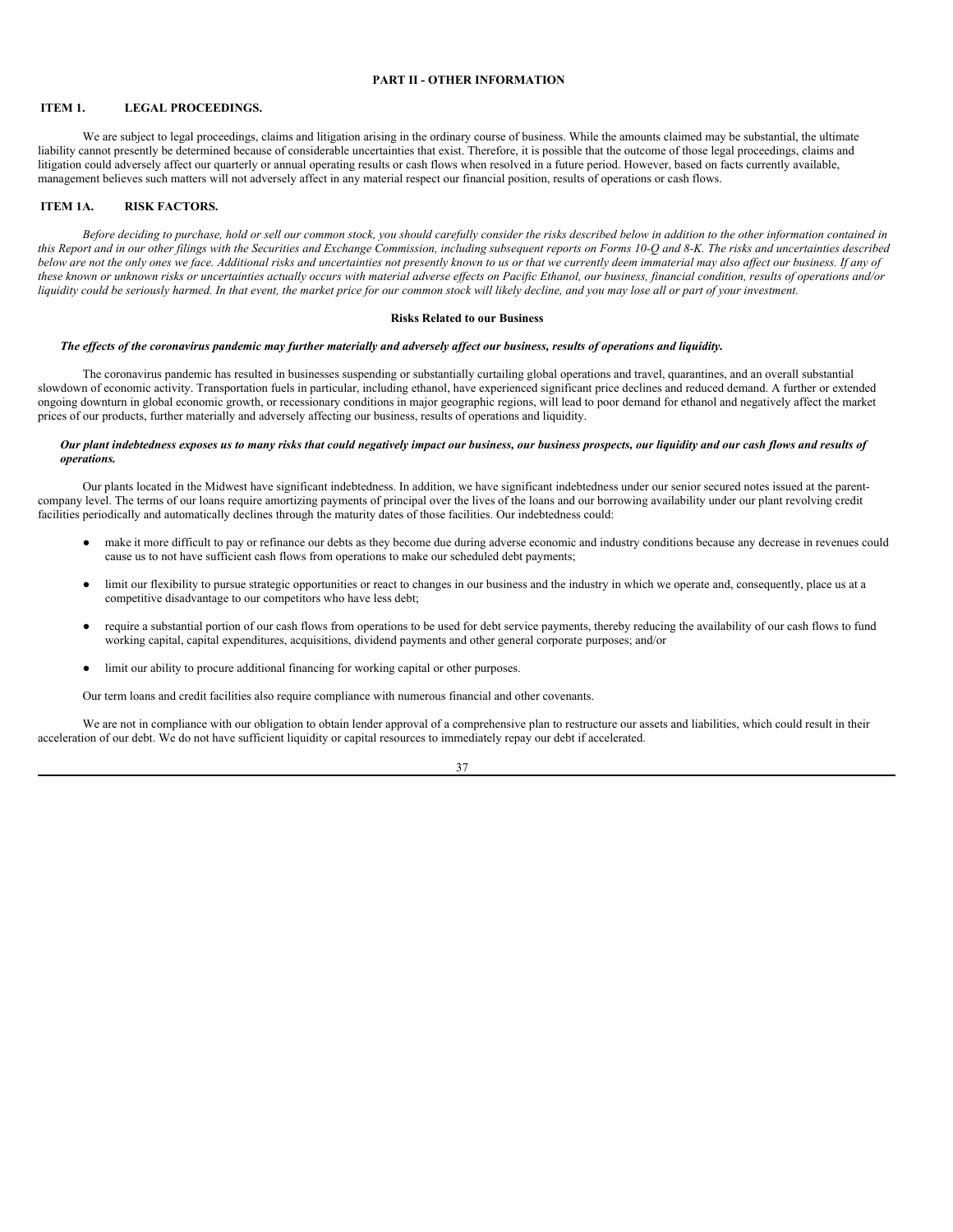In addition, our plant indebtedness bears interest at variable rates. An increase in prevailing interest rates would likewise increase our debt service obligations and could materially and adversely affect our cash flows and results of operations.

Our ability to generate sufficient cash to make all principal and interest payments when due depends on our business performance, which is subject to a variety of factors beyond our control, including the supply of and demand for ethanol and co-products, ethanol and co-product prices, the cost of key production inputs, and many other factors incident to the ethanol production and marketing industry. We cannot provide any assurance that we will be able to timely satisfy such obligations. Our failure to timely satisfy our debt obligations could have a material adverse effect on our business, business prospects, liquidity, cash flows and results of operations, and could force us to seek protection under the U.S. Bankruptcy Code.

## We have incurred significant losses and negative operating cash flow in the past and we may incur losses and negative operating cash flow in the future, which may *hamper our operations and impede us from expanding our business.*

We have incurred significant losses and negative operating cash flow in the past. For the six months ended June 30, 2020 and 2019, we incurred consolidated net losses of \$12.3 million and \$22.5 million, respectively. For the years ended December 31, 2019 and 2018, we incurred consolidated net losses of approximately \$101.3 million and \$68.0 million, respectively. For the year ended December 31, 2019, we incurred negative operating cash flow of approximately \$23.4 million. We may incur losses and negative operating cash flow in the future. We expect to rely on cash on hand, cash, if any, generated from our operations, borrowing availability under our lines of credit and proceeds from future financing activities, if any, to fund all of the cash requirements of our business. Continued losses and negative operating cash flow may hamper our operations and impede us from expanding our business.

## Our results of operations and our ability to operate at a profit is largely dependent on managing the costs of corn and natural gas and the prices of high quality alcohol, ethanol, distillers grains and other co-products, all of which are subject to significant volatility and uncertainty.

Our results of operations are highly impacted by commodity prices, including the cost of corn and natural gas that we must purchase, and the prices of high quality alcohol, ethanol, distillers grains and other co-products that we sell. Prices and supplies are subject to and determined by market and other forces over which we have no control, such as weather, domestic and global demand, supply shortages, export prices and various governmental policies in the United States and around the world.

As a result of price volatility of corn, natural gas, high quality alcohol, ethanol, distillers grains and other co-products, our results of operations may fluctuate substantially. In addition, increases in corn or natural gas prices or decreases in high quality alcohol, ethanol, distillers grains or other co-product prices may make it unprofitable to operate. In fact, some of our marketing activities will likely be unprofitable in a market of generally declining prices due to the nature of our business. For example, to satisfy customer demands, we maintain certain quantities of ethanol inventory for subsequent resale. Moreover, we procure much of our inventory outside the context of a marketing arrangement and therefore must buy ethanol at a price established at the time of purchase and sell ethanol at an index price established later at the time of sale that is generally reflective of movements in the market price of ethanol. As a result, our margins for ethanol sold in these transactions generally decline and may turn negative as the market price of ethanol declines.

No assurance can be given that corn or natural gas can be purchased at, or near, current or any particular prices or that high quality alcohol, ethanol, distillers grains or other co-products will sell at, or near, current or any particular prices. Consequently, our results of operations and financial position may be adversely affected by increases in the price of corn or natural gas or decreases in the price of high quality alcohol, ethanol, distillers grains or other co-products.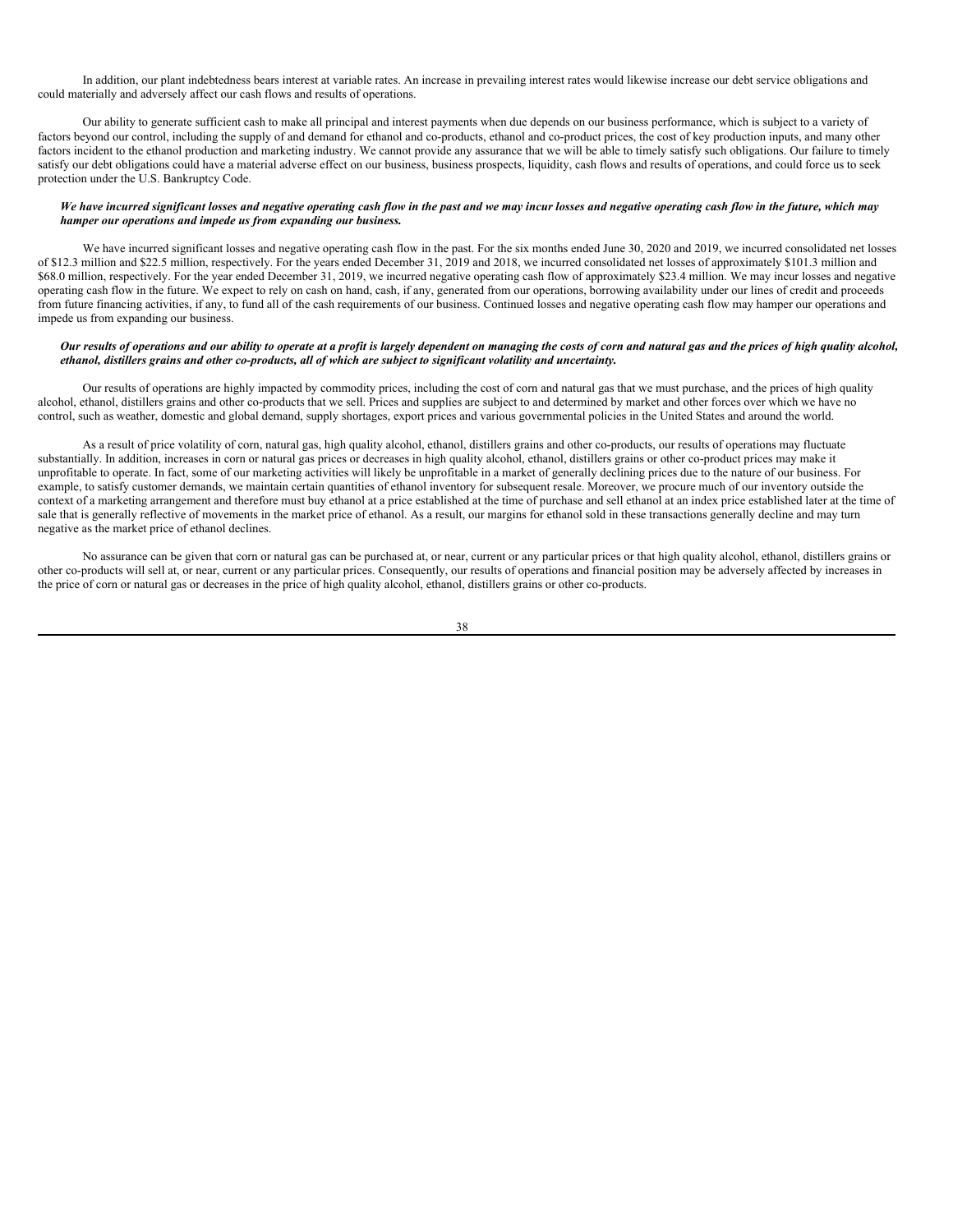Over the past several years, the spread between ethanol and corn prices has fluctuated significantly. Fluctuations are likely to continue to occur. A sustained narrow spread, whether as a result of sustained high or increased corn prices or sustained low or decreased ethanol or high quality alcohol prices, would adversely affect our results of operations and financial position. Further, combined revenues from sales of ethanol, distillers grains and other co-products could decline below the marginal cost of production, which may force us to suspend production of ethanol, distillers grains and other co-products at some or all of our plants.

### Increased ethanol production or higher inventory levels may cause a decline in ethanol prices or prevent ethanol prices from rising, and may have other negative *ef ects, adversely impacting our results of operations, cash flows and financial condition.*

We believe that the most significant factor influencing the price of ethanol has been the substantial increase in ethanol production. According to the Renewable Fuels Association, domestic ethanol production capacity increased from an annualized rate of 1.5 billion gallons per year in January 1999 to a record 16.1 billion gallons in 2018. In addition, if ethanol production margins improve, we anticipate that owners of ethanol production facilities will increase production levels, thereby resulting in more abundant ethanol supplies and inventories. Any increase in the supply of ethanol may not be commensurate with increases in the demand for ethanol, thus leading to lower ethanol prices. Also, demand for ethanol could be impaired due to a number of factors, including regulatory developments and reduced United States gasoline consumption. Reduced gasoline consumption has occurred in the past and could occur in the future as a result of increased gasoline or oil prices or other factors such as increased automobile fuel efficiency. Any of these outcomes could have a material adverse effect on our results of operations, cash flows and financial condition.

## The market price of ethanol is volatile and subject to large fluctuations, which may cause our profitability or losses to fluctuate significantly.

The market price of ethanol is volatile and subject to large fluctuations. The market price of ethanol is dependent upon many factors, including the supply of ethanol and the price of gasoline, which is in turn dependent upon the price of petroleum which is highly volatile and difficult to forecast. For example, ethanol prices, as reported by the CBOT, ranged from \$0.81 to \$1.37 per gallon for the six months ended June 30, 2020, from \$1.25 to \$1.70 per gallon in 2019 and from \$1.20 to \$1.53 per gallon during 2018. Fluctuations in the market price of ethanol may cause our profitability or losses to fluctuate significantly.

## Some of our marketing activities will likely be unprofitable in a market of generally declining ethanol prices due to the nature of our business.

Some of our marketing activities will likely be unprofitable in a market of generally declining ethanol prices due to the nature of our business. For example, to satisfy customer demands, we maintain certain quantities of ethanol inventory for subsequent resale. Moreover, we procure much of our inventory outside the context of a marketing arrangement and therefore must buy ethanol at a price established at the time of purchase and sell ethanol at an index price established later at the time of sale that is generally reflective of movements in the market price of ethanol. As a result, our margins for ethanol sold in these transactions generally decline and may turn negative as the market price of ethanol declines.

![](_page_40_Picture_7.jpeg)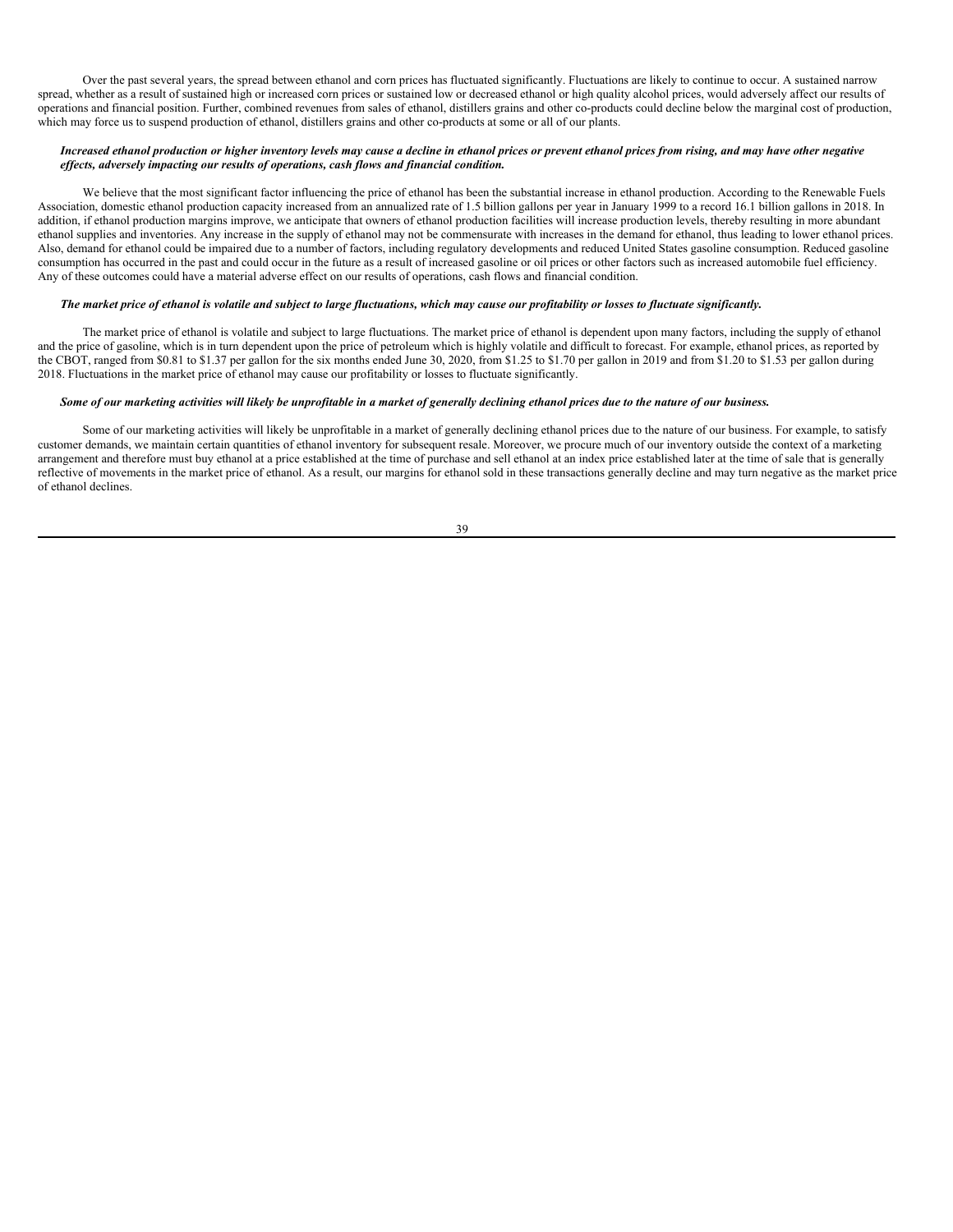#### Disruptions in production or distribution infrastructure may adversely affect our business, results of operations and financial condition.

Our business depends on the continuing availability of rail, road, port, storage and distribution infrastructure. In particular, due to limited storage capacity at our plants and other considerations related to production efficiencies, our plants depend on just-in-time delivery of corn. The production of ethanol and high quality alcohols also requires a significant and uninterrupted supply of other raw materials and energy, primarily water, electricity and natural gas. Local water, electricity and gas utilities may not be able to reliably supply the water, electricity and natural gas that our plants need or may not be able to supply those resources on acceptable terms. In the past, poor weather has caused disruptions in rail transportation, which slowed the delivery of ethanol by rail, the principle manner by which ethanol from our plants located in the Midwest is transported to market. Disruptions in production or distribution infrastructure, whether caused by labor difficulties, earthquakes, storms, other natural disasters or human error or malfeasance or other reasons, could prevent timely deliveries of corn or other raw materials and energy, and could delay transport of our products to market, and may require us to halt production at one or more plants, any of which could have a material adverse effect on our business, results of operations and financial condition.

## We may engage in hedging transactions and other risk mitigation strategies that could harm our results of operations and financial condition.

In an attempt to partially offset the effects of volatility of ethanol prices and corn and natural gas costs, we may enter into contracts to fix the price of a portion of our ethanol production or purchase a portion of our corn or natural gas requirements on a forward basis. In addition, we may engage in other hedging transactions involving exchange-traded futures contracts for corn, natural gas and unleaded gasoline from time to time. The financial statement impact of these activities is dependent upon, among other things, the prices involved and our ability to sell sufficient products to use all of the corn and natural gas for which forward commitments have been made. Hedging arrangements also expose us to the risk of financial loss in situations where the other party to the hedging contract defaults on its contract or, in the case of exchange-traded contracts, where there is a change in the expected differential between the underlying price in the hedging agreement and the actual prices paid or received by us. In addition, our open contract positions may require cash deposits to cover margin calls, negatively impacting our liquidity. As a result, our results of operations and financial condition may be adversely affected by our hedging activities and fluctuations in the price of corn, natural gas, ethanol and unleaded gasoline.

## Operational difficulties at our plants could negatively impact sales volumes and could cause us to incur substantial losses.

Operations at our plants are subject to labor disruptions, unscheduled downtimes and other operational hazards inherent in the ethanol production industry, including equipment failures, fires, explosions, abnormal pressures, blowouts, pipeline ruptures, transportation accidents and natural disasters. Some of these operational hazards may cause personal injury or loss of life, severe damage to or destruction of property and equipment or environmental damage, and may result in suspension of operations and the imposition of civil or criminal penalties. Our insurance may not be adequate to fully cover the potential operational hazards described above or we may not be able to renew this insurance on commercially reasonable terms or at all.

Moreover, our plants may not operate as planned or expected. All of these facilities are designed to operate at or above a specified production capacity. The operation of these facilities is and will be, however, subject to various uncertainties. As a result, these facilities may not produce ethanol, high quality alcohol and co-products at expected levels. In the event any of these facilities do not run at their expected capacity levels, our business, results of operations and financial condition may be materially and adversely affected.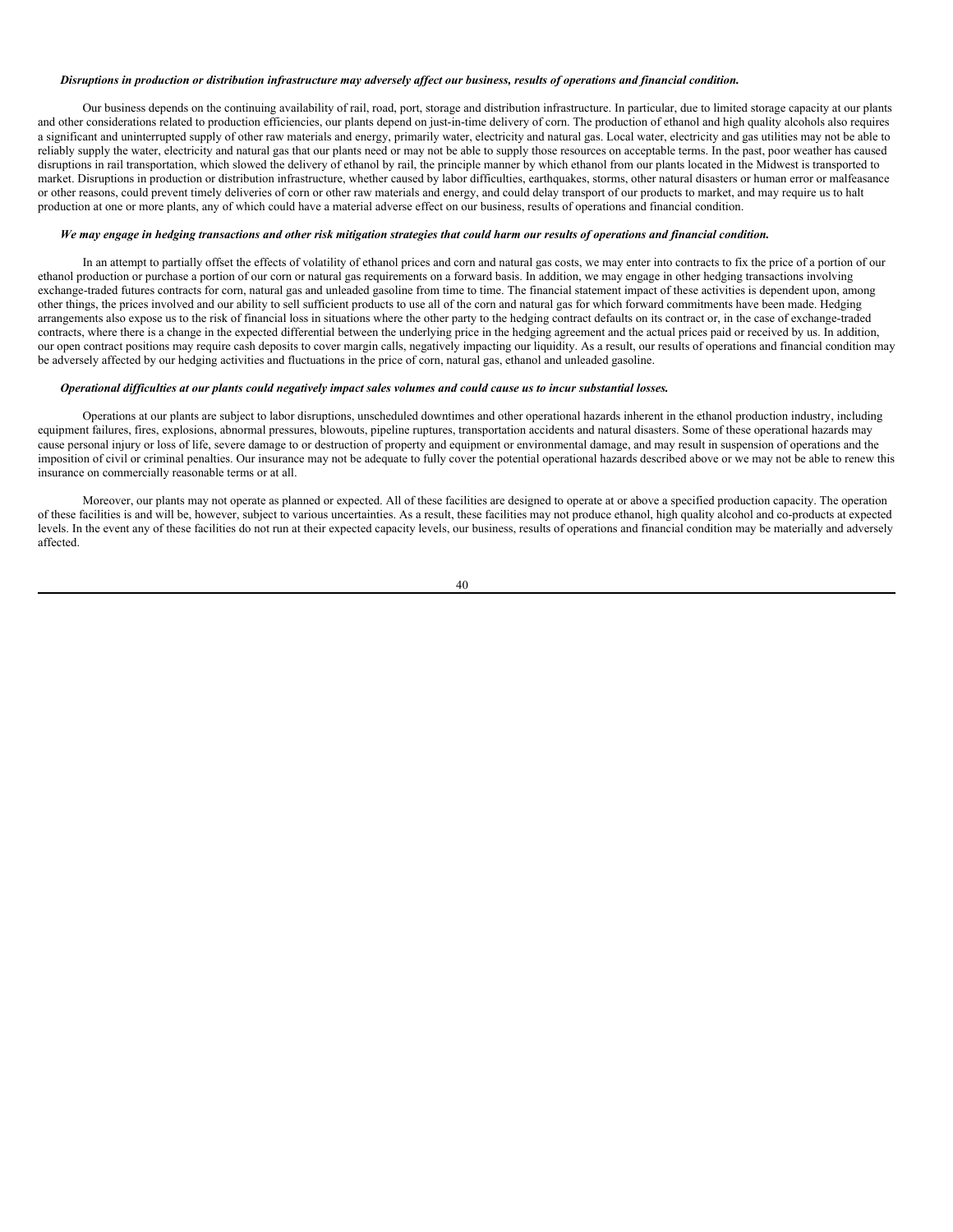## Future demand for ethanol is uncertain and may be affected by changes to federal mandates, public perception, consumer acceptance and overall consumer demand for transportation fuel, any of which could negatively affect demand for ethanol and our results of operations.

Although many trade groups, academics and governmental agencies have supported ethanol as a fuel additive that promotes a cleaner environment, others have criticized ethanol production as consuming considerably more energy and emitting more greenhouse gases than other biofuels and potentially depleting water resources. Some studies have suggested that corn-based ethanol is less efficient than ethanol produced from other feedstock and that it negatively impacts consumers by causing increased prices for dairy, meat and other food generated from livestock that consume corn. Additionally, ethanol critics contend that corn supplies are redirected from international food markets to domestic fuel markets. If negative views of corn-based ethanol production gain acceptance, support for existing measures promoting use and domestic production of corn-based ethanol could decline, leading to reduction or repeal of federal mandates, which could adversely affect the demand for ethanol. These views could also negatively impact public perception of the ethanol industry and acceptance of ethanol as an alternative fuel.

There are limited markets for ethanol beyond those established by federal mandates. Discretionary blending and E85 blending are important secondary markets. Discretionary blending is often determined by the price of ethanol versus the price of gasoline. In periods when discretionary blending is financially unattractive, the demand for ethanol may be reduced. Also, the demand for ethanol is affected by the overall demand for transportation fuel. Demand for transportation fuel is affected by the number of miles traveled by consumers and the fuel economy of vehicles. Market acceptance of E15 may partially offset the effects of decreases in transportation fuel demand. A reduction in the demand for ethanol and ethanol co-products may depress the value of our products, erode our margins and reduce our ability to generate revenue or to operate profitably. Consumer acceptance of E15 and E85 fuels is needed before ethanol can achieve any significant growth in market share relative to other transportation fuels.

## The United States ethanol industry is highly dependent upon certain federal and state legislation and regulation and any changes in legislation or regulation could have *a material adverse ef ect on our results of operations, cash flows and financial condition.*

The EPA has implemented the RFS pursuant to the Energy Policy Act of 2005 and the Energy Independence and Security Act of 2007. The RFS program sets annual quotas for the quantity of renewable fuels (such as ethanol) that must be blended into motor fuels consumed in the United States. The domestic market for ethanol is significantly impacted by federal mandates under the RFS program for volumes of renewable fuels (such as ethanol) required to be blended with gasoline. Future demand for ethanol will be largely dependent upon incentives to blend ethanol into motor fuels, including the price of ethanol relative to the price of gasoline, the relative octane value of ethanol, constraints in the ability of vehicles to use higher ethanol blends, the RFS, and other applicable environmental requirements. Any significant increase in production capacity above the RFS minimum requirements may have an adverse impact on ethanol prices.

![](_page_42_Picture_5.jpeg)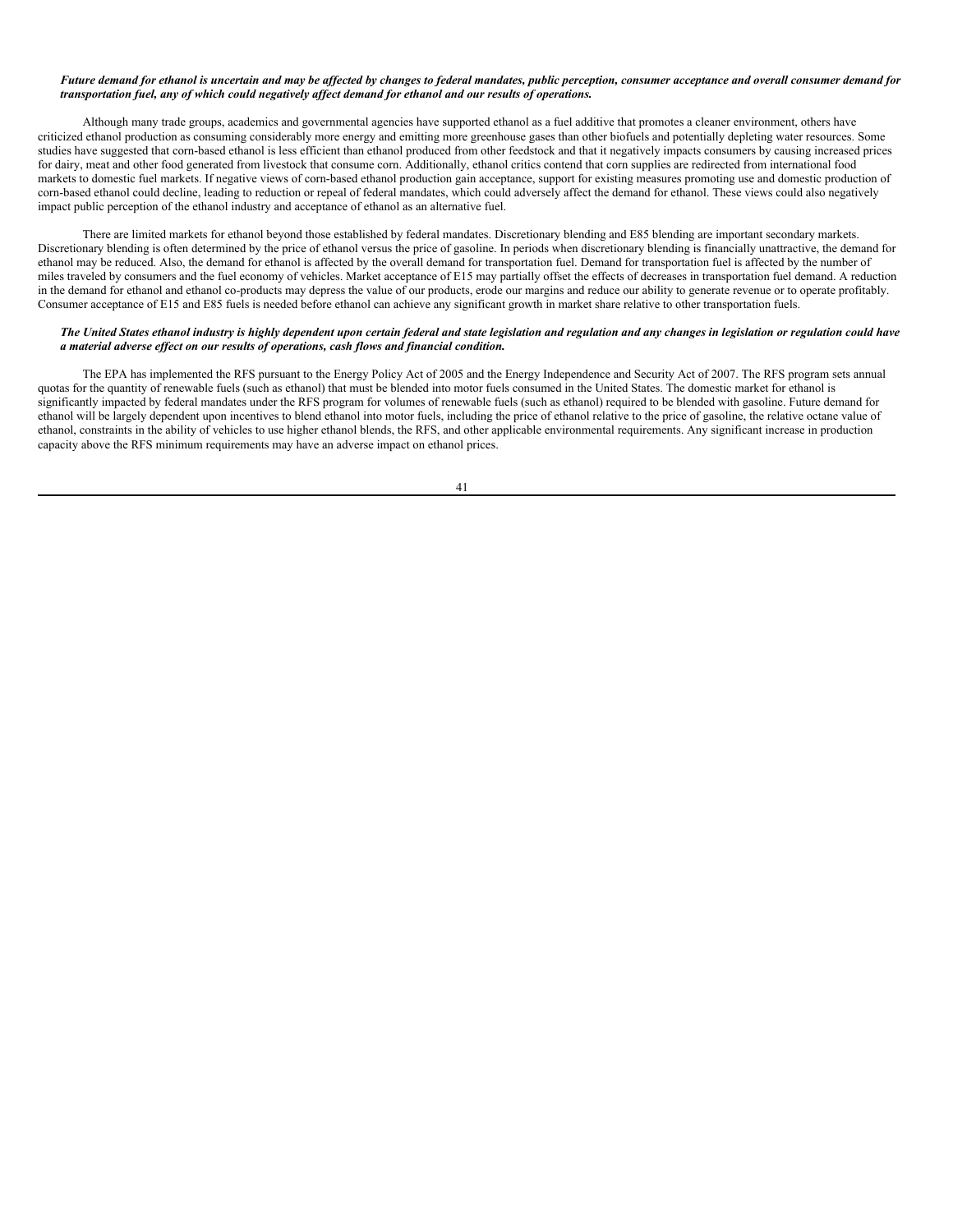Legislation aimed at reducing or limiting the renewable fuel use required by the RFS has been introduced in the United States Congress. On January 3, 2019, a bill (H.R. 104) was introduced into the House of Representatives aiming to repeal certain amendments to the Clean Air Act relating to the expansion of the renewable fuel program, and for other purposes. This bill revises the renewable fuel program, including the RFS. Under current law, the RFS specifies the minimum volume of renewable fuel, such as ethanol, that must be contained in gasoline sold in the United States, except in noncontiguous states or territories. The RFS annually increases until 2022 when a minimum of 36 billion gallons of renewable fuel must be blended into gasoline. This bill decreases the volume of renewable fuel that must be contained in gasoline to 7.5 billion gallons each year. The bill also revises the RFS to eliminate separate volume requirements for the following renewable fuel categories: advanced biofuels, cellulosic biofuel, and biomassbased diesel. The bill was referred to a congressional subcommittee where it awaits further consideration. On May  $\bar{7}$ , 2019, the Food and Fuel Consumer Protection Act of 2019 (H.R. 2540), was introduced in the House of Representatives. The bill aims to prevent RFS blending obligations from requiring ethanol to make up more than 9.7 percent of the total volume of gasoline projected to be sold or introduced into commerce in the United States for a given calendar year. The bill was referred to a congressional committee, which will consider it before possibly sending the bill to the House of Representatives as a whole. On June 21, 2019, a bill (H.R. 3427) was introduced in the House of Representatives aiming to repeal the EPA's Renewable Fuel Standard program, which requires transportation fuel to contain a minimum volume of renewable fuel. The bill was referred to a congressional committee, which will consider it before possibly sending the bill to the House of Representatives as a whole. On July 25, 2019, a bill (S.2298) was introduced in the United States Senate, to amend the Clean Air Act to eliminate the corn ethanol mandate for renewable fuel. The bill was read twice and referred to the Committee on Environment and Public Works. Our results of operations, cash flows and financial condition could be adversely impacted if any legislation is enacted that reduces or limits the RFS volume requirements.

Under the provisions of the Clean Air Act, as amended by the Energy Independence and Security Act of 2007, the EPA has limited authority to waive or reduce the mandated RFS requirements, which authority is subject to consultation with the Secretaries of Agriculture and Energy, and based on a determination that there is inadequate domestic renewable fuel supply or implementation of the applicable requirements would severely harm the economy or environment of a state, region or the United States. Our results of operations, cash flows and financial condition could be adversely impacted if the EPA reduces the RFS requirements from the statutory levels specified in the RFS.

## The ethanol production and marketing industry is extremely competitive. Many of our significant competitors have greater production and financial resources and one *or more of these competitors could use their greater resources to gain market share at our expense.*

The ethanol production and marketing industry is extremely competitive. Many of our significant competitors in the ethanol production and marketing industry, including Archer-Daniels-Midland Company, POET, LLC, Green Plains, Inc. and Valero Renewable Fuels Company, LLC, have substantially greater production and/or financial resources. As a result, our competitors may be able to compete more aggressively and sustain that competition over a longer period of time. Successful competition will require a continued high level of investment in marketing and customer service and support. Our limited resources relative to many significant competitors may cause us to fail to anticipate or respond adequately to new developments and other competitive pressures. This failure could reduce our competitiveness and cause a decline in market share, sales and profitability. Even if sufficient funds are available, we may not be able to make the modifications and improvements necessary to compete successfully.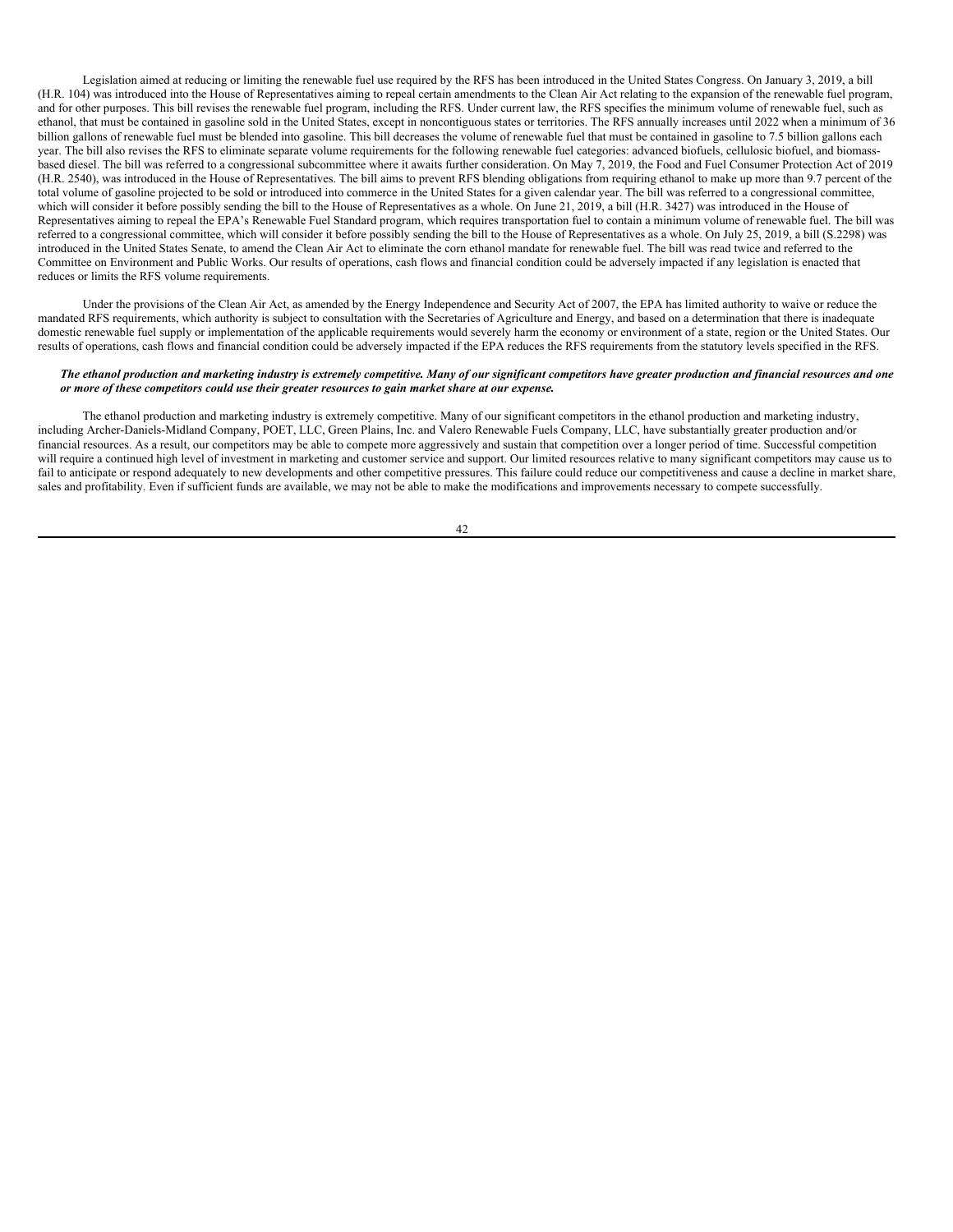We also face competition from international suppliers. Currently, international suppliers produce ethanol primarily from sugar cane and have cost structures that are generally substantially lower than our cost structures. Any increase in domestic or foreign competition could cause us to reduce our prices and take other steps to compete effectively, which could adversely affect our business, financial condition and results of operations.

## Our independent registered public accounting firm's report for the year ended December 31, 2019 includes an explanatory note describing a substantial doubt as to our *ability to continue as a going concern.*

As a result of ethanol industry conditions that negatively affected our business, our independent registered public accounting firm included in its report on our audited consolidated financial statements as of and for the year ended December 31, 2019 an explanatory note describing a substantial doubt as to our ability to continue as a going concern. A "going concern" opinion indicates that the financial statements have been prepared assuming we will continue as a going concern, and do not include any adjustments to reflect the possible future effects on the recoverability and classification of assets, or the amounts and classification of liabilities, that may result if we do not continue as a going concern. The presence of a going concern note to our financial statements may have an adverse impact on our business relationships with third parties, and could make it more difficult for us to raise additional financing, all of which could have a material adverse impact on our business and prospects.

### *Our ability to utilize net operating loss carryforwards and certain other tax attributes may be limited.*

Federal and state income tax laws impose restrictions on the utilization of net operating loss, or NOL, and tax credit carryforwards in the event that an "ownership change" occurs for tax purposes, as defined by Section 382 of the Internal Revenue Code, or Code. In general, an ownership change occurs when stockholders owning 5% or more of a "loss corporation" (a corporation entitled to use NOL or other loss carryovers) have increased their ownership of stock in such corporation by more than 50 percentage points during any three-year period. The annual base limitation under Section 382 of the Code is calculated by multiplying the loss corporation's value at the time of the ownership change by the greater of the long-term tax-exempt rate determined by the Internal Revenue Service in the month of the ownership change or the two preceding months.

As of December 31, 2019, of our \$228.8 million of federal NOLs, we had \$82.1 million of federal NOLs that are limited in their annual use under Section 382 of the Code beyond 2019. Accordingly, our ability to utilize these NOL carryforwards may be substantially limited. These limitations could in turn result in increased future tax obligations, which could have a material adverse effect on our business, financial condition and results of operations.

## The high concentration of our sales within the ethanol production and marketing industry could result in a significant reduction in sales and negatively affect our *profitability if demand for ethanol further declines.*

Our sales are highly concentrated within the ethanol production and marketing industry. An industry shift away from ethanol, or the emergence of new competing products, may significantly reduce the demand for ethanol. An ongoing or further downturn in the demand for ethanol would likely materially and adversely affect our sales and profitability.

## *We may be adversely af ected by environmental, health and safety laws, regulations and liabilities*.

We are subject to various federal, state and local environmental laws and regulations, including those relating to the discharge of materials into the air, water and ground, the generation, storage, handling, use, transportation and disposal of hazardous materials and wastes, and the health and safety of our employees. In addition, some of these laws and regulations require us to operate under permits that are subject to renewal or modification. These laws, regulations and permits can often require expensive pollution control equipment or operational changes to limit actual or potential impacts to the environment. A violation of these laws and regulations or permit conditions can result in substantial fines, natural resource damages, criminal sanctions, permit revocations and/or facility shutdowns. In addition, we have made, and expect to make, significant capital expenditures on an ongoing basis to comply with increasingly stringent environmental laws, regulations and permits.

![](_page_44_Picture_10.jpeg)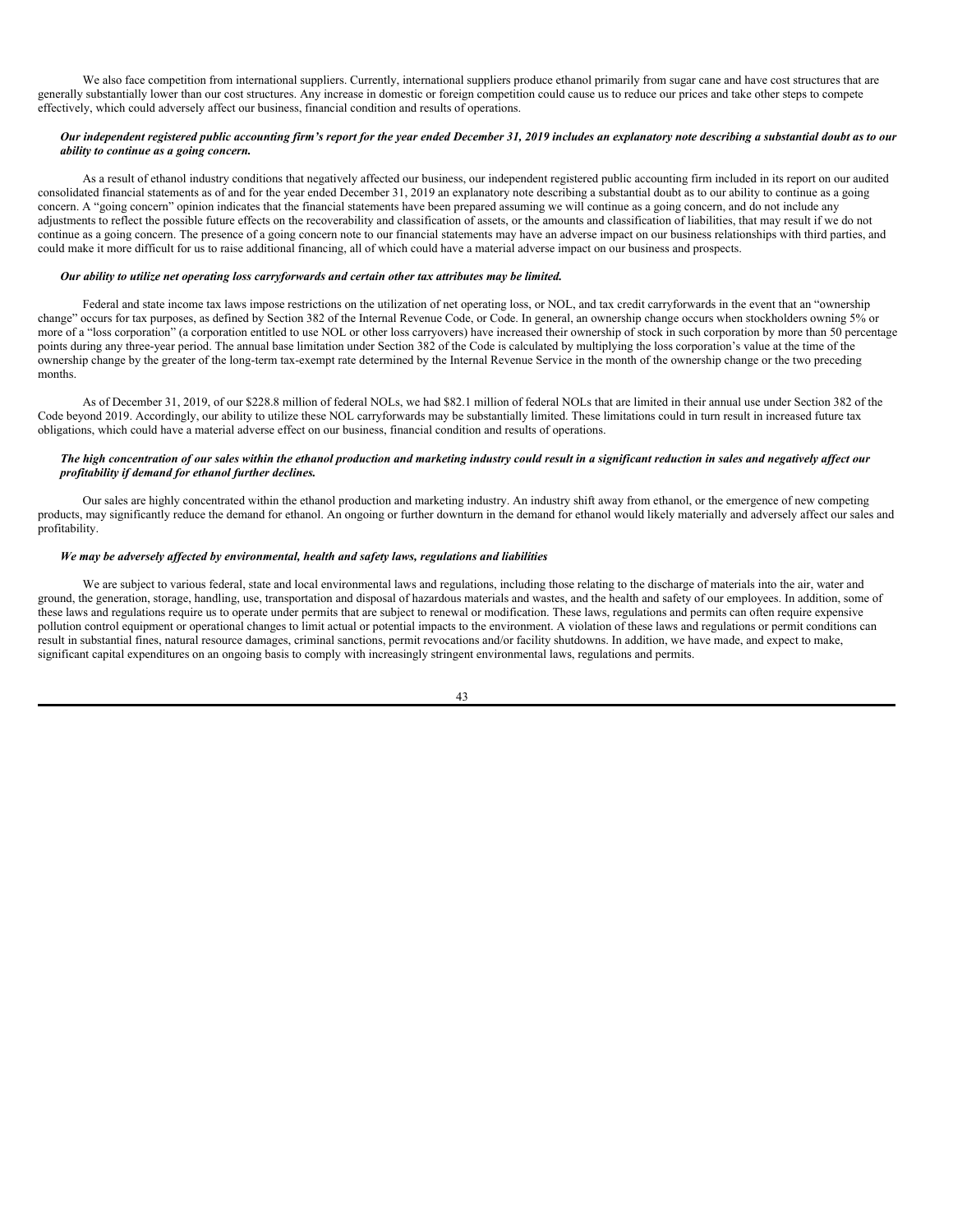We may be liable for the investigation and cleanup of environmental contamination at each of our plants and at off-site locations where we arrange for the disposal of hazardous substances or wastes. If these substances or wastes have been or are disposed of or released at sites that undergo investigation and/or remediation by regulatory agencies, we may be responsible under the Comprehensive Environmental Response, Compensation and Liability Act of 1980, or other environmental laws for all or part of the costs of investigation and/or remediation, and for damages to natural resources. We may also be subject to related claims by private parties alleging property damage and personal injury due to exposure to hazardous or other materials at or from those properties. Some of these matters may require us to expend significant amounts for investigation, cleanup or other costs.

In addition, new laws, new interpretations of existing laws, increased governmental enforcement of environmental laws or other developments could require us to make significant additional expenditures. Continued government and public emphasis on environmental issues can be expected to result in increased future investments for environmental controls at our plants. Present and future environmental laws and regulations, and interpretations of those laws and regulations, applicable to our operations, more vigorous enforcement policies and discovery of currently unknown conditions may require substantial expenditures that could have a material adverse effect on our results of operations and financial condition.

The hazards and risks associated with producing and transporting our products (including fires, natural disasters, explosions and abnormal pressures and blowouts) may also result in personal injury claims or damage to property and third parties. As protection against operating hazards, we maintain insurance coverage against some, but not all, potential losses. However, we could sustain losses for uninsurable or uninsured risks, or in amounts in excess of existing insurance coverage. Events that result in significant personal injury or damage to our property or third parties or other losses that are not fully covered by insurance could have a material adverse effect on our results of operations and financial condition.

## If we are unable to attract or retain key personnel, our ability to operate effectively may be impaired, which could have a material adverse effect on our business, *financial condition and results of operations.*

Our ability to operate our business and implement strategies depends, in part, on the efforts of our executive officers and other key personnel. Our future success will depend on, among other factors, our ability to retain our current key personnel and attract and retain qualified future key personnel, particularly executive management. If we are unable to attract or retain key personnel, our ability to operate effectively may be impaired, which could have a material adverse effect on our business, financial condition and results of operations.

## We depend on a small number of customers for the majority of our sales. A reduction in business from any of these customers could cause a significant decline in our *overall sales and profitability.*

The majority of our sales are generated from a small number of customers. During 2019 and 2018, two customers accounted for an aggregate of approximately \$336 million and \$367 million in net sales, representing 24% and 25% of our net sales, respectively, for those periods. Our agreements with these customers generally do not require them to purchase any specified volume or dollar value of ethanol or co-products, or to make any purchases whatsoever. Therefore, in any future period, our sales generated from these customers, individually or in the aggregate, may not equal or exceed historical levels. If sales to any of these customers cease or decline, we may be unable to replace these sales with sales to either existing or new customers in a timely manner, or at all. A cessation or reduction of sales to one or more of these customers could cause a significant decline in our overall sales and profitability.

![](_page_45_Picture_7.jpeg)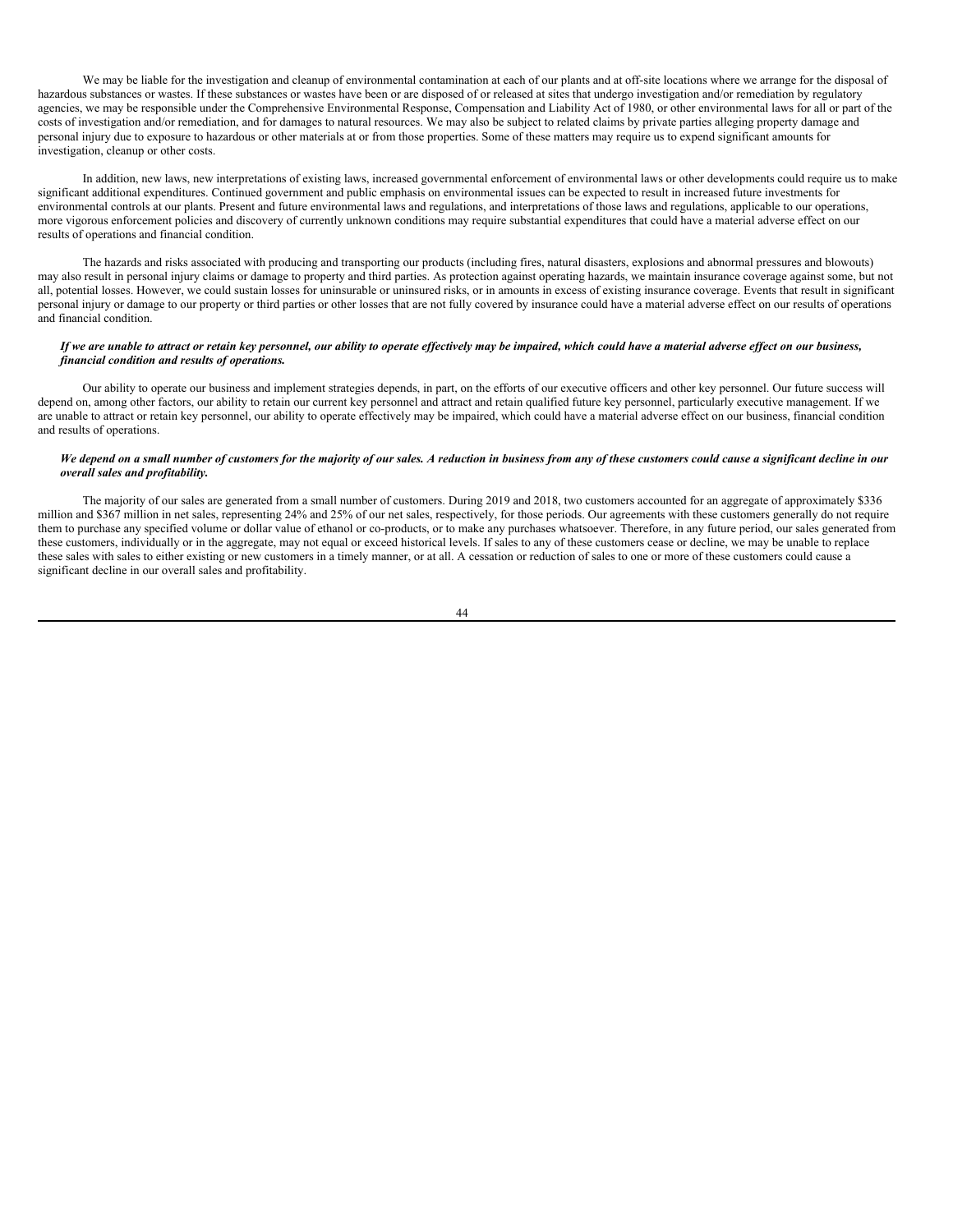## We incur significant expenses to maintain and upgrade our operating equipment and plants, and any interruption in the operation of our facilities may harm our *operating performance.*

We regularly incur significant expenses to maintain and upgrade our equipment and facilities. The machines and equipment we use to produce our products are complex, have many parts and some are run on a continuous basis. We must perform routine maintenance on our equipment and will have to periodically replace a variety of parts such as motors, pumps, pipes and electrical parts. In addition, our facilities require periodic shutdowns to perform major maintenance and upgrades. These scheduled facility shutdowns result in decreased sales and increased costs in the periods in which a shutdown occurs and could result in unexpected operational issues in future periods as a result of changes to equipment and operational and mechanical processes made during the shutdown period.

## Our lack of long-term ethanol orders and commitments by our customers could lead to a rapid decline in our sales and profitability.

We cannot rely on long-term ethanol orders or commitments by our customers for protection from the negative financial effects of a decline in the demand for ethanol or a decline in the demand for our marketing services. The limited certainty of ethanol orders can make it difficult for us to forecast our sales and allocate our resources in a manner consistent with our actual sales. Moreover, our expense levels are based in part on our expectations of future sales and, if our expectations regarding future sales are inaccurate, we may be unable to reduce costs in a timely manner to adjust for sales shortfalls. Furthermore, because we depend on a small number of customers for a significant portion of our sales, the ramifications of these risks are greater in magnitude than if our sales were less concentrated. As a result of our lack of long-term ethanol orders and commitments, we may experience a rapid decline in our sales and profitability.

## *There are limitations on our ability to receive distributions from our subsidiaries.*

We conduct most of our operations through subsidiaries and are dependent upon dividends or other intercompany transfers of funds from our subsidiaries to generate free cash flow. Moreover, some of our subsidiaries are limited in their ability to pay dividends or make distributions, loans or advances to us by the terms of their financing arrangements. At June 30, 2020, we had approximately \$204.4 million of net assets at our subsidiaries that were not available to be distributed in the form of dividends, distributions, loans or advances due to restrictions contained in their financing arrangements.

#### **Risks Related to Ownership of our Common Stock**

## The conversion of convertible securities and the exercise of outstanding options and warrants to purchase our common stock could substantially dilute your investment, *impede our ability to obtain additional financing and cause us to incur additional expenses.*

Our Series B Preferred Stock, which are convertible into our common stock, and outstanding options to acquire our common stock issued to employees, directors and others, and warrants to purchase our common stock, allow the holders of these securities an opportunity to profit from a rise in the market price of our common stock such that conversion or exercise of the securities will result in dilution of the equity interests of our common stockholders. The terms on which we may obtain additional financing may be adversely affected by the existence and potentially dilutive impact of our Series B Preferred Stock, options and warrants. In addition, holders of our Series B Preferred Stock and warrants have registration rights with respect to the common stock underlying those Series B Preferred Stock and warrants, the registration of which may involve substantial expense.

![](_page_46_Picture_9.jpeg)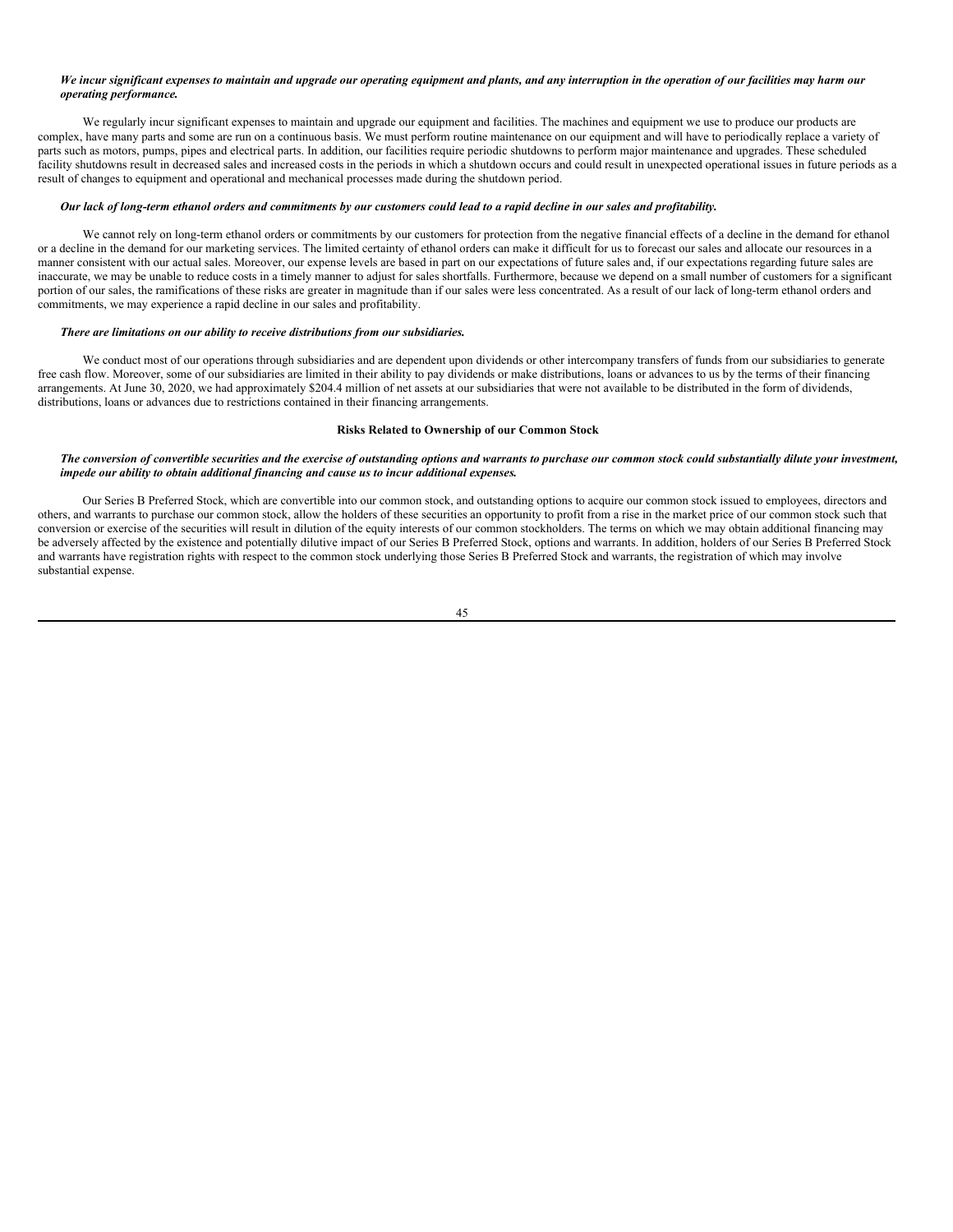## The market price of our common stock and the value of your investment could substantially decline if shares of our Series B Preferred Stock are converted into shares of our common stock and if our options and warrants are exercised for shares of our common stock and all of these shares of common stock are resold into the market, or if a perception exists that a substantial number of shares of common stock will be issued upon conversion of our Series B Preferred Stock or upon exercise of our *warrants or options and then resold into the market.*

Sales of a substantial number of shares of common stock issued upon conversion of our Series B Preferred Stock and upon exercise of our options and warrants, or even the perception that these sales could occur, could adversely affect the market price of our common stock. As a result, you could experience a substantial decline in the value of your investment as a result of both the actual and potential conversion of our outstanding shares of Series B Preferred Stock and exercise of our outstanding options or warrants.

## Our stock price is highly volatile, which could result in substantial losses for investors purchasing shares of our common stock and in litigation against us.

The market price of our common stock has fluctuated significantly in the past and may continue to fluctuate significantly in the future. The market price of our common stock may continue to fluctuate in response to one or more of the following factors, many of which are beyond our control:

- our ability to continue as a going concern;
- actions taken by our lenders;
- fluctuations in the market prices of our products;
- the cost of key production inputs, including corn and natural gas;
- the volume and timing of the receipt of orders from major customers;
- competitive pricing pressures;
- our ability to timely and cost-effectively produce, sell and deliver our products;
- the announcement, introduction and market acceptance of alternatives to our products;
- changes in market valuations of companies similar to us;
- stock market price and volume fluctuations generally;
- regulatory developments or increased enforcement;
- fluctuations in our quarterly or annual operating results;
- additions or departures of key personnel;
- the timing and results of our strategic initiatives;
- our inability to obtain financing;
- our financing activities and future sales of our common stock or other securities, as well as stockholder dilution; and
- our ability to maintain contracts that are critical to our operations.

Demand for ethanol could also be adversely affected by a slow-down in overall demand for oxygenate and gasoline additive products. The levels of our ethanol production and purchases for resale will be based upon forecasted demand. Accordingly, any inaccuracy in forecasting anticipated revenues and expenses could adversely affect our business. The failure to receive anticipated orders or to complete delivery in any quarterly period could adversely affect our results of operations for that period. Quarterly and annual results are not necessarily indicative of future performance for any particular period, and we may not experience revenue growth or profitability on a quarterly or an annual basis.

![](_page_47_Picture_22.jpeg)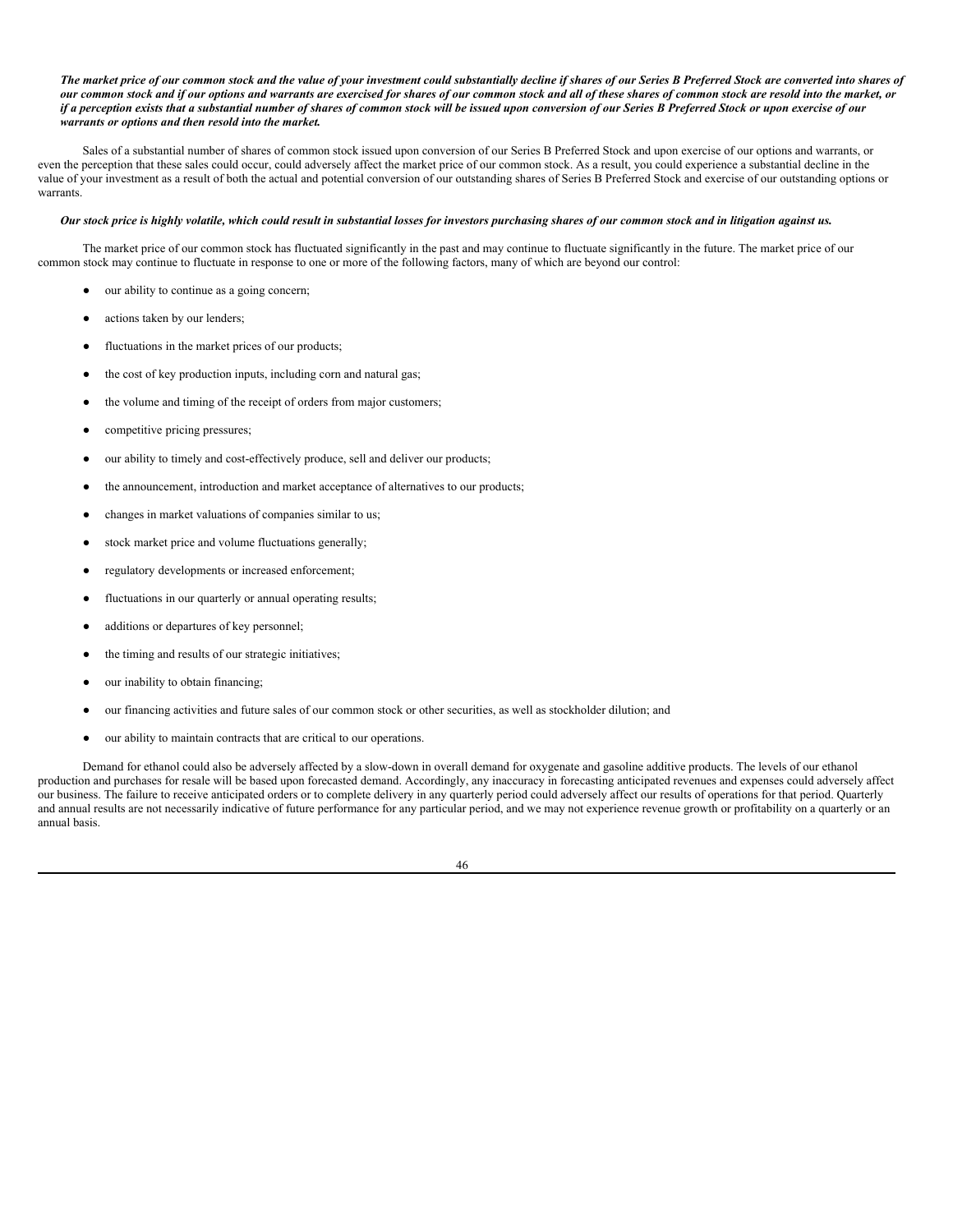The price at which you purchase shares of our common stock may not be indicative of the price that will prevail in the trading market. You may be unable to sell your shares of common stock at or above your purchase price, which may result in substantial losses to you and which may include the complete loss of your investment. In the past, securities class action litigation has often been brought against a company following periods of high stock price volatility. We may be the target of similar litigation in the future. Securities litigation could result in substantial costs and divert management's attention and our resources away from our business.

Any of the risks described above could have a material adverse effect on our results of operations, the price of our common stock, or both.

## Our bylaws contain an exclusive forum provision, which could limit our stockholders' ability to obtain a favorable judicial forum for disputes with us or our directors, *of icers, employees or agents.*

Our bylaws provide that, unless we consent in writing to the selection of an alternative forum, the Court of Chancery shall be the sole and exclusive forum for (a) any derivative action or proceeding brought on behalf of us, (b) any action asserting a claim of breach of a fiduciary duty owed by any director, officer or other employee of us to us or our stockholders, (c) any action asserting a claim arising pursuant to any provision of the Delaware General Corporation Law, or (d) any action asserting a claim governed by the internal affairs doctrine.

For the avoidance of doubt, the exclusive forum provision described above does not apply to any claims arising under the Securities Act of 1933, as amended, or Securities Act, or the Securities Exchange Act of 1934, as amended, or Exchange Act. Section 27 of the Exchange Act creates exclusive federal jurisdiction over all suits brought to enforce any duty or liability created by the Exchange Act or the rules and regulations thereunder, and Section 22 of the Securities Act creates concurrent jurisdiction for federal and state courts over all suits brought to enforce any duty or liability created by the Securities Act or the rules and regulations thereunder.

The choice of forum provision in our bylaws may limit our stockholders' ability to bring a claim in a judicial forum that they find favorable for disputes with us or our directors, officers, employees or agents, which may discourage such lawsuits against us and our directors, officers, employees and agents even though an action, if successful, might benefit our stockholders. The applicable courts may also reach different judgments or results than would other courts, including courts where a stockholder considering an action may be located or would otherwise choose to bring the action, and such judgments or results may be more favorable to us than to our stockholders. With respect to the provision making the Court of Chancery the sole and exclusive forum for certain types of actions, stockholders who do bring a claim in the Court of Chancery could face additional litigation costs in pursuing any such claim, particularly if they do not reside in or near Delaware. Finally, if a court were to find this provision of our bylaws inapplicable to, or unenforceable in respect of, one or more of the specified types of actions or proceedings, we may incur additional costs associated with resolving such matters in other jurisdictions, which could have a material adverse effect on us.

## <span id="page-48-0"></span>**ITEM 2. UNREGISTERED SALES OF EQUITY SECURITIES AND USE OF PROCEEDS.**

## **Unregistered Sales of Equity Securities**

None.

#### **Use of Proceeds from Registered Securities**

Not applicable.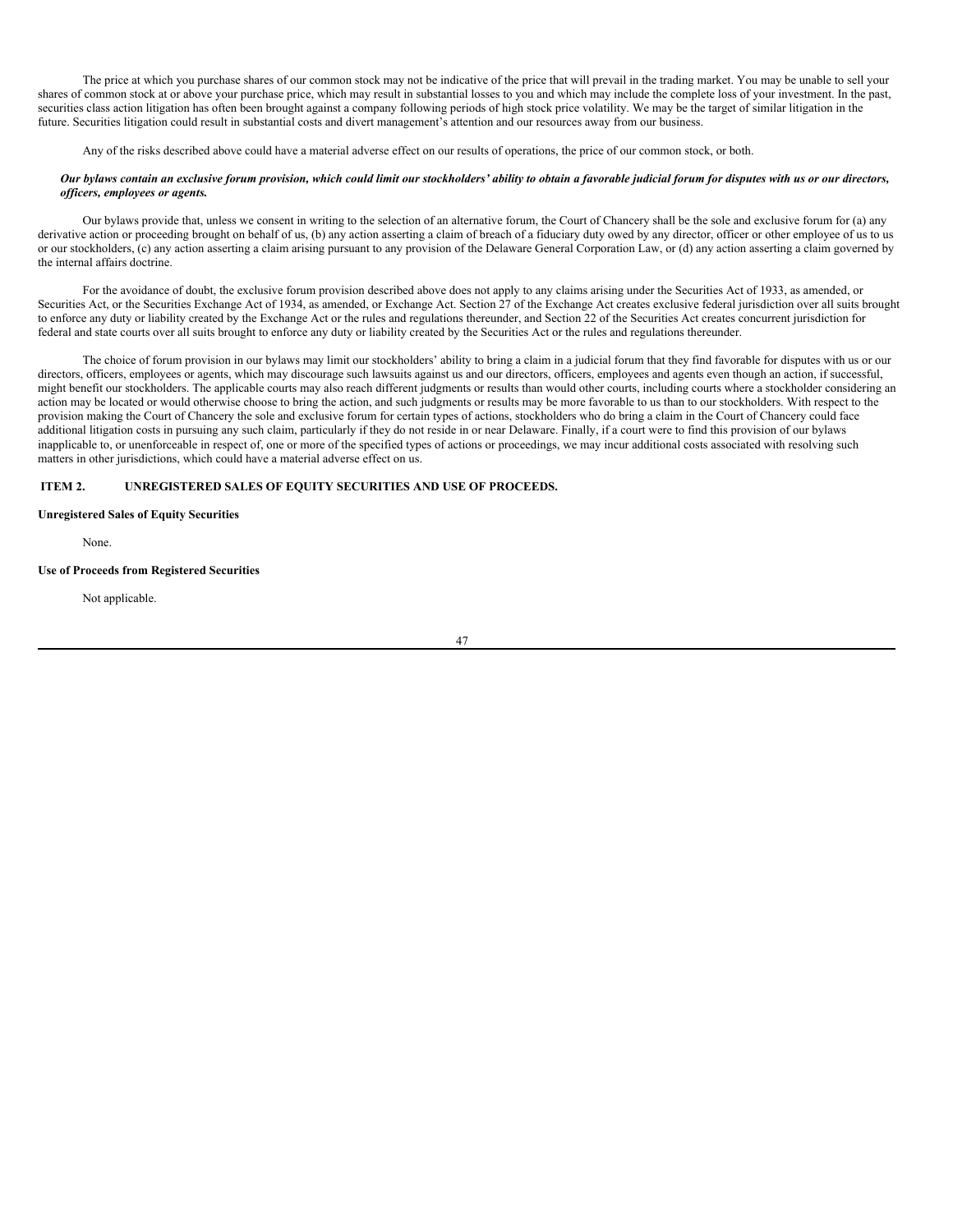## **Purchases of Equity Securities by the Issuer and Affiliated Purchasers**

We granted to certain employees shares of restricted stock under our 2006 and 2016 Stock Incentive Plans pursuant to Restricted Stock Agreements dated and effective as of their respective grant dates by and between us and those employees.

We were obligated to withhold minimum withholding tax amounts with respect to vested shares of restricted stock and upon future vesting of shares of restricted stock granted to our employees. Each employee was entitled to pay the minimum withholding tax amounts to us in cash or to elect to have us withhold a vested amount of shares of restricted stock having a value equivalent to our minimum withholding tax requirements, thereby reducing the number of shares of vested restricted stock that the employee ultimately receives. If an employee failed to timely make such election, we automatically withheld the necessary shares of vested restricted stock.

For the three months ended June 30, 2020, in connection with satisfying our withholding requirements, we withheld the following number of shares of our common stock and remitted cash payments to cover the minimum withholding tax amounts, thereby effectively repurchasing from the employees such number of shares of our common stock at the following deemed purchase prices:

|       |                        | <b>Deemed</b>          |      |                       |
|-------|------------------------|------------------------|------|-----------------------|
|       | Number of              | Purchase               |      | Aggregate             |
| Month | <b>Shares Withheld</b> | <b>Price Per Share</b> |      | <b>Purchase Price</b> |
| April | 230<br>357,239         |                        | 0.25 | 89,489                |

#### **Dividends**

Our current and future debt financing arrangements may limit or prevent cash distributions from our subsidiaries to us, depending upon the achievement of specified financial and other operating conditions and our ability to properly service our debt, thereby limiting or preventing us from paying cash dividends.

For the three and six months ended June 30, 2020, we accrued an aggregate of \$0.3 million and \$0.6 million, respectively, in dividends on our Series B Cumulative Convertible Preferred Stock, or Series B Preferred Stock, but did not declare or pay cash dividends, as permitted under an agreement with the holders of our Series B Preferred Stock, in an effort to preserve liquidity. For the three and six months ended June 30, 2019, we declared and paid in cash an aggregate of \$0.3 million and \$0.6 million, respectively, in dividends on our Series B Preferred Stock.

We have never declared or paid cash dividends on our common stock and do not currently intend to pay cash dividends on our common stock in the foreseeable future. We currently anticipate that we will retain any earnings for use in the continued development of our business.

The holders of our outstanding Series B Preferred Stock are entitled to dividends of 7% per annum, payable quarterly. Accrued and unpaid dividends in respect of our Series B Preferred Stock must be paid prior to the payment of any dividends in respect of shares of our common stock.

## <span id="page-49-0"></span>**ITEM 3. DEFAULTS UPON SENIOR SECURITIES.**

Not applicable.

## <span id="page-49-1"></span>**ITEM 4. MINE SAFETY DISCLOSURES.**

Not applicable.

## <span id="page-49-2"></span>**ITEM 5. OTHER INFORMATION.**

Not applicable.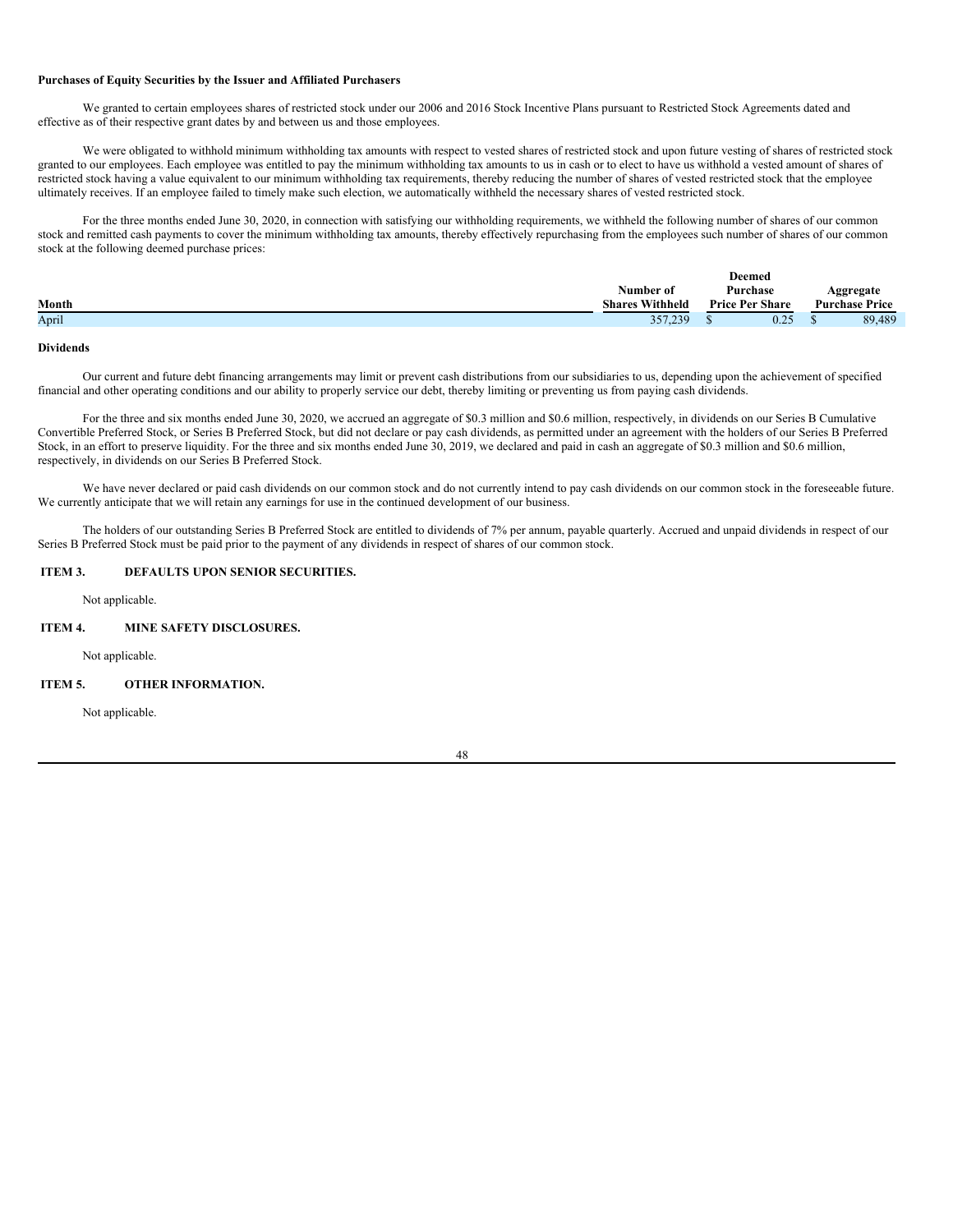# <span id="page-50-0"></span>**ITEM 6. EXHIBITS.**

| <b>Number</b> | <b>Description</b>                                                                                                                                                                       |
|---------------|------------------------------------------------------------------------------------------------------------------------------------------------------------------------------------------|
| 10.1          | Third Amendment to Membership Interest Purchase Agreement dated as of April 15, 2020 by and among Pacific Ethanol Central, LLC, Pacific Aurora, LLC                                      |
|               | and Aurora Cooperative Elevator Company (1)                                                                                                                                              |
| 10.2          | Secured Promissory Note (Negotiable) dated April 15, 2020 in the amount of \$8,580,000 by Pacific Aurora, LLC in favor of Pacific Ethanol Central, LLC (1)                               |
| 10.3          | Secured Promissory Note (Non-Negotiable) dated April 15, 2020 in the amount of \$7,920,000 by Pacific Aurora, LLC in favor of Pacific Ethanol Central, LLC<br>(1)                        |
| 10.4          | Assignment of Notes and Deeds of Trust dated April 15, 2020 by and among Pacific Ethanol Central, LLC, Pacific Aurora, LLC and CoBank, ACB (1)                                           |
| 10.5          | Partial Release of Collateral Letter dated April 15, 2020 by Pacific Ethanol, Inc. and its Subsidiaries named therein, and CoBank, ACB (1)                                               |
| 10.6          | Partial Release of Collateral Letter dated April 15, 2020 by Pacific Ethanol. Inc. and its Subsidiaries named therein. Cortland Products Corp., and the<br>Noteholders named therein (1) |
| 10.7          | Promissory Note dated April 29, 2020 in the amount of \$5,973,138 by Pacific Ethanol, Inc. in favor of Bank of America, NA (2)                                                           |
| 10.8          | Promissory Note dated May 1, 2020 in the amount of \$3.886.729 by Pacific Ethanol Pekin, LLC in favor of Bank of America, NA (2)                                                         |
| 10.9          | Security Agreement dated May 5, 2020 by Pacific Ethanol Pekin, LLC in favor of Cortland Products Corp. as collateral agent for the Noteholders identified<br>therein $(3)$               |
| 10.10         | Note Amendment No. 6 dated May 26, 2020 by and among Pacific Ethanol, Inc. and the Noteholders identified therein (4)                                                                    |
| 10.11         | Second Amendment to Amended and Restated Employment Agreement for Neil M. Koehler dated May 22, 2020 by and between Pacific Ethanol, Inc. and Neil                                       |
|               | M. Koehler (4)                                                                                                                                                                           |
| 31.1          | Certifications Required by Rule 13a-14(a) of the Securities Exchange Act of 1934, as amended, as Adopted Pursuant to Section 302 of the Sarbanes-Oxley Act<br>of $2002$ $(*)$            |
| 31.2          | Certifications Required by Rule 13a-14(a) of the Securities Exchange Act of 1934, as amended, as Adopted Pursuant to Section 302 of the Sarbanes-Oxley Act<br>of 2002 $(*)$              |
| 31.3          | Certifications Required by Rule 13a-14(a) of the Securities Exchange Act of 1934, as amended, as Adopted Pursuant to Section 302 of the Sarbanes-Oxley Act                               |
|               | of $2002$ $(*)$                                                                                                                                                                          |
| 32.1          | Certification of Chief Executive Officer and Chief Financial Officer Pursuant to 18 U.S.C. Section 1350, as Adopted Pursuant to Section 906 of the Sarbanes-                             |
|               | Oxley Act of 2002 $(*)$                                                                                                                                                                  |
| 101.INS       | XBRL Instance Document (*)                                                                                                                                                               |
| 101.SCH       | XBRL Taxonomy Extension Schema (*)                                                                                                                                                       |
| 101.CAL       | XBRL Taxonomy Extension Calculation Linkbase (*)                                                                                                                                         |
| 101.DEF       | XBRL Taxonomy Extension Definition Linkbase (*)                                                                                                                                          |
| 101.LAB       | XBRL Taxonomy Extension Label Linkbase (*)                                                                                                                                               |
| 101.PRE       | XBRL Taxonomy Extension Presentation Linkbase (*)                                                                                                                                        |

(\*) Filed herewith.<br>
(1) Filed as an exhi<br>
(2) Filed as an exhi<br>
(4) Filed as an exhi<br>
(4) Filed as an exhi

(2) Filed as an exhibit to the registrant's Current Report on Form 8-K filed with the Securities and Exchange Commission on May 7, 2020.

(3) Filed as an exhibit to the registrant's Current Report on Form 8-K filed with the Securities and Exchange Commission on May 11, 2020.

(4) Filed as an exhibit to the registrant's Current Report on Form 8-K filed with the Securities and Exchange Commission on May 29, 2020.

<sup>(1)</sup> Filed as an exhibit to the registrant's Current Report on Form 8-K filed with the Securities and Exchange Commission on April 21, 2020.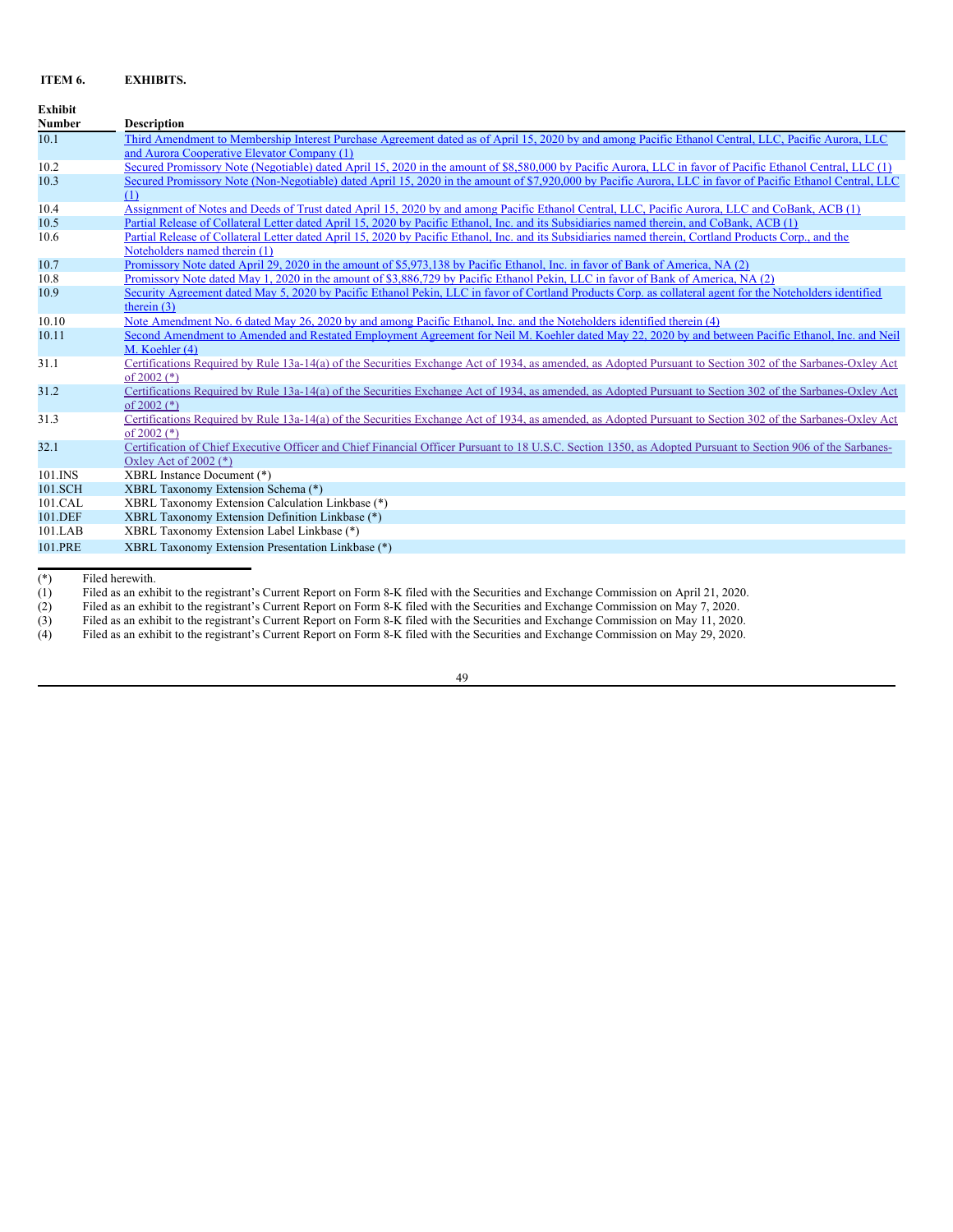# <span id="page-51-0"></span>**SIGNATURES**

Pursuant to the requirements of the Securities Exchange Act of 1934, the registrant has duly caused this report to be signed on its behalf by the undersigned thereunto duly authorized.

# **PACIFIC ETHANOL, INC.**

Dated: August 13, 2020 By: /S/ BRYON T. MCGREGOR

Bryon T. McGregor Chief Financial Officer (Principal Financial and Accounting Officer)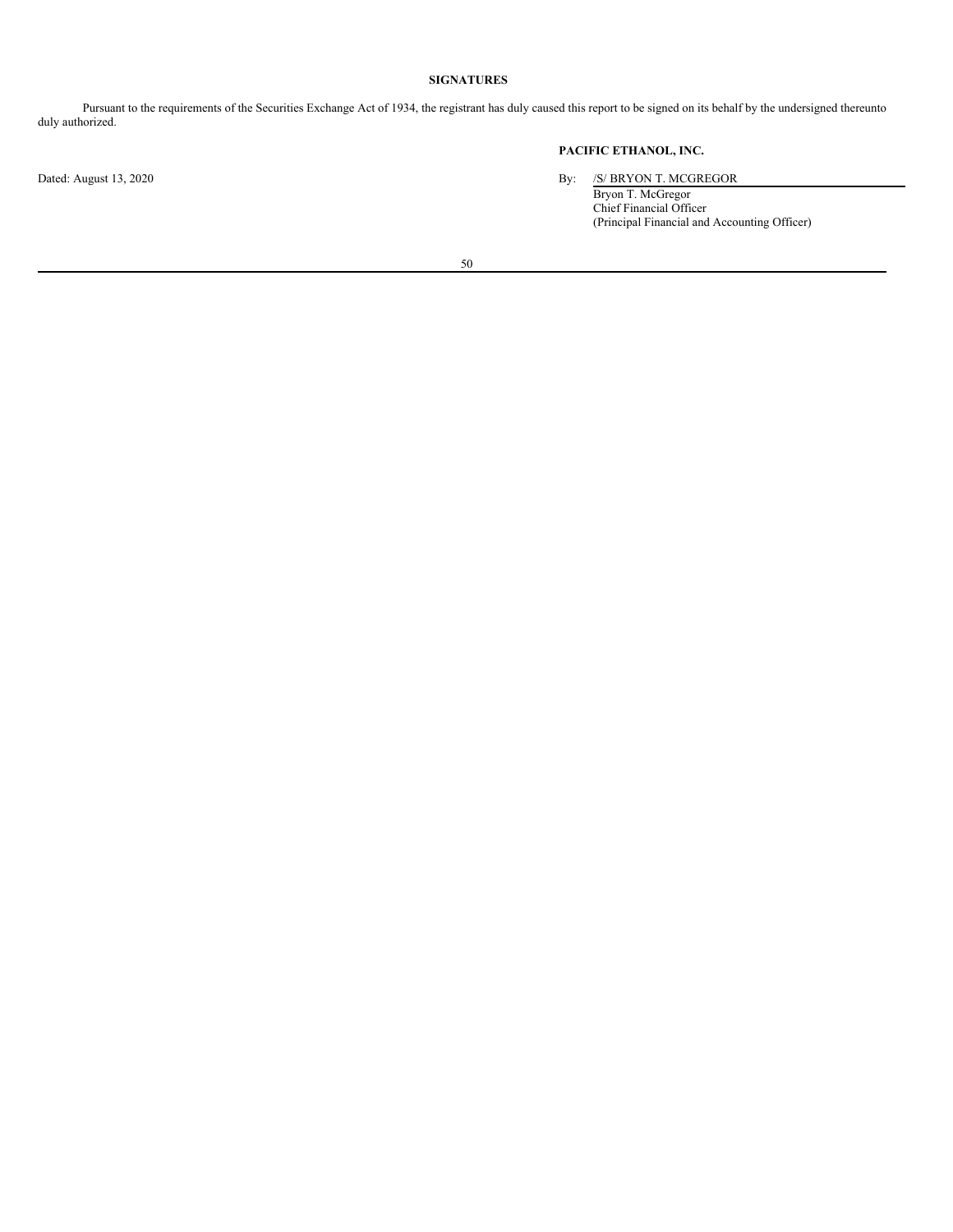## **CERTIFICATION OF PRINCIPAL EXECUTIVE OFFICER PURSUANT TO SECTION 302 OF THE SARBANES-OXLEY ACT OF 2002**

<span id="page-52-0"></span>I, Michael D. Kandris, certify that:

1. I have reviewed this Quarterly Report on Form 10-Q of Pacific Ethanol, Inc.;

2. Based on my knowledge, this report does not contain any untrue statement of a material fact or omit to state a material fact necessary to make the statements made, in light of the circumstances under which such statements were made, not misleading with respect to the period covered by this report;

3. Based on my knowledge, the financial statements, and other financial information included in this report, fairly present in all material respects the financial condition, results of operations and cash flows of the registrant as of, and for, the periods presented in this report;

4. The registrant's other certifying officer and I are responsible for establishing and maintaining disclosure controls and procedures (as defined in Exchange Act Rules 13a-15(e) and 15d-15(e)) and internal control over financial reporting (as defined in Exchange Act Rules 13a-15(f) and 15d-15(f)) for the registrant and have:

(a) Designed such disclosure controls and procedures, or caused such disclosure controls and procedures to be designed under our supervision, to ensure that material information relating to the registrant, including its consolidated subsidiaries, is made known to us by others within those entities, particularly during the period in which this report is being prepared;

(b) Designed such internal control over financial reporting, or caused such internal control over financial reporting to be designed under our supervision, to provide reasonable assurance regarding the reliability of financial reporting and the preparation of financial statements for external purposes in accordance with generally accepted accounting principles;

(c) Evaluated the effectiveness of the registrant's disclosure controls and procedures and presented in this report our conclusions about the effectiveness of the disclosure controls and procedures, as of the end of the period covered by this report based on such evaluation; and

(d) Disclosed in this report any change in the registrant's internal control over financial reporting that occurred during the registrant's most recent fiscal quarter (the registrant's fourth fiscal quarter in the case of an annual report) that has materially affected, or is reasonably likely to materially affect, the registrant's internal control over financial reporting; and

5. The registrant's other certifying officer(s) and I have disclosed, based on our most recent evaluation of internal control over financial reporting, to the registrant's auditors and the audit committee of the registrant's board of directors (or persons performing the equivalent functions):

(a) All significant deficiencies and material weaknesses in the design or operation of internal control over financial reporting which are reasonably likely to adversely affect the registrant's ability to record, process, summarize and report financial information; and

(b) Any fraud, whether or not material, that involves management or other employees who have a significant role in the registrant's internal control over financial reporting.

Date: August 13, 2020 /S/ MICHAEL D. KANDRIS

Michael D. Kandris Co-President and Co-Chief Executive Officer (Principal Executive Officer)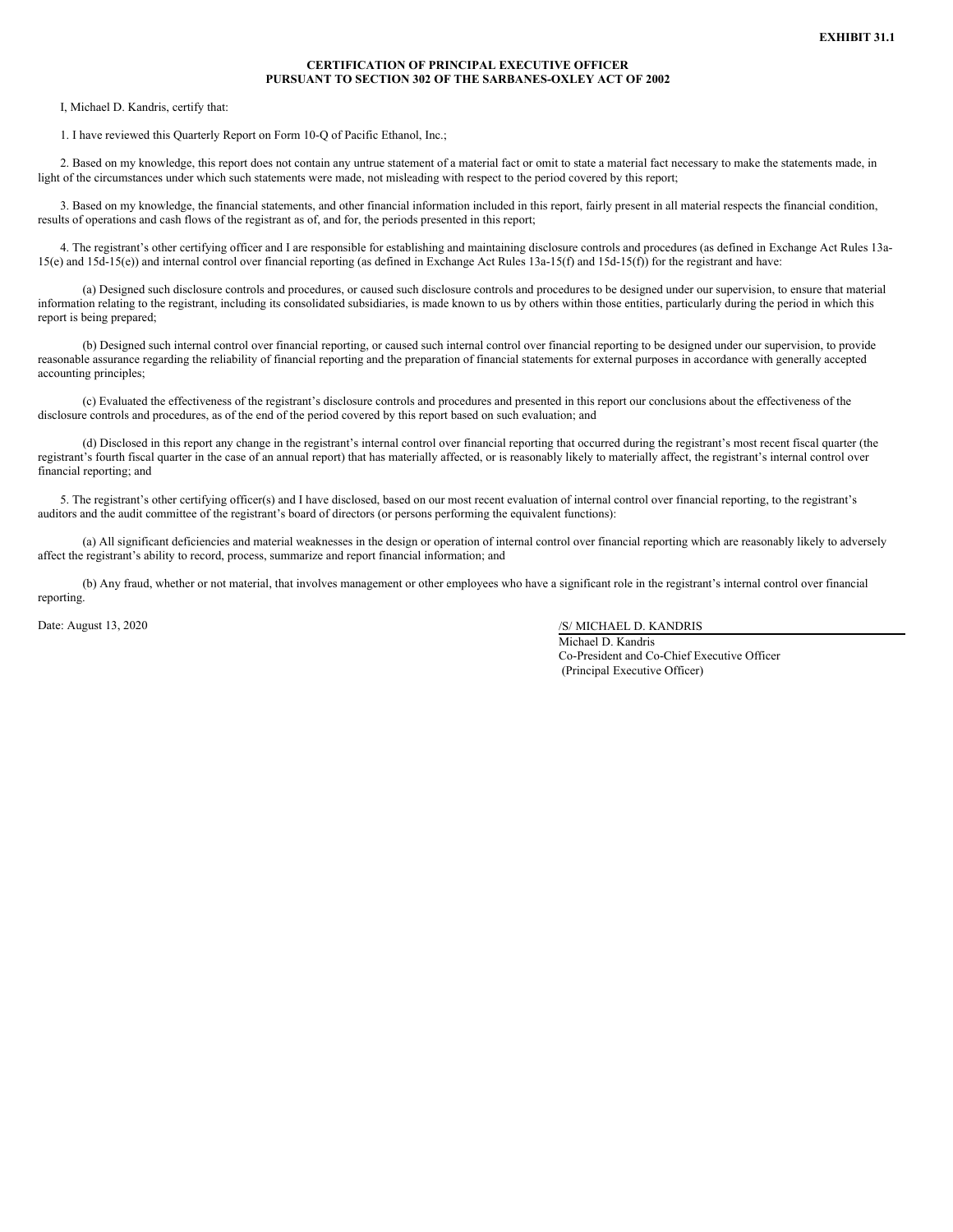## **CERTIFICATION OF PRINCIPAL EXECUTIVE OFFICER PURSUANT TO SECTION 302 OF THE SARBANES-OXLEY ACT OF 2002**

<span id="page-53-0"></span>I, Neil M. Koehler, certify that:

1. I have reviewed this Quarterly Report on Form 10-Q of Pacific Ethanol, Inc.;

2. Based on my knowledge, this report does not contain any untrue statement of a material fact or omit to state a material fact necessary to make the statements made, in light of the circumstances under which such statements were made, not misleading with respect to the period covered by this report;

3. Based on my knowledge, the financial statements, and other financial information included in this report, fairly present in all material respects the financial condition, results of operations and cash flows of the registrant as of, and for, the periods presented in this report;

4. The registrant's other certifying officer and I are responsible for establishing and maintaining disclosure controls and procedures (as defined in Exchange Act Rules 13a-15(e) and 15d-15(e)) and internal control over financial reporting (as defined in Exchange Act Rules 13a-15(f) and 15d-15(f)) for the registrant and have:

(a) Designed such disclosure controls and procedures, or caused such disclosure controls and procedures to be designed under our supervision, to ensure that material information relating to the registrant, including its consolidated subsidiaries, is made known to us by others within those entities, particularly during the period in which this report is being prepared;

(b) Designed such internal control over financial reporting, or caused such internal control over financial reporting to be designed under our supervision, to provide reasonable assurance regarding the reliability of financial reporting and the preparation of financial statements for external purposes in accordance with generally accepted accounting principles;

(c) Evaluated the effectiveness of the registrant's disclosure controls and procedures and presented in this report our conclusions about the effectiveness of the disclosure controls and procedures, as of the end of the period covered by this report based on such evaluation; and

(d) Disclosed in this report any change in the registrant's internal control over financial reporting that occurred during the registrant's most recent fiscal quarter (the registrant's fourth fiscal quarter in the case of an annual report) that has materially affected, or is reasonably likely to materially affect, the registrant's internal control over financial reporting; and

5. The registrant's other certifying officer(s) and I have disclosed, based on our most recent evaluation of internal control over financial reporting, to the registrant's auditors and the audit committee of the registrant's board of directors (or persons performing the equivalent functions):

(a) All significant deficiencies and material weaknesses in the design or operation of internal control over financial reporting which are reasonably likely to adversely affect the registrant's ability to record, process, summarize and report financial information; and

(b) Any fraud, whether or not material, that involves management or other employees who have a significant role in the registrant's internal control over financial reporting.

Date: August 13, 2020 /S/ NEIL M. KOEHLER

Neil M. Koehler Co-President and Co-Chief Executive Officer (Principal Executive Officer)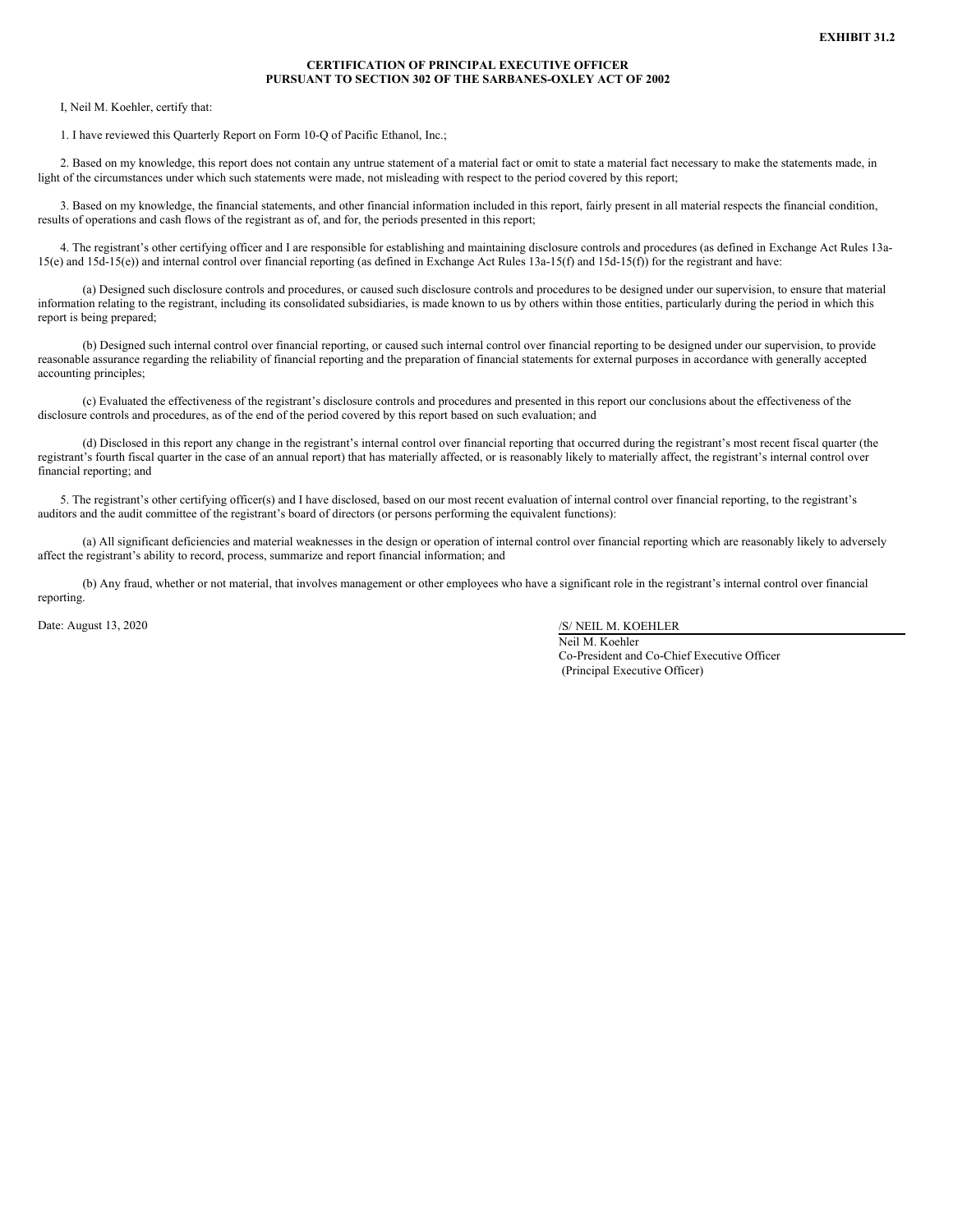## **CERTIFICATION OF PRINCIPAL FINANCIAL OFFICER PURSUANT TO SECTION 302 OF THE SARBANES-OXLEY ACT OF 2002**

<span id="page-54-0"></span>I, Bryon T. McGregor, certify that:

1. I have reviewed this Quarterly Report on Form 10-Q of Pacific Ethanol, Inc.;

2. Based on my knowledge, this report does not contain any untrue statement of a material fact or omit to state a material fact necessary to make the statements made, in light of the circumstances under which such statements were made, not misleading with respect to the period covered by this report;

3. Based on my knowledge, the financial statements, and other financial information included in this report, fairly present in all material respects the financial condition, results of operations and cash flows of the registrant as of, and for, the periods presented in this report;

4. The registrant's other certifying officer and I are responsible for establishing and maintaining disclosure controls and procedures (as defined in Exchange Act Rules 13a-15(e) and 15d-15(e)) and internal control over financial reporting (as defined in Exchange Act Rules 13a-15(f) and 15d-15(f)) for the registrant and have:

(a) Designed such disclosure controls and procedures, or caused such disclosure controls and procedures to be designed under our supervision, to ensure that material information relating to the registrant, including its consolidated subsidiaries, is made known to us by others within those entities, particularly during the period in which this report is being prepared;

(b) Designed such internal control over financial reporting, or caused such internal control over financial reporting to be designed under our supervision, to provide reasonable assurance regarding the reliability of financial reporting and the preparation of financial statements for external purposes in accordance with generally accepted accounting principles;

(c) Evaluated the effectiveness of the registrant's disclosure controls and procedures and presented in this report our conclusions about the effectiveness of the disclosure controls and procedures, as of the end of the period covered by this report based on such evaluation; and

(d) Disclosed in this report any change in the registrant's internal control over financial reporting that occurred during the registrant's most recent fiscal quarter (the registrant's fourth fiscal quarter in the case of an annual report) that has materially affected, or is reasonably likely to materially affect, the registrant's internal control over financial reporting; and

5. The registrant's other certifying officer(s) and I have disclosed, based on our most recent evaluation of internal control over financial reporting, to the registrant's auditors and the audit committee of the registrant's board of directors (or persons performing the equivalent functions):

(a) All significant deficiencies and material weaknesses in the design or operation of internal control over financial reporting which are reasonably likely to adversely affect the registrant's ability to record, process, summarize and report financial information; and

(b) Any fraud, whether or not material, that involves management or other employees who have a significant role in the registrant's internal control over financial reporting.

Date: August 13, 2020 /S/ BRYON T. MCGREGOR

Bryon T. McGregor Chief Financial Officer (Principal Financial Officer)